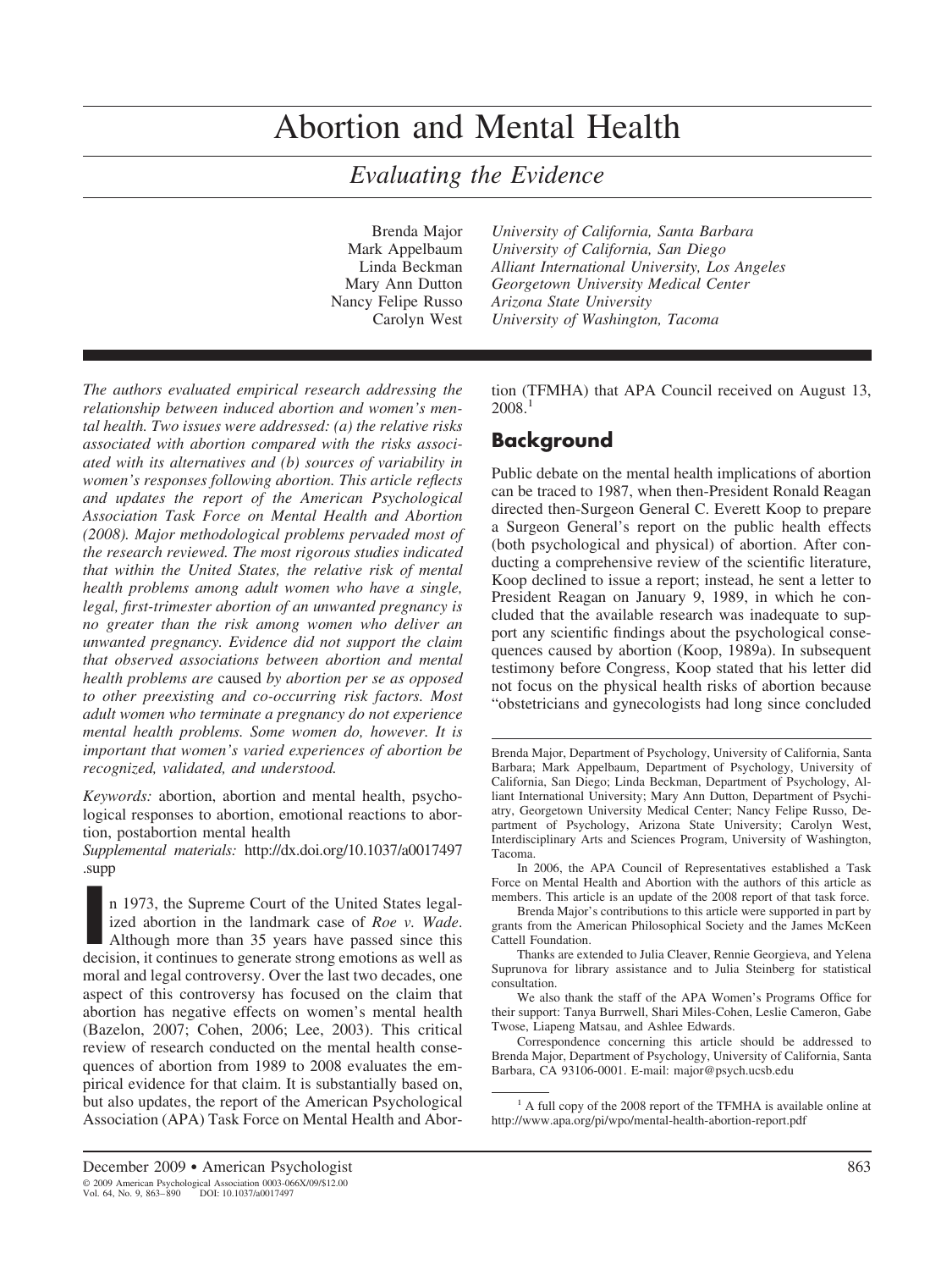that the physical sequelae of abortion were no different than those found in women who carried to term or who had never been pregnant" (Koop, 1989b, p. 195). Koop also testified that although psychological responses following abortion can be "overwhelming to a given individual," the psychological risks following abortion were "miniscule" from a public health perspective (Koop, 1989b, p. 241).

To provide a scientifically informed assessment of research related to this important issue, the APA convened a panel of scientific experts in February 1989. The panel was charged with conducting a review of the scientific literature on psychological responses to abortion. The panel focused on empirical studies with the most rigorous research designs, reporting findings on the psychological status of women who had legal, elective, first-trimester abortions in the United States. On the basis of their review of this literature, the 1989 task force concluded that the most methodologically sound studies indicated that "severe negative reactions after legal, nonrestrictive, first-trimester abortion are rare and can best be understood in the framework of coping with a normal life stress" (Adler et al., 1990, p. 43; see also Adler et al., 1992). The task force recognized that some individual women experience severe distress or psychopathology following abortion but also noted that it was not clear that these symptoms are causally linked to the abortion. $2$ 

After publication of Koop's letter (Koop, 1989a) and unofficial draft report (Koop, 1989b) and of the 1989 task force report (Adler et al., 1990, 1992), a number of new studies were published in peer-reviewed journals that addressed the association between abortion and women's mental health. Some of these studies supported the conclusions of the 1989 task force report, whereas others challenged them. Reviewers of this emerging literature have reached differing conclusions. On the basis of their review of the post-1990 literature, for example, Bradshaw and Slade (2003) stated,

The conclusions drawn from the recent longitudinal studies looking at long-term outcomes following abortion, as compared to childbirth, mirror those of earlier reviews (e.g., Adler et al., 1992; Wilmoth, de Alteriis, & Bussell, 1992), with women who have abortions doing no worse psychologically than women who give birth to wanted or unwanted children. (p. 948)

In contrast, in testimony introduced in support of a law that would have banned all abortions in South Dakota except for those in which the mother's life was in danger, Coleman (2006b) concluded that the scientific evidence shows that abortion poses significant risk to women's mental health and carries a greater risk of emotional harm than childbirth.

Recognizing the need for a critical review of the recent literature, in 2006 the Council of Representatives of APA established a new Task Force on Mental Health and Abortion composed of scientific experts in the areas of stigma, stress and coping, interpersonal violence, methodology, women's health, and reproductive health. The APA Council charged the new task force with "collecting, examining, and summarizing the scientific research addressing the mental health factors associated with abortion, including the psychological responses following abortion, and producing a report based upon a review of the most current research." The present article is based substantially on the report of that task force (APA TFMHA, 2008) and includes six additional papers that met inclusion criteria (identified below) but were published after the completion of the report.

In the following sections, we begin by considering questions asked and conceptual frameworks found in the research literature examining the relationship between abortion and mental health. We then address important methodological issues to consider in evaluating this literature. In this conceptual and methodological context, we then review and evaluate empirical studies published in English in peer-reviewed journals from 1989 to 2008 that compared the mental health of women who had had an elective abortion with the mental health of various comparison groups (see detailed inclusion criteria below). We selected only peer-reviewed studies in order to include only research findings that would withstand independent scrutiny by qualified scientific experts. In a following section, we review research published from 1989 to 2008 in the United States that addressed factors predicting mental health among women who had had an elective abortion. We end with a summary and conclusions based on our review.

### **Abortion and Mental Health: Framing the Question**

The question of how abortion relates to mental health has been asked in several different ways. These differences in framing are important, as they determine the research designs necessary to address the question, the answers obtained, and the conclusions drawn. Much of the public debate over abortion and mental health has framed the question as follows: *Does abortion cause harm to women's mental health?* Both scientific and ethical considerations limit our ability to answer this question.

From a strictly scientific perspective, the best way to answer causal questions is to use a randomized experimental design with rigorously defined independent, control, and outcome variables. Such an approach, however, is not ethical when applied to options for pregnant women. It is possible to make a case for causality from prospective, longitudinal studies that rigorously establish (a) time precedence of the abortion before a mental health outcome variable, (b) covariation of abortion and the mental health outcome variable of interest, and (c) control of third variables associated with both abortion and the outcome variable so that plausible alternative explanations for any relationship observed can be ruled out. Because it is impossible

 $2$  The reader is referred to Adler et al. (1992) for a discussion of APA's involvement in abortion-related issues, the history and status of abortion in the United States, and a methodological critique of the literature on abortion prior to 1990 (see also the Fall 1992 issue of the *Journal of Social Issues*).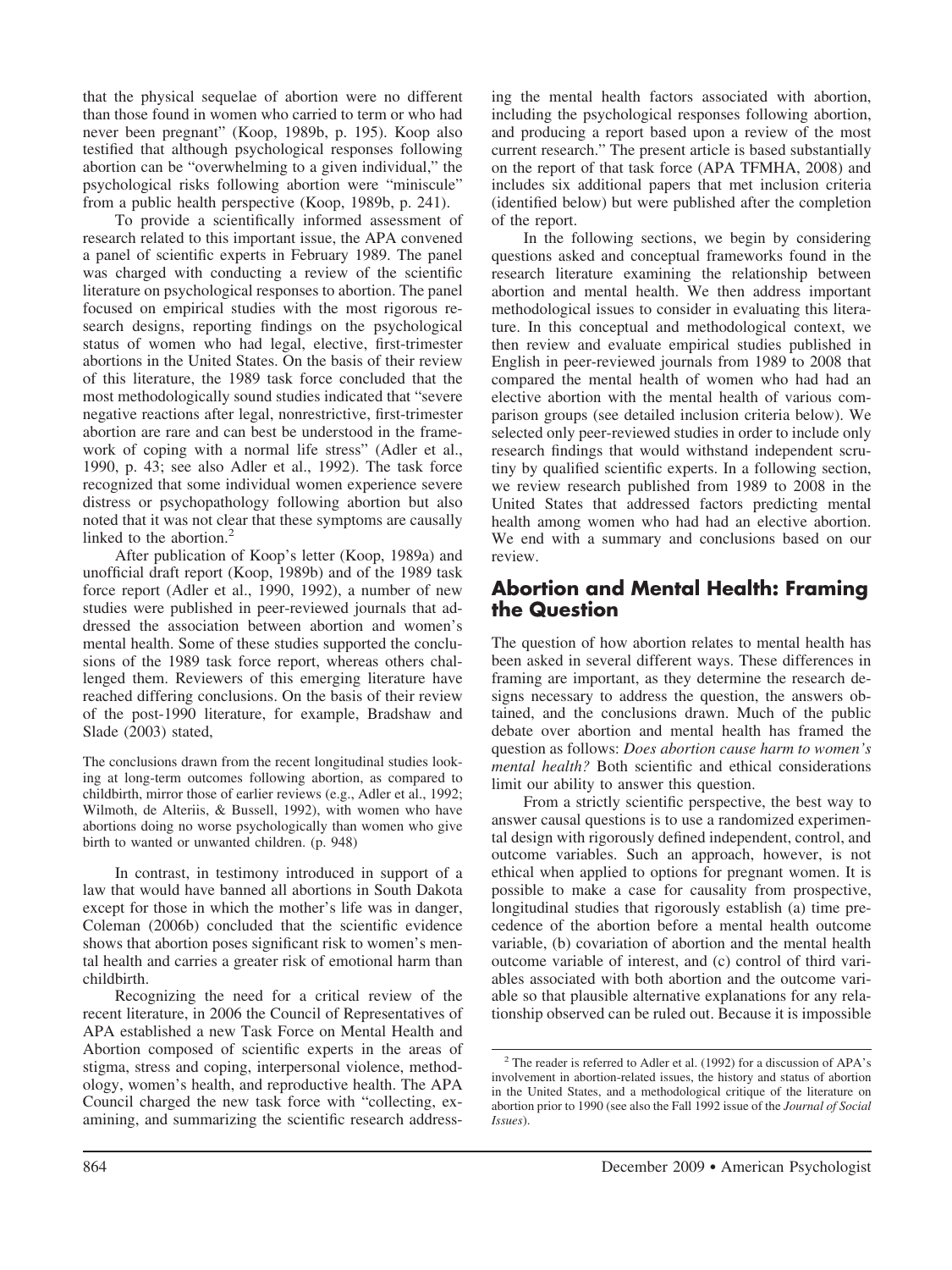to rule out all possible explanations for an observed relationship, however, cause cannot be determined with certainty even with such designs.

In talking about associations between abortion and a particular mental health outcome, it is important that a "risk" not be confused with a "cause." Often people assume that if a prior history of abortion is found to be a "risk factor" for a certain outcome (e.g., depression), then a prior history of abortion is a "cause" of depression. Many things can serve as markers for causes or may be associated with causes without themselves being a part of the causal mechanisms in play. For example, age is the most important known risk factor for Alzheimer's disease (AD), but it is not the mechanism that causes people to develop AD. Rather, age is a statistical predictor in a population of who in that population is at risk, that is, more likely (older vs. younger) to develop AD. The steps that link risks and causes must be explicitly developed and demonstrated before one can validly make the assertion that removing a particular risk factor will lead to a desired outcome.

Sometimes the question of the relationship between abortion and mental health is framed in terms of prevalence, as in *What is the prevalence of clinically significant mental disorders among women who have had an abortion?* (see Wilmoth et al., 1992, for a discussion of this issue). Answering this question adequately requires a sample of women that is representative of the women to whom one wants to generalize (e.g., a nationally representative sample of women in the United States), knowledge of the prevalence of the same mental health problem among women in that population who share characteristics similar to the abortion group, and a clearly defined, agreed-upon, and valid measure of a "mental health problem." Without such information, prevalence rates are meaningless. Furthermore, even were all of the above conditions to be met, this way of framing the question overlooks the important point that if the information is to have useful policy or practical relevance, the mental health implications of abortion must be compared with the mental health implications associated with its real alternatives.

Thus, a third way of framing the question is to ask *What is the relative risk of mental health problems associated with abortion compared with the risk associated with other courses of action that might be taken by a pregnant woman in similar circumstances (i.e., facing an unwanted pregnancy)?* Once a woman is pregnant, there is no mythical state of nonpregnancy. To answer questions regarding relative risks of abortion, research designs must include a comparison group that is clearly defined and *otherwise equivalent* to women who have had an elective abortion. It is not appropriate to compare women who have had an abortion with women who have never been pregnant, or with women who have given birth to a wanted child. More appropriate comparison groups are comparable women who have given up a child for adoption or who are raising a child that they either initially did not want or felt emotionally, physically, or financially unable to care for. Such comparison groups control for the "wantedness" of a pregnancy.

Even the question of relative risk is problematic, however, because it (as well as the prior questions) implies that "having an abortion" is experienced similarly by all women. Abortion, however, encompasses a diversity of experiences. Women obtain abortions for a variety of reasons, at different times of gestation, via differing medical procedures. Women obtain abortions within widely different personal, social, economic, religious, and cultural contexts that influence the meaning of an abortion and how others respond to women who have abortions. Women's experiences of abortion also are shaped by their personal appraisals of pregnancy and motherhood. Questions that ask how the "typical" woman responds following a "typical" abortion mask this variability.

Thus, a fourth way of framing the relationship between abortion and mental health is to ask *What predicts individual variation in women's psychological experiences following abortion?* Why do some women experience abortion more or less favorably than others? This way of framing the question focuses on within-group variability. Research designed to answer this question does not require a comparison group of women who do not have abortions, or a nationally representative sample, although it should at minimum be prospective and longitudinal, use reliable and valid measures of mental health, and be based on samples representative of the population to which one wants to generalize.

In this review, we address the latter two questions, focusing on what the empirical literature has to say with regard to questions of relative risk and predictors of individual variability. In the next section, we briefly consider some of the sources of variability in women's experience of abortion that are important to consider.

## **Variability in the Abortion Experience**

The vast majority of abortions are of unintended pregnancies—either mistimed pregnancies that would have been wanted at an earlier or later date or unwanted pregnancies that were not wanted at that time or at any time in the future (Henshaw, 1998; Torres & Forrest, 1988). Women terminate these pregnancies for a variety of reasons. They most frequently mention having an abortion because they are not ready to care for a child (or another child), financial constraints, concern for or responsibility to others (especially concerns related to caring for other children), desire to avoid single parenthood, relationship problems, and feeling too young or immature to raise a child (Finer, Frowirth, Dauphinee, Singh, & Moore, 2005). Some pregnancies are terminated because they are a consequence of rape or incest; very few  $(<1%)$  women cite coercion from others as a major reason for their abortion (Finer et al., 2005). Only a small percentage of abortions are of planned and wanted pregnancies. Women who terminate wanted pregnancies typically do so because of fetal anomalies or risks to their own health.

Gestational age at time of abortion varies. The vast majority (over 90%) of abortions in the United States occur in the first trimester of pregnancy (Boonstra, Gold, Richards, & Finer, 2006). In some cases, particularly those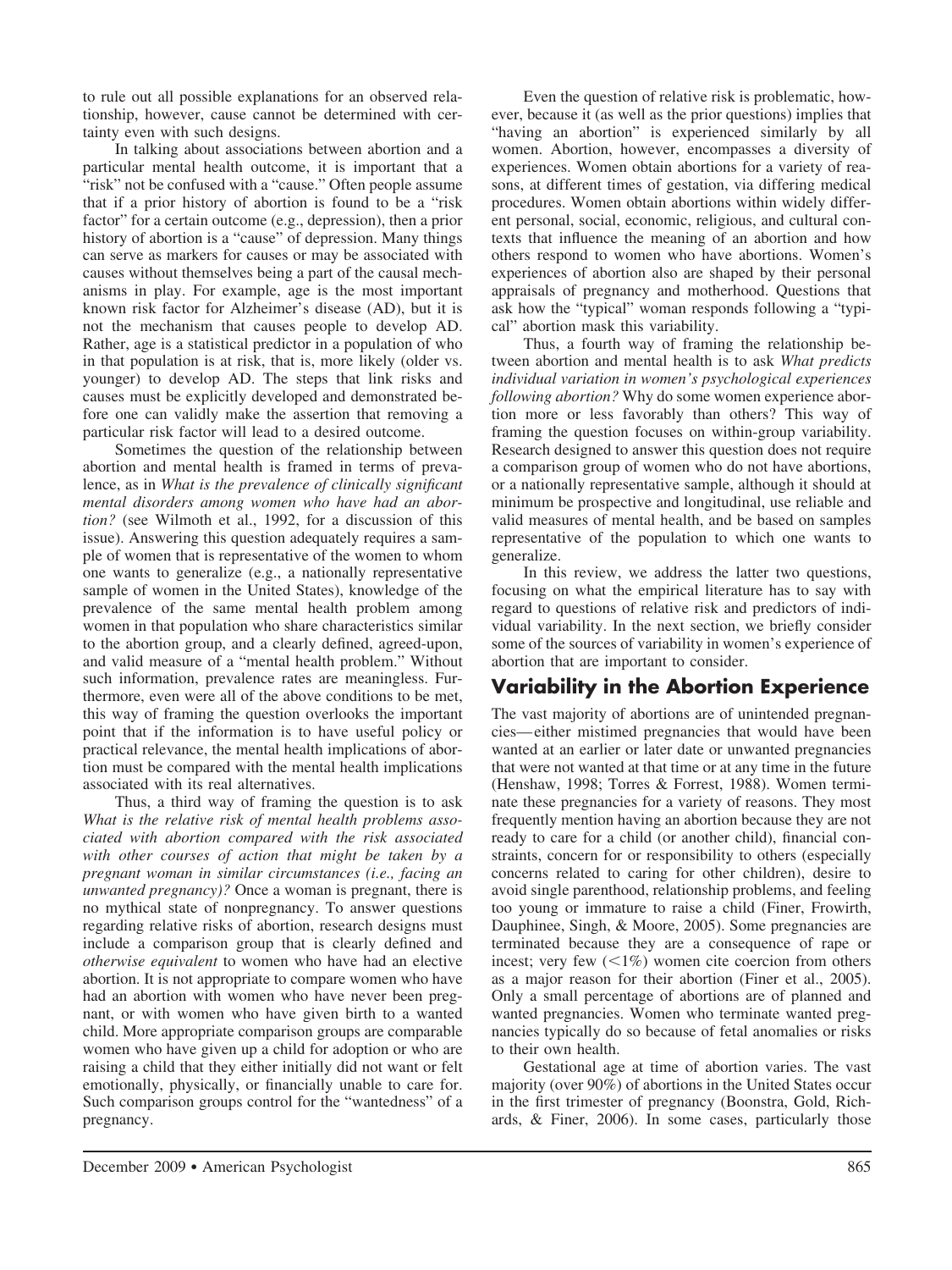involving teenagers, a woman may be unaware that she is pregnant until the second trimester or must go through legal proceedings (e.g., judicial bypass) in order to obtain an abortion (Boonstra et al., 2006). Later-trimester abortions also are performed after discovery of fetal abnormalities or risks to the mother's health. Abortion procedures vary as well. Although most first-trimester abortions are performed using electric vacuum aspiration, nonsurgical methods involving use of a drug or combination of drugs to terminate pregnancy (e.g., mifepristone) are increasingly being used (R. K. Jones, Zolna, Henshaw, & Finer, 2008). Procedures for abortions later than the first trimester include dilation and evacuation and induction of labor.

The experience of abortion may also vary as a function of a woman's ethnicity and culture. According to Centers for Disease Control abortion surveillance data for 2005 (Gamble et al., 2008), the abortion rate for Black women is 3.1 times the rate for White women, whereas the abortion rate for women of "other" races (Asian or Pacific Islander, American Indian, Alaska Native women) is 2.0 times the rate for White women. Black women also have abortions later in their pregnancies than do White women and women of other races. Race- and ethnicity-specific differences in legal induced-abortion ratios and rates might reflect differences among populations in socioeconomic status, access to and use of family planning and contraceptive services, contraceptive use, and incidence of unintended pregnancies. Moreover, there appears to be a strong influence of traditional African American and Latino cultural and religious values on women's use of abortion. This influence varies by age, country or area of ancestry or origin, level of acculturation, socioeconomic status, and educational and occupational attainment (Dugger, 1998; Erickson & Kaplan, 1998). Thus, moral and religious values intersect with identities conferred by race, class, or ethnicity to influence women's likelihood of obtaining an abortion and, potentially, their psychological experiences following it.

Women's experiences of abortion may also differ depending on their life cycle phase. A teenager who terminates her first pregnancy, for example, may experience psychological effects different from those of an adult woman who terminates a pregnancy after giving birth to several children.

Finally, women's experiences of abortion may vary as a function of their religious, spiritual, and moral beliefs and those of others in their immediate social context. Religiosity and religious beliefs are likely to shape women's likelihood of having an abortion as well as their responses to abortion. Women who belong to religious groups that oppose abortion on moral grounds, such as Evangelical Protestants or Catholics, may be more conflicted about terminating a pregnancy through abortion.

In summary, women's psychological experience of abortion is not uniform; rather, it varies as a function of their personal characteristics; events that lead up to the pregnancy; the circumstances of their lives and relationships at the time that a decision to terminate the pregnancy is made; the reasons for, type, and timing of the abortion;

events and conditions that occur in their lives during and subsequent to an abortion; and the larger social-political context in which abortion takes place. This variability is an important factor in understanding the psychological experiences of women who have had abortions and needs to be kept in mind when considering how best to study and explain associations found between abortion and mental health problems.

# **Conceptual Frameworks**

Several different assumptions or perspectives have shaped understanding of potential associations between abortion and mental health outcomes. These perspectives are not necessarily mutually exclusive and are often complementary. Yet, they lead to different questions and different methodological approaches and can lead to different interpretations and conclusions.

#### *Abortion as a Traumatic Experience*

One perspective argues that abortion is a uniquely traumatic experience because it involves a human death experience, specifically, the intentional destruction of one's unborn child and the witnessing of a violent death, as well as a violation of parental instinct and responsibility, the severing of maternal attachments to the unborn child, and unacknowledged grief (e.g., Coleman, Reardon, Strahan, & Cougle, 2005; MacNair, 2005; Speckhard & Rue, 1992). The view of abortion as inherently traumatic is illustrated by the statement that "once a young woman is pregnant.... it is a choice between having a baby or having *a traumatic experience*" (Reardon, 2007, p. 3, italics in original). The belief that women who terminate a pregnancy typically will feel grief, guilt, remorse, loss, and depression also is evident in early studies of the psychological implications of abortion, many of which were influenced by psychoanalytic theory and based on clinical case studies of patients presenting to psychiatrists for psychological problems after an abortion (see Adler et al., 1990).

Rue and Speckhard (1992; Speckhard & Rue, 1992) posited that the traumatic experience of abortion can lead to serious mental health problems, for which they coined the term *postabortion syndrome* (PAS). They conceptualized PAS as a specific form of posttraumatic stress disorder (PTSD) comparable to the symptoms experienced by Vietnam veterans, including symptoms of trauma, such as flashbacks and denial, and symptoms such as depression, grief, anger, shame, survivor guilt, and substance abuse. Speckhard (1985, 1987) developed the rationale for PAS in her doctoral dissertation, in which she interviewed 30 women specifically recruited because they deemed a prior abortion experience (occurring from 1 to 25 years previously) to have been "highly stressful." Forty-six percent of the women in her sample had second-trimester abortions, and 4% had third-trimester abortions; some had abortions when it was illegal. As noted above, this self-selected sample is not typical of U.S. women who obtain abortions. PAS is not recognized as a diagnosis in the *Diagnostic and Statistical Manual of Mental Disorders* (*DSM*) of the American Psychiatric Association (2002).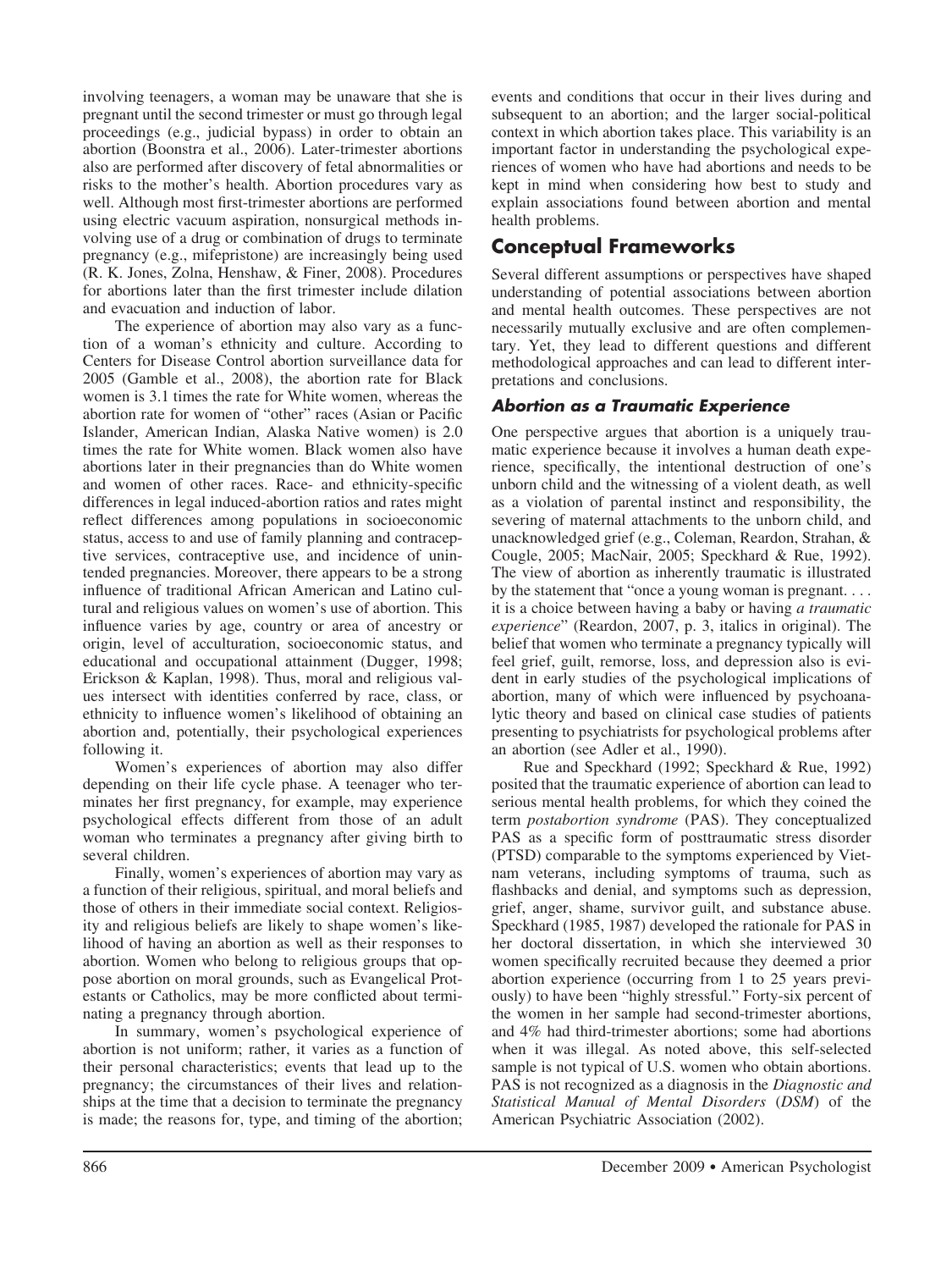#### *Abortion Within a Stress and Coping Perspective*

A second perspective views abortion as a potentially stressful life event within the range of other normal life stressors. Derived from psychological theories of stress and coping (e.g., Lazarus & Folkman, 1984), this perspective emphasizes that because abortion occurs in the context of a second stressful life event—a pregnancy that is unwanted, unintended, or associated with problems in some way—it can be difficult to separate out psychological experiences associated with abortion from psychological experiences associated with other aspects of the unintended pregnancy (Adler et al., 1990, 1992). Abortion can be a way of resolving stress associated with an unwanted pregnancy and, hence, can lead to relief. However, abortion can also engender additional stress of its own.

One hallmark principle of psychological theories of stress and coping is variability. Stress is assumed to emerge from an interaction between the person and the environment (e.g., Billings & Moos, 1981; Lazarus & Folkman, 1984). From this perspective, although unwanted pregnancy and abortion can pose challenges and difficulties for an individual woman, these events will not inevitably or necessarily lead to negative psychological experiences for women. A second hallmark principle is cognitive appraisal—stress emerges from situations that the person appraises as taxing or exceeding his or her resources to cope. A woman's psychological experience of abortion will be mediated by her appraisals of the pregnancy and abortion and their significance for her life, her perceived ability to cope with those events, and the ways in which she copes with emotions subsequent to the abortion (Major, Richards, Cooper, Cozzarelli, & Zubek, 1998). These in turn are shaped by conditions of the woman's environment (e.g., age, resources, presence or absence of a supportive partner) as well as by characteristics of the woman herself (e.g., her personality, attitudes, and values). Thus, for example, a woman who regards abortion as conflicting with her own and her family's deeply held religious, spiritual, or cultural beliefs but who nonetheless decides to terminate an unplanned or unwanted pregnancy may appraise that experience as stressful more than would a woman who does not regard an abortion as in conflict with her own values or those of others in her social network.

Research derived from a stress-and-coping perspective has identified several factors that are associated with more negative psychological reactions among women who have had an abortion (for reviews, see Adler et al., 1992; Major & Cozzarelli, 1992; Major et al., 2000). The most important of these is a history of mental health problems prior to the pregnancy. Other factors associated with more negative postabortion experiences include terminating a pregnancy that is wanted or meaningful, perceived pressure from others to terminate a pregnancy, a lack of perceived social support from others, and certain personality traits that increase vulnerability to stressors (e.g., low self-esteem, a pessimistic outlook, low perceived control). It is important to note that many of these same factors are also

predictors of how women will appraise, cope with, and react psychologically to other types of stressful life events, including unwanted motherhood or relinquishment of a child for adoption. For instance, low perceived social support, low self-esteem, and pessimism also are risk factors for postpartum depression (Beck, 2001; Grote & Bledsoe, 2007; Logsdon & Usui, 2001). Consequently, the same risk factors for adverse reactions to abortion can also be risk factors for adverse reactions to its alternatives.

#### *Abortion Occurs Within a Sociocultural Context*

A third perspective emphasizes the impact of the larger social context within which pregnancy and abortion occur on women's psychological experience of these events. This approach complements a stress-and-coping perspective in that the sociocultural context affects the elements of the stress-and-coping process with regard to pregnancy and its outcomes in multiple ways that can increase or reduce the stressfulness of abortion. Unwanted pregnancy and abortion do not occur in a social vacuum. The current sociopolitical climate of the United States stigmatizes some women who have pregnancies (e.g., teenage mothers) as well as women who have abortions (Major & Gramzow, 1999). It also stigmatizes the nurses and physicians who provide abortions. From a sociocultural perspective, social practices and messages that stigmatize women who have abortions may directly contribute to negative psychological experiences postabortion.

The psychological implications of stigma are profound (see Major & O'Brien, 2005, for a review). Experimental studies have established that stigmatization can create negative cognitions, emotions, and behavioral reactions that can adversely affect social, psychological, and biological functioning. Effects of perceived stigma include cognitive and performance deficits (Steele & Aronson, 1995), increased alcohol consumption (Taylor & Jackson, 1990), social withdrawal and avoidance (Link, Struening, Rahav, Phelan, & Nuttbrock, 1997), increased depression and anxiety (Taylor, Henderson, & Jackson, 1991), and increased physiological stress responses (Blascovich, Spencer, Quinn, & Steele, 2001). Societal stigma is particularly pernicious when it leads to "internalized stigma" the acceptance by some members of a marginalized group of the negative societal beliefs and stereotypes about themselves. Women who come to internalize stigma associated with abortion (e.g., who see themselves as tainted, flawed, or morally deficient) are likely to be particularly vulnerable to later psychological distress.

A sociocultural context that encourages women to believe that they "should" or "will" feel a particular way after an abortion can create a self-fulfilling prophecy whereby societally induced expectancies can become confirmed. Mueller and Major (1989) demonstrated that women randomly assigned to a brief counseling intervention prior to their abortion that focused on improving their self-efficacy for coping with abortion (i.e., creating positive coping expectations) were significantly less likely to display depressed affect following their abortions than were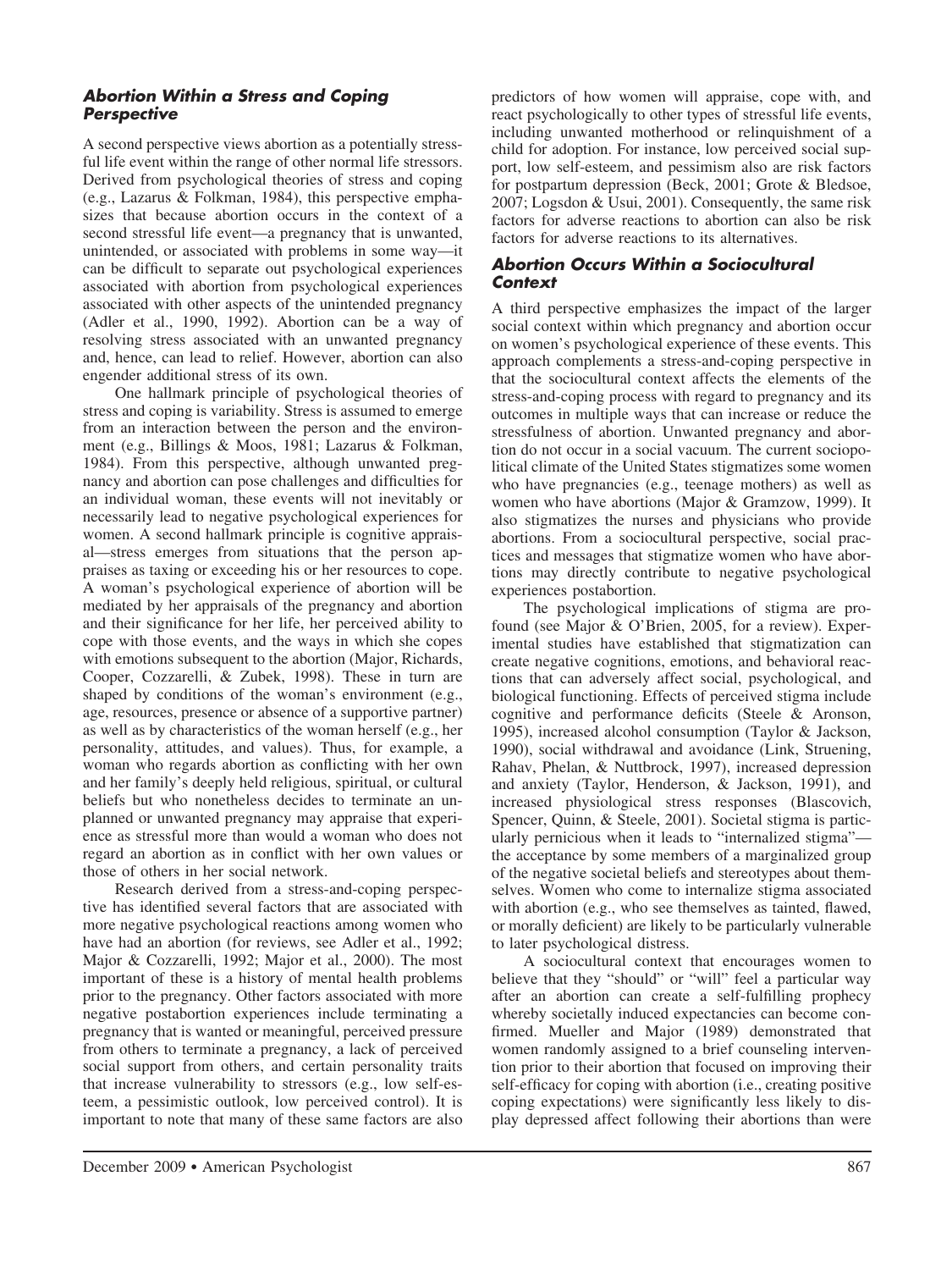women randomly assigned to two other control conditions. We might expect societal messages that convey the expectation that women will cope poorly with an abortion to have the reverse effect; that is, by creating negative coping expectancies, they may cause women to feel bad following an abortion.

Whether or not a particular behavior or attribute is stigmatized often varies across cultures and time (Crocker, Major, & Steele, 1998). Actions that once were viewed benignly can become stigmatized (e.g., smoking), and others that once were highly stigmatized (e.g., sex out of wedlock, divorce, cohabitation) can become less so. As society's views of a behavior change, so too will the appraisals and responses of those who engage in that behavior. Hence, the sociocultural context can shape a woman's appraisal of abortion not only at the time that she undergoes the procedure, but also long after the abortion. Social messages that encourage women to think about (reappraise) a prior abortion in more negative ways (as a sin, as killing a child) may increase women's feelings of guilt, internalized stigma, and emotional distress about an abortion they had long ago. In contrast, social messages and support groups that encourage women to cognitively reappraise an abortion in a more positive or benign way may lead to improved emotional responses (Trybulski, 2006).

#### *Abortion Is Associated With Co-Occurring Risk Factors*

A fourth conceptual framework for understanding women's postabortion mental health emphasizes systemic, social, and personal factors that are precursors to unintended pregnancy and, hence, place women at risk for having abortions and/or predispose them to experience mental health problems regardless of pregnancy and its resolution. From this perspective, mental health problems that develop after an abortion may not be caused by the procedure itself but instead may reflect other factors associated with having an unwanted pregnancy or antecedent factors unrelated either to pregnancy or abortion, such as poverty, a history of emotional problems, or intimate-partner violence. This cooccurring risk perspective emphasizes that aspects of a woman's life circumstances and psychological characteristics prior to or co-occurring with her pregnancy must be considered in order to make sense of any mental health problems observed subsequent to abortion.

Unwanted pregnancies are not random events. The lives of women who have unwanted pregnancies or abortions differ in a variety of ways from the lives of women who do not have unwanted pregnancies or abortions and do so before, during, and after pregnancy occurs. These differences may have implications for later functioning apart from any influence from the experience of unwanted pregnancy and/or abortion. Although researchers who study the consequences of nonmarital and adolescent births have long recognized the necessity of considering preexisting or co-occurring group differences (e.g., Moore, 1995), researchers who study the consequences of abortion rarely consider these differences except to control for some of them. As described below, systemic and personal characteristics that predispose women to have unintended pregnancies also predispose them to have psychological and behavioral problems. Consequently, correlations between abortion status and mental health problems observed after an abortion may be spurious because of their joint association with similar risk factors present prior to the pregnancy.

Systemic risk factors for unplanned pregnancy and for abortion include poverty (Finer & Henshaw, 2006; R. K. Jones, Darroch, & Henshaw, 2002a, 2002b; R. K. Jones & Kost, 2007), exposure to sexual or physical abuse during childhood, and exposure to intimate-partner violence, including rape (e.g., Boyer & Fine, 1992; Dietz et al., 1999; Gazmararian et al., 1996; for reviews, see Coker, 2007; Pallitto & O'Campo, 2005; Russo & Denious, 1998b). These same systemic factors are also associated with increased risk for mental health problems. For example, studies based on nationally representative samples show that poverty is strongly related to an increased likelihood of psychiatric disorder (e.g., Kessler et al., 1994; Mather & Rivers, 2006; Messer, Kaufman, Dole, Savitz, & Laraia, 2006; Robins & Regier, 1991). Exposure to domestic (intimate) violence also is a strong and well-documented predictor of physical and mental health problems, including suicide, posttraumatic stress disorder, depression, and substance abuse (see Golding, 1999, for a meta-analysis and review). The more violence-related events a woman has experienced and the more stressful life events she has experienced in general, the greater her risk for developing a mental disorder (Breslau et al., 1998; Brown & Harris, 1978; Golding, 1999).

Personality or behavioral factors may also predispose a woman to unplanned pregnancy and abortion, as well as to mental health problems. There is substantial evidence that problem behaviors tend to co-occur among the same individuals (e.g., Costa, Jessor, & Donovan, 1987; Willoughby, Chalmers, & Busseri, 2004). One explanation (e.g., Kandel, 1989) for this pattern is that involvement in problem behaviors follows definite pathways in which specific factors place the individual who has participated in one behavior (e.g., drug use) at risk of initiating another (e.g., early sexual activity), which puts that person at risk for another event (unintended pregnancy), which in turn puts that person at risk for another event (abortion). For example, a longitudinal study based on data from the National Longitudinal Study of Youth (NLSY) showed that drug use was uniquely predictive of both subsequent premarital teen pregnancy and the decision to terminate a premarital teen pregnancy (Mensch & Kandel, 1992). Other prospective, longitudinal studies have confirmed that women who have previously engaged in problem behaviors such as smoking, using alcohol and illicit drugs, early sexual intercourse, and/or unprotected sexual intercourse are more likely than other women to subsequently have unintended pregnancies and abortions (e.g., Martino, Collins, Ellickson, & Klein, 2006).

An alternative explanation for the co-occurrence of problem behaviors is that individuals who engage in prob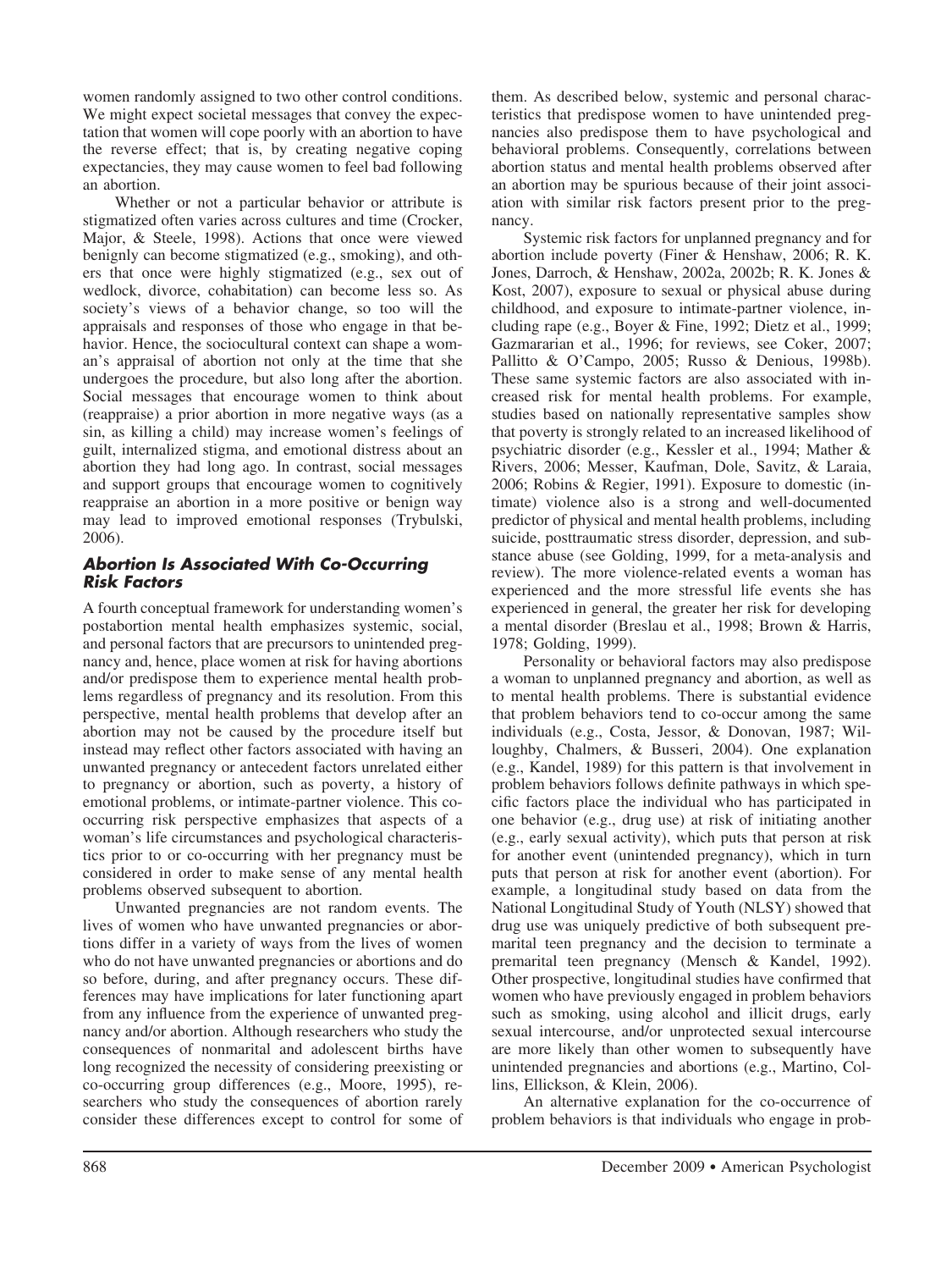lem behaviors such as alcohol or drug use share a set of personality characteristics that predisposes them to engage in risky behaviors that increase the likelihood of other problems (e.g., unplanned pregnancy; Jessor & Jessor, 1977; see Dryfoos, 1990, for a review). For example, scoring high on a measure of "unconventionality" predicts both abortion and unplanned pregnancy (Martino et al., 2006). Personality factors that diminish the ability to regulate negative emotion also put people at risk for engaging in problem behaviors. For example, high impulsivity and an avoidance style of coping with negative emotions are risk factors for risky sexual behavior, substance use, delinquent behavior, and educational underachievement (Cooper, Wood, Orcutt, & Albino, 2003). Furthermore, longitudinal analyses show that an avoidance coping style prospectively predicts initial or increasing involvement in problem behaviors among individuals with no prior experience with that behavior (Cooper et al., 2003).

It is important to note that many of these personal characteristics that put women at risk for problem behaviors and unplanned pregnancy also put them at risk for mental or physical health problems whether or not a pregnancy is terminated or carried to term. For example, a number of studies demonstrate that using avoidant forms of coping with negative emotions is associated with poorer mental health and exacerbates adjustment difficulties over time, even after prior levels of adjustment are controlled for statistically (Aldwin & Revenson, 1987; Major et al., 1998). The best predictor of mental health problems later in life is a prior occurrence of mental health problems. For example, 50% of adolescents who had an occurrence of major depression and 90% of adolescents who experienced mania during their adolescence continued to have recurrences of these disorders in adulthood (Kessler, Avenevoli, & Merikangas, 2001).

#### *Summary*

The four frameworks summarized above are different ways of understanding the underlying causes of women's psychological experience of abortion. Only the first perspective predicts that most, if not all, women will have negative psychological experiences subsequent to abortion. The other three perspectives are complementary. The stressand-coping perspective regards abortion as a stressful life event similar to other types of stressful life events a woman may experience. It does not rule out the possibility that some women may experience severe negative psychological experiences following abortion but locates such reactions in women's appraisals and coping processes and the personal and social factors that shape those, rather than in the nature of the event itself. The sociocultural perspective further emphasizes that women's experiences of abortion are shaped by the immediate and larger sociocultural context within which the abortion occurs. Social and cultural messages that stigmatize women who have abortions and convey the expectation that women who have abortions will feel bad may themselves engender negative psychological experiences. Social and cultural messages that normalize the abortion experience and convey expectations of resilience, in contrast, may have the opposite effect. Finally, the co-occurring risk perspective emphasizes that unwanted pregnancy and abortion are correlated with preexisting and/or ongoing conditions (e.g., poverty), life circumstances (e.g., exposure to violence), problem behaviors (e.g., drug use), and personality characteristics (e.g., avoidance style of coping with negative emotion) that can have profound and long-lasting negative effects on mental health. These conditions may predispose women to unintended pregnancies and abortion and have negative effects on mental health regardless of reproductive history and outcomes. From this perspective, mental health and problem behaviors observed after abortion are often a byproduct of conditions and characteristics that preceded or coexist with the unintended pregnancy and abortion.

# **Review of Scientific Literature**

### *Scope of Review*

In the following sections we provide a review and evaluation of the empirical literature on induced abortion and mental health published between 1989 and 2008. To keep the task manageable, we imposed a number of limitations on our review. First, we limited our review to the studies examining women's mental health outcomes. Other outcomes potentially related to abortion, such as education, income, occupational status, marital status, and physical health, are beyond the scope of this review. We conceptualized mental health broadly, relying on the World Health Organization (WHO) definition of mental health as a "state of well-being in which the individual realizes his or her own abilities, can cope with the normal stresses of life, can work productively and fruitfully, and is able to make a contribution to his or her community" (Herrman, Saxena, & Moodie, 2005, p. XVIII). This review thus considers a wide array of outcomes related to mental health, including measures of psychological well-being (e.g., self-esteem, life satisfaction), emotions (e.g., relief, sadness), problem behaviors (e.g., substance abuse, child abuse), and measures of severe psychopathology.

We use the term *mental health problems* to refer to clinically significant disorders assessed with valid and reliable measures or physician diagnosis. In considering the mental health outcomes of abortion, it is crucial to distinguish between clinically significant mental disorders, such as major depression, generalized anxiety disorder, or posttraumatic stress disorder, and a normal range of negative emotions or feelings one might experience following a difficult decision, such as feelings of regret, sadness, or dysphoria. While the latter feelings may be significant, by themselves they do not constitute psychopathology. We use the term *negative psychological experiences or reactions* to refer to negative behaviors (e.g., substance use) and emotions (e.g., guilt, regret, sadness) and the term *psychological well-being* to refer to positive outcomes, such as selfesteem and life satisfaction. Because most studies published during the review period framed their research in terms of mental health problems and the negative experiences or reactions of women, this review, of necessity,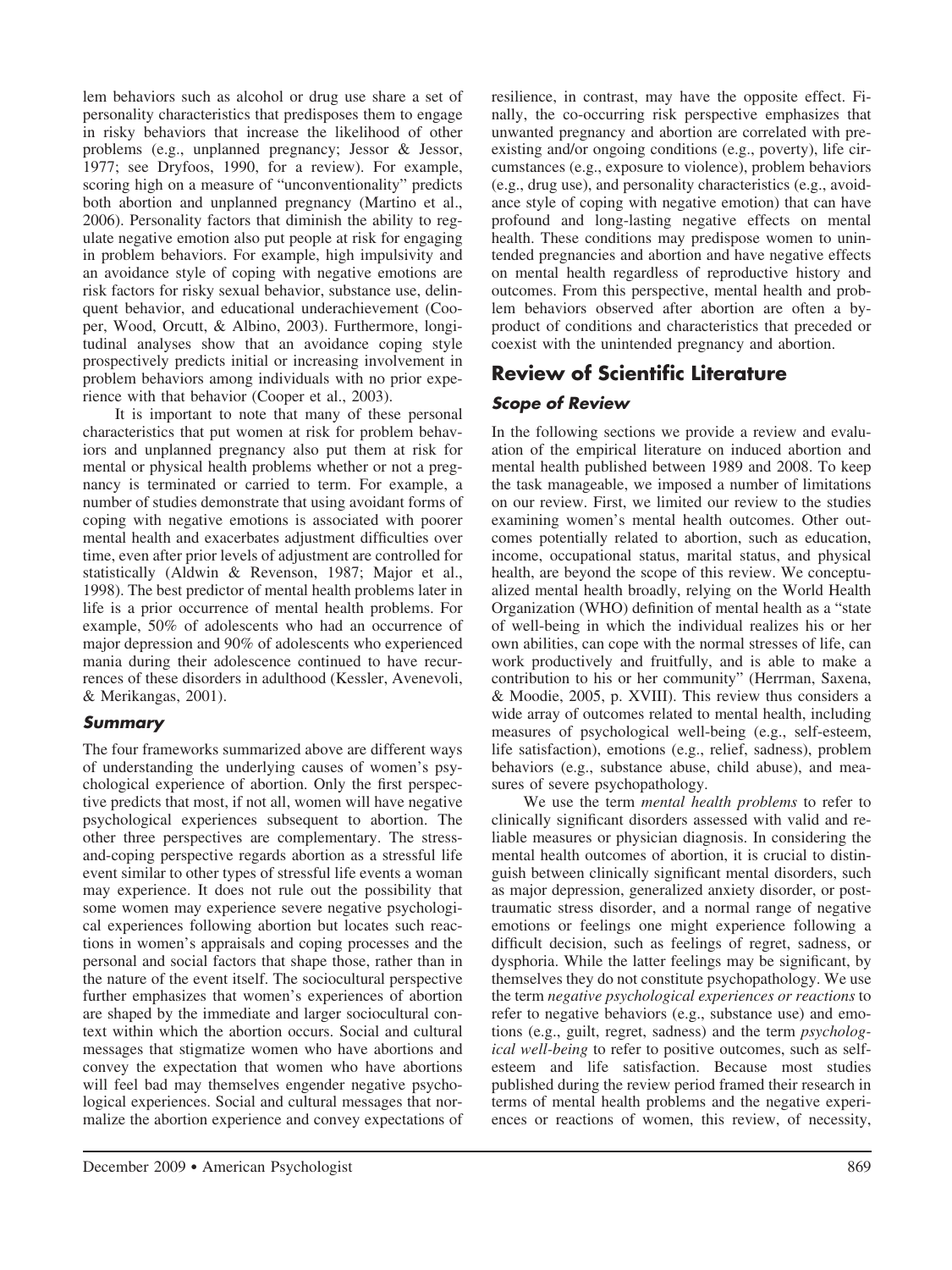emphasized these outcomes rather than psychological wellbeing following abortion.

Second, we limited our review to studies examining the mental health implications of *induced* abortion. In some studies, induced termination of pregnancy is not differentiated from spontaneous termination of pregnancy (spontaneous abortion, or miscarriage). Although spontaneous abortion may have mental health consequences, we consider those consequences only when they are compared with those of induced abortion. Other terms used to indicate induced abortion include *elective abortion, voluntary abortion,* and *therapeutic abortion.* These distinctions can be important. Given that abortion involves a medical procedure, the term *therapeutic* would seem to apply to all abortions. However, typically the term is applied to abortions induced for medically related reasons, such as to protect the mother's health or because of severe fetal abnormalities. Almost all abortions (92% according to the 2002 National Survey of Family Growth) in the United States are of unintended pregnancies, pregnancies for which abortions are not induced for therapeutic reasons (Finer & Henshaw, 2006).

Third, we limited our core review and evaluation to studies that met the following inclusion criteria: (a) empirical research, (b) published in English, (c) in peer-reviewed journals, (d) from 1989 through 2008, (e) that measured a mental-health-relevant outcome subsequent to abortion, and (f) that included a comparison group of women. We also reviewed studies based on U.S. samples that met the above inclusion criteria but did not include a comparison group of women. Although these latter studies cannot be used to draw conclusions about the relative risks of abortion compared to its alternatives, they provide important insight into sources of variability in women's experiences of abortion in the U.S. context.

In order to identify all relevant studies, we searched the PsycINFO and Medline databases for English-language peer-reviewed articles published from 1989 through 2008 that were based on studies of human participants. Research conducted with non-U.S. as well as U.S. samples was searched. All studies that met the above criteria for inclusion were coded, summarized, and evaluated independently by at least two of the present authors, with the restriction that we not evaluate our own work (for further details on the search strategy and selection criteria see APA TFMHA, 2008).

#### *Descriptive Overview of Literature Identified for Review*

On the basis of the above inclusion criteria, we identified 58 papers based on U.S. and international samples that compared the psychological experiences of women after abortion with the psychological experiences of a comparison group of women. All papers were published between January 1989 and May 2008. In addition to the papers reviewed in the 2008 task force report (APA TFMHA, 2008), this article also reviews six papers that met the inclusion criteria specified above but were published after submission of the TFMHA report to APA (Dingle, Alati,

Clavarino, Najman, & Williams, 2008; Fergusson, Horwood, & Boden, 2008; Pedersen, 2007, 2008; Steinberg & Russo, 2008; Taft & Watson, 2008).

Two sets of papers  $(n = 31)$  compared women who had had an abortion with women who had a different reproductive history (e.g., a delivery, miscarriage, no pregnancy) by performing secondary analyses of public data sets or records originally collected for other purposes (Set  $1 =$  medical records; Set  $2 =$  other survey data): 19 of these papers were based on U.S. samples; the remaining papers were based on samples from Australia (2), New Zealand (2), Finland (6), and Norway (2). A third set of papers  $(n = 21)$  described original studies conducted primarily for the purpose of comparing responses of women who had had a first-trimester abortion (or an abortion of unspecified gestation) with responses of women who had a different reproductive history. Seven of these studies were conducted in the United States. Some were based on samples collected at clinics or physicians' offices; others were retrospective. A fourth set of papers  $(n = 6)$  consisted of studies comparing the psychological experiences of women who had had a late-trimester abortion of a pregnancy for reasons of fetal anomaly to those of another group of women. All but one of these studies were conducted on non-U.S. samples. These 58 papers are summarized in Tables 1 through 4 in the supplemental materials.

In addition, our literature search identified 23 papers based on U.S. samples that did not include a comparison group but met all other inclusion criteria. These papers are relevant to predictors of individual variation in women's mental health following abortion. These studies are summarized in Table 5 in the supplemental materials.

#### *Methodological Concerns*

Our review of the selected studies revealed that although research designs have improved in this area over the last 20 years, the majority of studies continue to be plagued by serious methodological problems. These methodological problems have been discussed at length in a number of other documents (e.g., APA TFMHA, 2008; Charles, Polis, Sridhara, & Blum, 2008; Robinson, Stotland, Russo, Lang, & Occhiogrosso, 2009). Because these methodological issues have been so well documented, we only briefly highlight them here. It is important to keep these issues in mind when evaluating the literature on postabortion mental health.

*Inappropriate comparison/contrast groups.* Clearly defined and otherwise closely equivalent comparison groups are essential to address the relative risk of elective abortion compared with alternative courses of action that a pregnant woman facing an unwanted pregnancy might take. Controlling for the "wantedness" of a pregnancy is particularly important. Most studies used inappropriate comparison groups such as women who had never been pregnant, women who had given birth to a (presumably) wanted child, or women who had miscarried a (presumably) wanted child. Some researchers attempted to use covariate adjustments to try to make "nonequivalent"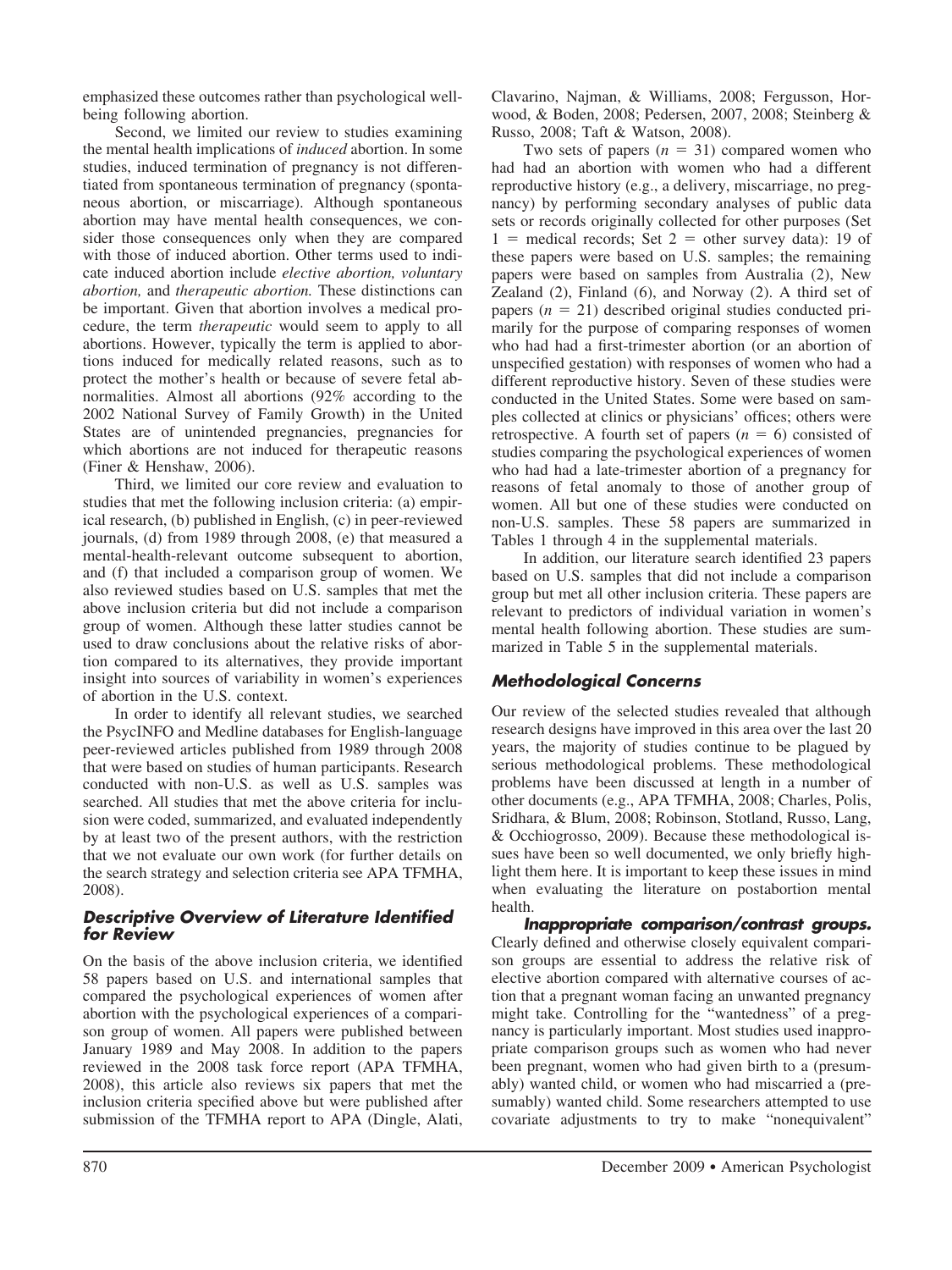groups "equivalent," but they seldom examined whether the assumptions of covariance were met.

*Inadequate control for co-occurring risk factors.* Because there are naturally occurring interrelations among many of the phenomena associated with elective abortion, it is essential that co-occurring risks be adequately assessed and controlled for in analyses. Otherwise, one cannot distinguish outcomes that flow from having an abortion per se from outcomes that might appear to be associated with abortion but in actuality have their origins in having an unwanted/unintended pregnancy or some other co-occurring risk that is also more highly represented in the abortion group than in the comparison group. Our literature review revealed that most studies did not adequately measure or control for co-occurring risks or confounding variables.

**Sampling bias.** Sampling biases can seriously undermine the generalizability of research findings. Most of the studies reviewed had one or more sampling problems. These included recruiting convenience samples of women without reporting any information necessary to establish the representativeness and generalizability of the samples, selecting samples from groups known to be biased on the outcome variable (e.g., women who belong to postabortion support groups), and selecting subsamples for analysis from extant studies that were initially conducted for other purposes (problems associated with this practice are discussed at length in APA TFMHA, 2008).

Given our primary purpose of examining postabortion mental health of women in the United States and countries with similar sociopolitical contexts, a fourth potential sampling bias characterized studies based on samples of women in countries with more restrictive abortion laws. Restrictive laws may create sampling bias such that women who meet criteria for obtaining an abortion may be a more distressed sample prior to their abortion than women who do not meet criteria. For example, in order to obtain a legal abortion in New Zealand, a woman must obtain the approval of two specialist consultants, and the consultants must agree that either (a) the pregnancy would seriously harm the life or the physical or mental health of the woman, (b) the pregnancy is the result of incest, (c) the woman is severely mentally handicapped, or (d) a fetal abnormality exists. An abortion will also be considered on the basis of the pregnant woman's young age or when the pregnancy is the result of rape.

*Inadequate measurement of reproductive history and problems of underreporting.* Accurate knowledge of women's reproductive histories is essential. Many of the studies reviewed, however, had inaccurate or inadequate information regarding the women's reproductive histories, particularly their abortion histories. In a minority of studies, a woman's abortion status was verifiable (e.g., data were collected at the time that she sought an abortion at a clinic or from her medical records). More typically, however, abortion status was established by asking women to indicate on a questionnaire or to an interviewer whether or not they had had an abortion in the past. This retrospective recall approach has many problems. People are unlikely to frankly answer questions that have the potential to be embarrassing, that are overly self-disclosing, or that in other ways reflect negatively on them (e.g., Tourangeau & Yan, 2007). The percentage of women reporting an abortion on surveys is consistently lower than the percentage expected on the basis of estimates made from national provider data, sometimes markedly so (E. F. Jones & Forrest, 1992; R. K. Jones & Kost, 2007).

Underreporting of abortion in surveys is of particular concern when there is differential underreporting by subgroups of women (Fu, Darroch, Henshaw, & Kolb, 1998; E. F. Jones & Forrest, 1992). Women more likely to underreport include those who are unmarried, Black or Hispanic, Catholic, low income, and 20–24 years of age (R. K. Jones & Kost, 2007). Although underreporting can introduce systematic bias into a study, few researchers attempted to test for possible underreporting biases.

The nature of the potential bias introduced by underreporting is unclear. It is possible that women who feel most distressed by an abortion are less likely to report it; as a consequence, they may be underrepresented in the abortion group, biasing results toward underestimating negative effects. Response biases in the other direction may also occur. For example, women most willing to report one "problem" (e.g., depression, anxiety, abuse) are apt to be those most likely to report another "problem behavior" (abortion), biasing results toward overestimating negative effects. Selective recall bias occurs when individuals experiencing a disorder (a) more thoroughly scrutinize their history in an effort to explain their disorder and/or (b) more accurately recall stigmatizing events, such as abortion, than individuals not experiencing a disorder (e.g., Chouinard & Walter, 1994; Neugebauer & Ng, 1990). Recall biases can explain, for example, why a positive relationship between abortion history and breast cancer has been observed in retrospective surveys but is absent in prospective studies (see American Cancer Society website: http://www.cancer .org/). Specifically, compared with healthy women, breast cancer patients seeking to understand their disease are thought to be more motivated to search their memories as well as more willing to report socially stigmatizing conditions (such as abortions or sexually transmitted infections) to a health care provider, leading to a spurious relationship.

The measurement of abortion also suffered from underspecification. Many studies lacked any information about the abortion, such as length of gestation, type of procedure, or whether the abortion was performed for therapeutic reasons, and any of these factors may affect how women respond emotionally and physically after an abortion. For example, abortions performed beyond the first trimester involve a more risky medical procedure and more pain, which may have negative effects. Such abortions also occur at a more advanced stage of development, which may reflect or change the meaning of the pregnancy. Delay may also reflect ambivalence toward the pregnancy or indicate that a wanted pregnancy was terminated because of discovery of a health problem or fetal defect.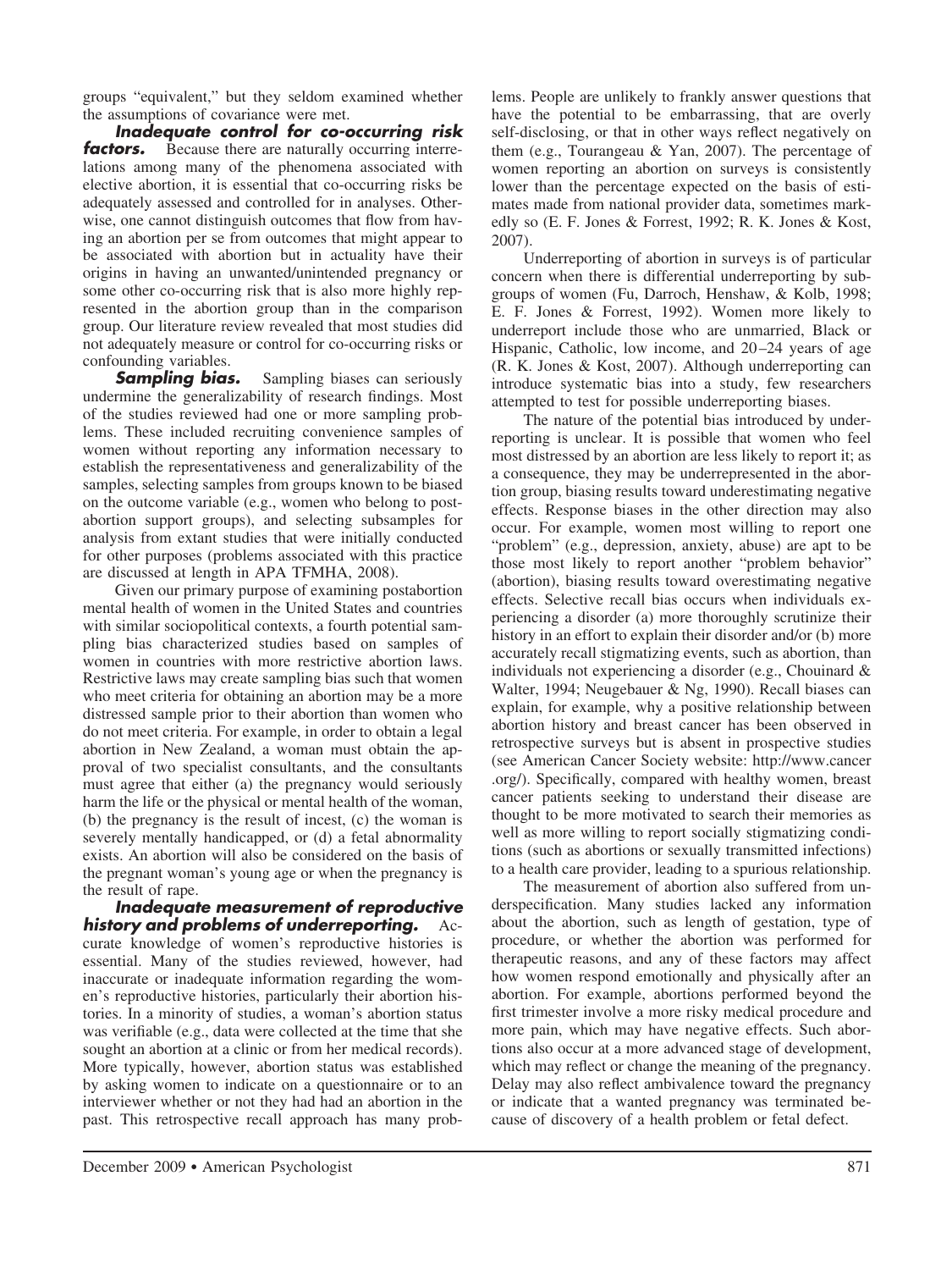**Attrition.** Another methodological confound encountered was attrition—loss of cases during the course of an investigation. The consequences of attrition range from a potentially serious loss of power to biasing of results when attrition is not random and differs by group. In the case of abortion, for example, underestimation of the prevalence of distress in the final sample would occur if women who were most upset by the abortion were more likely to be lost to a follow-up than those who were retained in the sample. Similarly, overestimation of the prevalence of distress would occur if women who were least distressed by the abortion were more likely to be lost to a follow-up. Few studies tested for biases in attrition (e.g., Major et al., 2000; Pedersen, 2007).

*Poor outcome measurement: Timing,* **source, and clinical significance.** Accurate measurement of mental health outcomes is essential. Yet problems of outcome measurement were common. In some studies, claims of mental health impact (or no impact) were made on the basis of psychometrically poor measures, including one-item measures. In order to provide credible evidence of mental health impact, measures of mental health must be valid, reliable, clinically relevant, and accompanied by epidemiologically meaningful effect size indicators such as odds ratios. Absolute and relative levels of the effect should be clear. Timing of measurement also posed a problem in many studies. Some studies first contacted their participants months or years (or an unspecified time interval) after the target abortion and engaged them in retrospective reporting of their preabortion status. Retrospective reporting is subject to a large number of distortions and biases. Finally, many of the studies reviewed focused only on negative emotions or negative mental health outcomes. This can create a distorted picture of the information needed to provide complete and accurate informed consent. Assessing the clinical significance of abortion, as with any other medical procedure, requires asking "What is the benefit?" as well as "What is the harm?" of the procedure compared with relevant alternatives.

**Statistical problems.** Studies reviewed also were often characterized by statistical problems. One frequently encountered problem, especially in the studies based on secondary data analyses, was inflation of the probability of making a Type I error in inference by performing many significance tests at the same level one would if there were to be only a single test. This problem appeared in two forms. The first form occurred when the initial sample (often a reasonably large sample) was divided into smaller and smaller subsets, and these subsets were then used to test for differences between abortion and nonabortion cases within each subset without any overall control for the number of significance tests conducted. This practice increases the probability of a statistically significant difference occurring that is due to chance. The second form encountered was the ad hoc search for covariates without theoretical rationale or correction for chance via alpha-level control. The choice of covariates to include in analyses can play a key role in how much variance in the outcome variable is explained by pregnancy outcome.

**Interpretational problems.** In addition to the methodological problems described above, in many cases data were incorrectly interpreted or generalized, if not in the actual research reports themselves then in reviews, summaries, and press releases based on that research. The most frequent interpretational problem encountered was the inference of causation from correlational data. Significant correlations observed between abortion history and other variables (e.g., substance abuse, depression, higher educational outcomes) were frequently misinterpreted as evidence that abortion caused these variables to occur. Such causal claims are unwarranted, as the relationship may be spurious, the causal direction may be reversed, or the relationship may be due to an unmeasured third variable that is associated with both abortion and the outcome variable (e.g., poverty).

**Summary.** Most of the studies published on postabortion mental health contained one or more of the methodological or interpretational problems discussed above. Some design problems are more serious than others if one's goal is to draw conclusions about relative risks associated with abortion compared with its alternatives. Failure to control for confounders and use of inappropriate comparison groups are especially problematic design flaws. In the following sections, we summarize and evaluate the studies. We first review the studies that included some type of comparison group. We then review and evaluate studies based on U.S. samples that did not include a comparison group.

### **Comparison-Group Studies Based on Medical Records and Secondary Analyses**

Compared with earlier reviews (Adler et al., 1990, 1992), a major change in the scientific literature during the time period encompassed by the present review was the publication in peer-reviewed journals of 31 papers that were based on secondary analyses of publicly available data sets. Twenty-five of these papers were reviewed in the report by the 2008 APA task force; six were published subsequent to its completion. A more detailed description of these studies can be found in Tables 1 and 2 in the supplemental materials as well as in APA TFMHA (2008).

These 31 studies were of two types: (a) analyses of data based on medical records and (b) secondary analyses of data sets collected for purposes other than analyzing the relationship between pregnancy outcome and mental health. Utilizing existing data sets, particularly longitudinal data sets, has the advantage of being able to ask and answer questions without having to wait the years it takes to conduct a prospective study focused specifically on abortion. Findings based on national probability samples potentially may be generalized more widely than those based on convenience samples and may be more useful for estimating normative effects. Nonetheless, there are many serious limitations of this approach that severely constrain conclusions that can be drawn from these studies.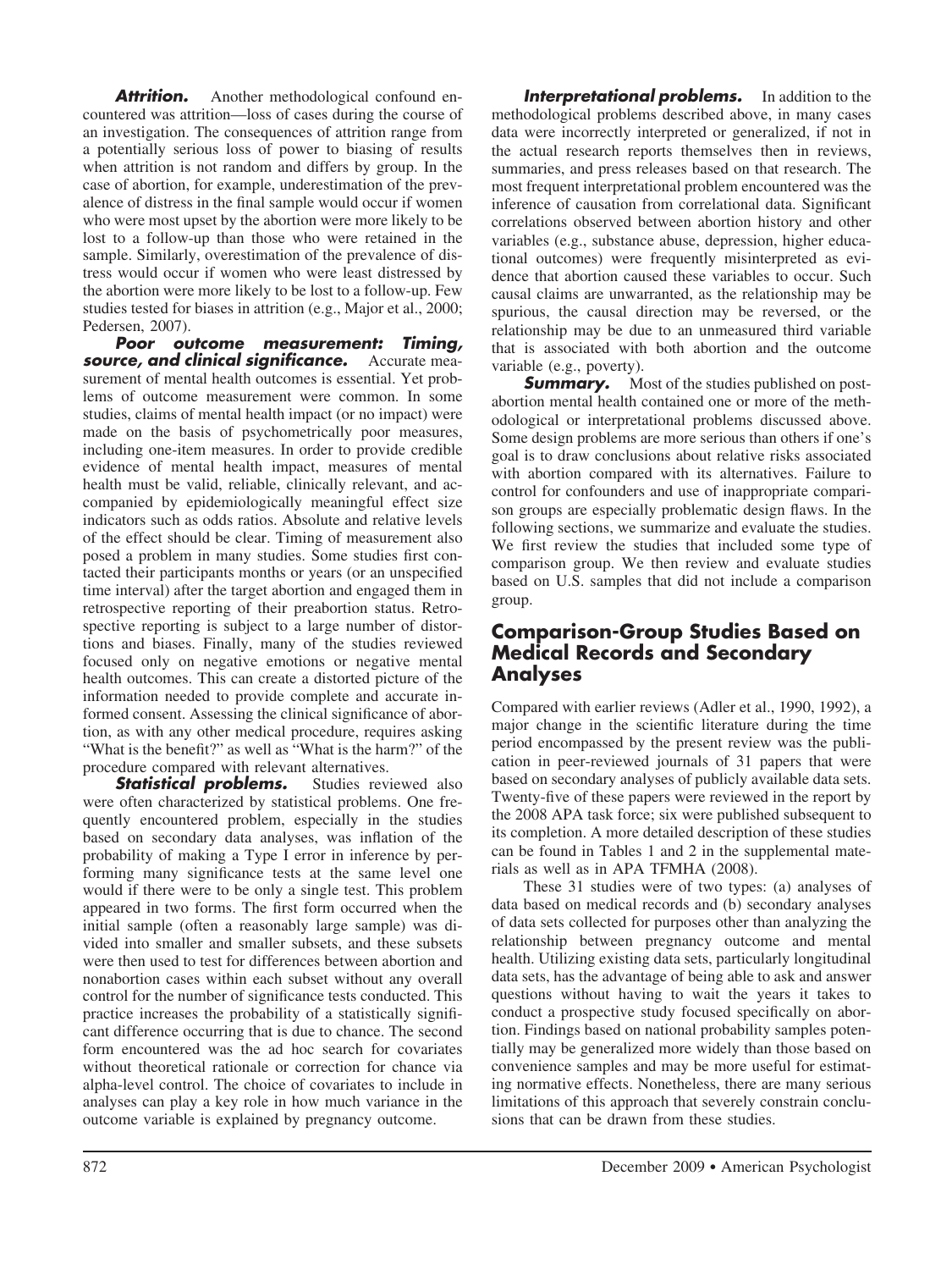In the following subsections, we briefly summarize these studies and then evaluate their methodology. We begin by summarizing papers based on U.S. samples. We then turn to the papers published on samples from other countries. We focus in more depth on the most methodologically sound studies.

#### *Analyses Based on Secondary Analyses of U.S.-Based Samples*

*Medical records.* Four published papers were based on analyses of medical records from California's state-funded insurance program (Medi-Cal), a program that provides health care for low-income children and families. These papers are not independent of each other because the samples overlap, and most of the outcomes examined are correlated. All four Medi-Cal studies focused on an initial target pregnancy event (abortion vs. delivery) in the last half of 1989. After excluding women with subsequent abortions only from the delivery group, the researchers examined the records of the remaining sample of women for subsequent death (Reardon et al., 2002), outpatient admissions (Coleman, Reardon, Rue, & Cougle, 2002b), inpatient admissions (Reardon et al., 2003), and sleep disturbances (Reardon & Coleman, 2006). All four papers reported higher rates of negative outcomes in the abortion group compared with the delivery group (see Table 1 in the supplemental materials).

**Survey data.** Fifteen papers based on secondary analyses of nine U.S. data sets met inclusion criteria for our review. Six papers were based on a single data set, the National Longitudinal Survey of Youth (NLSY). The NLSY is a longitudinal national survey of a cohort of males and females who were 14–21 years old in 1979. These papers examined the relationship between abortion history and self-esteem (two studies), depression (three studies), and substance use (one study). The conclusions of researchers analyzing this single data set and even the same dependent variable varied markedly depending on sampling, coding, and analytic strategy (see Table 2 in the supplemental materials). Russo and Zierk (1992) were the first to analyze this data set for the study of abortion outcomes. They reported that self-esteem was significantly higher for women who had a single abortion than for women with no abortions or women with repeat abortions, although the relationship was extremely small. When contextual variables were controlled, however, neither having one abortion nor having repeat abortions was related to subsequent self-esteem. This finding was replicated in subgroup (i.e., Black vs. White and Catholic vs. non-Catholic) analyses of the same data, suggesting that differential underreporting of abortion by some groups did not bias study findings (Russo & Dabul, 1997).

Reardon and Cougle (2002) and Cougle, Reardon, and Coleman (2003) examined depression in the NLSY sample. The primary difference between these two papers is that the former controlled for pregnancy intention and the latter did not. Both studies reported that a larger percentage of women who had an abortion on their first pregnancy exceeded the clinical cutoff score of the Center for Epidemiological Studies—Depression Scale (CES–D; Radloff, 1977) compared with women who had delivered.

Neither of the above studies, however, accurately identified first pregnancy. Using codes to properly identify first pregnancy that were provided by the NLSY staff, Schmiege and Russo (2005) reexamined depression risk for outcome of first unwanted pregnancy in the NLSY data set. In addition, they showed that the sampling strategy that Reardon and Cougle (2002) and Cougle et al. (2003) had used to control for prepregnancy psychological state (which was to include only those women who had completed the Rotter I–E scale [Rotter, 1966] in 1979 prior to their first pregnancy) resulted in excluding from the sample the women who had the highest risk for depression—those who had delivered at a younger age. When Schmiege and Russo analyzed the full sample (not restricted on the basis of I–E scores), they found no significant differences in depression between the abortion and delivery groups when race, age at first pregnancy, marital status, education, and family income were controlled. They also examined the implications of the practice of differentially excluding all women who had subsequent abortions from only the delivery group (but not from the abortion group) by comparing abortion and delivery groups with women having subsequent abortions excluded from both groups. Using the latter approach, significantly more women in the delivery group than the abortion group exceeded the CES–D cutoff score for depression.

Reardon, Coleman, and Cougle (2004) used the NLSY data set to examine self-reported substance abuse among women who had terminated a first unintended pregnancy compared with women who had delivered a first unintended pregnancy and women who had never been pregnant. After excluding women pregnant before 1980 from the sample, few significant differences were found in the large number of analyses conducted. Women in the abortion group were found to drink slightly more often than women in both other groups. They were also more likely to report using marijuana in the past 30 days than women in the delivery group (but the abortion group and the neverpregnant group were equally likely to use marijuana).

Six additional papers were based on secondary analyses of national U.S. samples. Using data from the Health of American Women Survey, Russo and Denious (2001) reported that, compared with other women, a larger percentage of women who reported an abortion also reported experiencing suicidal thoughts in the past year, having a doctor give them a diagnosis of anxiety or depression in the past 5 years, higher depressive symptoms, and lower life satisfaction. When violence history and relevant demographic and partner variables were controlled, however, abortion was no longer significantly related to any of these outcomes.

Three studies examined reproductive history and substance use. Coleman, Reardon, Rue, and Cougle (2002a) used data from the National Pregnancy and Health Survey, which was based on a national sample of pregnant women interviewed shortly after delivery in 1992. They found that among these mothers with newborns, those who reported a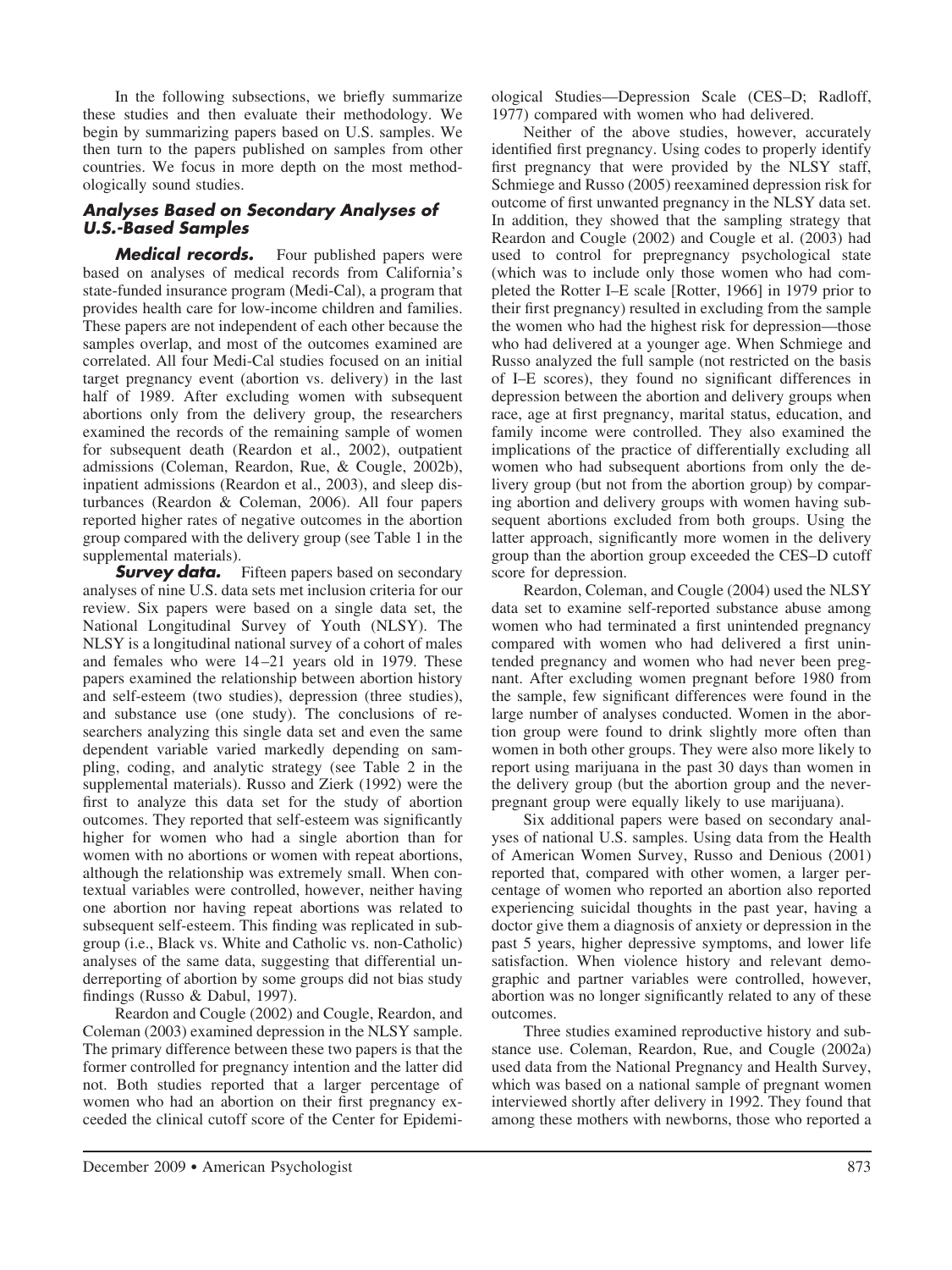history of abortion also reported higher rates of illicit drug use, marijuana use, and alcohol use than did women who were first-time mothers or had one previous live birth but who had no abortion history. Two studies examining reproductive history and substance use were based on the National Longitudinal Study of Adolescent Health (Add Health) data set, a longitudinal, nationally representative, school-based survey of adolescents. Hope, Wilder, and Terling Watt (2003) examined the relationship of pregnancy resolution (abortion vs. kept baby) to reports of having smoked cigarettes or marijuana at least 1 day in the past 30 days (both assessed with single-item measures). Prospective analyses focused on adolescent girls who became pregnant between Wave I and Wave II of the survey. These analyses excluded girls who experienced pregnancies prior to Wave I as well as those who miscarried or were still pregnant at Wave II. Adolescents in the abortion group ( $n = 69$ ) reported higher rates of cigarette smoking and marijuana use than adolescents in the kept-baby group  $(n = 87)$ , both prior to their pregnancy (Wave I) and subsequent to their pregnancy (Wave II). Keeping the baby was associated with a decrease in reported cigarette or marijuana use between the two waves of data collection, whereas having an abortion was not associated with a change in rates of smoking or marijuana use from Wave I to Wave II. The authors concluded that terminating a pregnancy through abortion did not increase the likelihood of delinquent behavior or substance use, whereas delivering a pregnancy decreased the likelihood of these behaviors.

Coleman (2006a) selected girls from the Add Health data set in Grades 7 through 11 who had completed both Wave I and Wave II of the survey and who reported experiencing an unwanted pregnancy that was resolved through abortion  $(n = 65)$  or delivery  $(n = 65)$ . She reported that girls in the abortion group were more likely than girls who delivered to say they had used marijuana in the past 30 days, had counseling in the past year, and had trouble sleeping during the past year. The groups did not differ on alcohol use or cigarette smoking. Coleman's analyses did not control for group differences in substance use prior to the pregnancy, which Hope et al. (2003) had already shown existed in this sample.

Several studies examined anxiety as a mental health outcome variable. Cougle, Reardon, and Coleman (2005) used data from the 1995 National Survey of Family Growth (NSFG) to examine the association between outcome of first unintended pregnancy (abortion vs. delivery with no subsequent abortions) and an occurrence of "generalized anxiety" lasting more than six months among women without a history of prepregnancy anxiety. Controlling for race and age at interview, they reported that women in the abortion group were more likely to be classified as having had an episode of postpregnancy anxiety than women in the delivery group.

Steinberg and Russo (2008) reanalyzed the NSFG to examine anxiety following an unintended pregnancy, but unlike Cougle et al. (2005), they did not exclude women on the basis of prepregnancy anxiety or differentially exclude women with subsequent abortions from the delivery group. With no covariates controlled, they too found a higher incidence of anxiety among women with unintended pregnancies in the abortion group than in the delivery group. However, when analyses controlled for prepregnancy anxiety (established by matching retrospective reports of the time of onset of anxiety and of first pregnancy), rape history, and demographics known to vary with anxiety and abortion (age at first pregnancy outcome, race, marital status, income, education, subsequent abortions, and subsequent deliveries), the relationship between abortion on the first pregnancy and subsequent anxiety symptoms was no longer significant.

In the same paper, Steinberg and Russo (2008) also analyzed data from the National CoMorbidity Survey (NCS; Kessler, 2002) to examine the relation of first pregnancy outcome (abortion vs. delivery) to generalized anxiety disorder (GAD), social phobia, and PTSD diagnoses. Each was assessed with a measure based on psychiatric diagnoses of clinical disorders. Pregnancy intentionality was not assessed in this survey. Women in the abortion group did not have higher rates of GAD, social anxiety, or PTSD than women in the delivery group, with or without controlling for covariates. Further analyses showed that women who had multiple abortions were significantly more likely than women who had 0 abortions to have social anxiety and PTSD. These relationships were no longer significant, however, when history of disorder (established via retrospective reports), violence exposure, and relevant demographic variables were controlled.

Three additional papers reported secondary analyses of data based on U.S. samples from specific metropolitan areas. Coleman, Reardon, and Cougle (2005) used data from the Washington, DC, Metropolitan Area Drug Study, a sample of predominantly never married, Black, poor women, to examine self-reported drug use during pregnancy as a function of reported reproductive history. A statistically higher odds ratio for the use of legal and illegal substances during the index pregnancy was observed if the woman had reported one prior abortion compared with no abortions but not if she had reported multiple abortions compared with no abortions (with the exception of use of cigarettes during pregnancy). Coleman, Reardon, and Cougle (2005) did not control for history of drug use prior to the pregnancy or wantedness of the pregnancy, although the latter data were available in the data set.

Coleman, Maxey, Rue, and Coyle (2005) analyzed the Fertility and Contraception Among Low-Income Child Abusing and Neglecting Mothers in Baltimore, MD, 1984– 1985 data set to examine the association between selfreported abortion or miscarriage/stillbirth history and child abuse and/or neglect among a sample of mothers who were receiving Aid to Families With Dependent Children. Compared with women reporting no abortions, women who reported having had one abortion (on average 6–7 years earlier) were not more likely to have been identified by Child Protective Services as a neglecting mother but were significantly more likely to have been identified as a physically abusive mother. History of multiple induced abor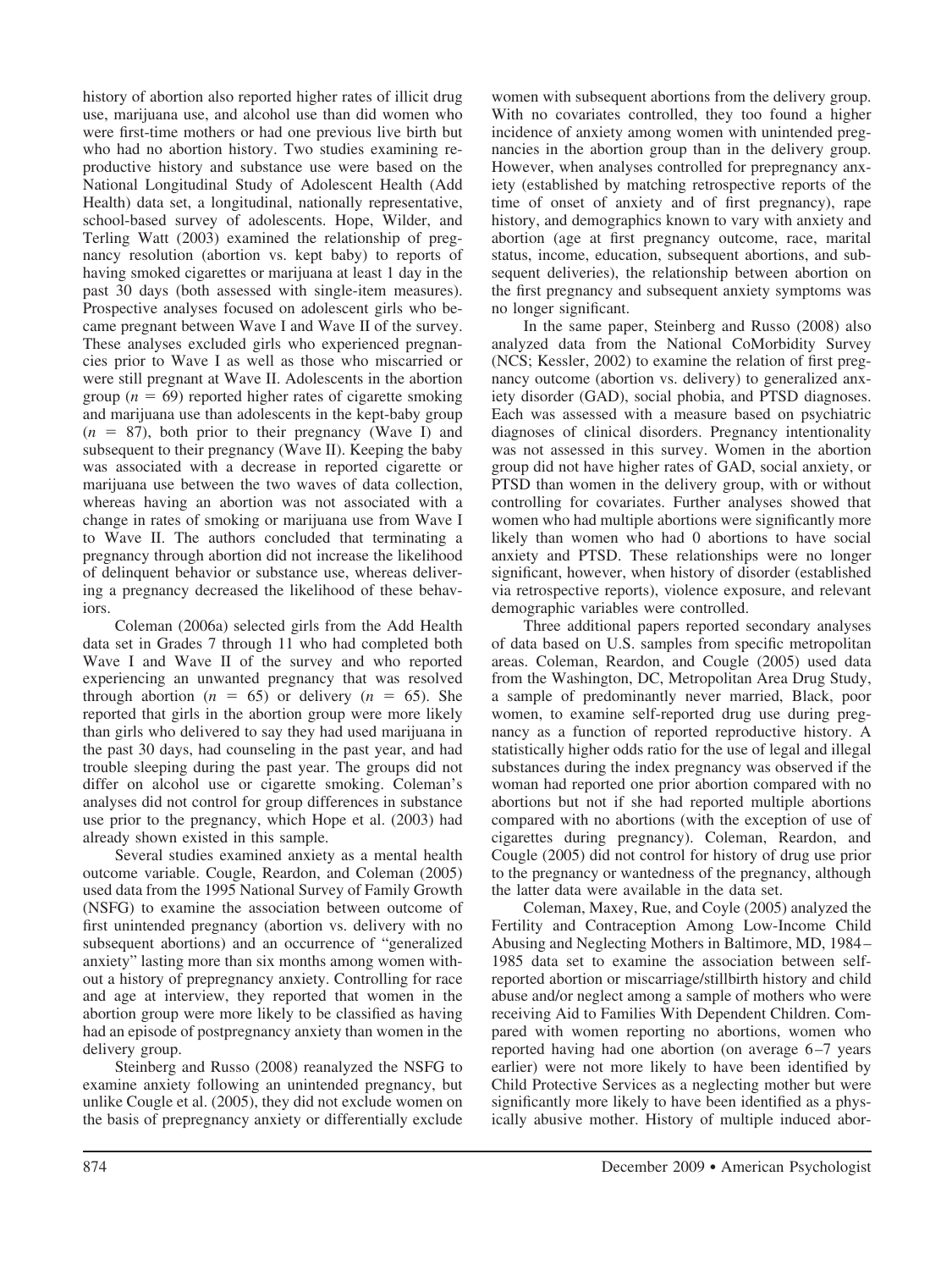tions, however, was not related to increased risk for either abuse or neglect. Maternal history of multiple miscarriages and/or stillbirths, compared with no such history, was associated with increased risk of both child physical abuse and neglect.

Harlow, Cohen, Otto, Spiegelman, and Cramer (2004) used data from the Harvard Study of Moods and Cycles, a cross-sectional sample of women residing in the Boston metropolitan area, to examine the relationship between lifetime history of depression (established via *DSM* criteria and in-person interviews) and abortion history. Among women who reported having had one abortion, the proportion of women with a lifetime history of depression and the proportion of women with no history of depression did not differ statistically. However, women with a lifetime history of depression were significantly more likely to report having had multiple abortions before their first onset of depression than were nondepressed women, when age, age at menarche, educational attainment, and marital disruption were statistically controlled. Direct comparisons between women reporting abortion and women reporting delivery were not conducted. The researchers also reported a strong association between depression and marital disruption, which underscores the importance of controlling for marital status when seeking to assess the independent contribution of abortion to depression risk.

*Evaluation of studies based on secondary analyses of U.S.-based samples.* The 19 papers reviewed above are based on 10 U.S. data sets. Thus, in weighing the evidence derived from these papers, it is important to realize that the body of evidence is not as large as it appears. All of the papers based on U.S. samples had one or more methodological weaknesses that severely limit conclusions that can be drawn from them.

First, none of the papers based on U.S. samples had adequate controls for mental health prior to the pregnancy or for co-occurring risks, making it difficult to determine the cause of any observed differences between abortion groups and comparison groups, that is, whether they reflect consequences of pregnancy resolution or preexisting differences between groups. Some researchers claimed to control for prior mental health but used inappropriate measures (e.g., Reardon & Cougle, 2002). In some cases, key variables with documented relationships with both pregnancy outcome and mental health were not present in the secondary data set and hence could not be controlled (Steinberg & Russo, 2008). In other cases, key covariates that were already shown to be associated with the outcome in question and that were present in the data set were nonetheless omitted from the analyses (e.g., Coleman, 2006a; Cougle et al., 2005). For example, Reardon et al. (2004) did not control for history of drug use prior to the first pregnancy in examining the association between abortion and drug use despite the availability of this information in the data set and despite several published papers based on this same sample that linked early drug use to later reproductive outcomes, including the likelihood of having an abortion.

Few of the reports used appropriate comparison groups. Only three data sets (the NSFG, Add Health, and NLSY) included questions about the intendedness or wantedness of the pregnancy, and even when this information was available, it was not always used (e.g., Coleman, Reardon, & Cougle, 2005). Several papers compared the abortion group with a never-pregnant group or with women who had delivered a child, without controlling for the wantedness of the pregnancy. Interpretation of differences observed between the abortion and delivery groups was further compromised by differential exclusions from the delivery group (including all four studies based on the Medi-Cal data set as well as Cougle et al., 2003, 2005; Reardon & Cougle, 2002).

All of the studies had problems in the measurement of predictor and/or outcome variables. None had adequate information about the context of the abortion. With the exception of those based on medical records, all of the studies assessed abortion history retrospectively with self-reports, often without adequate measures to reduce response bias (e.g., Coleman, Reardon, & Cougle, 2005), and often of abortions that occurred many years earlier (e.g., Cougle et al., 2005; Steinberg & Russo, 2008). Some studies used single-item measures of mental health outcomes (e.g., Coleman, 2006a; Hope et al., 2003) or unvalidated measures of a psychological problem (e.g., Cougle et al., 2005). Only two studies (Harlow et al., 2004; Steinberg & Russo, 2008, NCS analyses) used psychometrically strong assessments of clinically significant outcomes (i.e., a diagnosis or diagnostic interview). Further, in some cases, it was impossible to determine whether the "outcome" variable occurred prior or subsequent to the abortion (Coleman, 2006a; Russo & Denious, 2001).

Most of the studies had sampling problems, including the use of specialized samples not representative of women in general (e.g., Coleman, Maxey, et al., 2005; Coleman et al., 2002a; Coleman, Reardon, & Cougle, 2005) and screening criteria that eliminated a large proportion of the bigger sample (e.g., all of the Medi-Cal studies). Contextual variables such as marital status that were shown in some studies to moderate results were not examined as moderators in other studies, compounding difficulties of comparing across studies.

Many studies also were characterized by statistical problems, including coding errors; selection of covariates that were based on atheoretical preliminary analyses and that often varied for unspecified reasons across analyses within the same study; performance of a large number of statistical tests without overall control for the number of significance tests; and analyses based on small subgroups or subgroups for which no sample size was provided. On the other hand, the overall large sample sizes used for some analyses meant that small effects that were statistically significant may have little clinical significance. In either case it is difficult to grasp the importance of the results without effect-size indicators.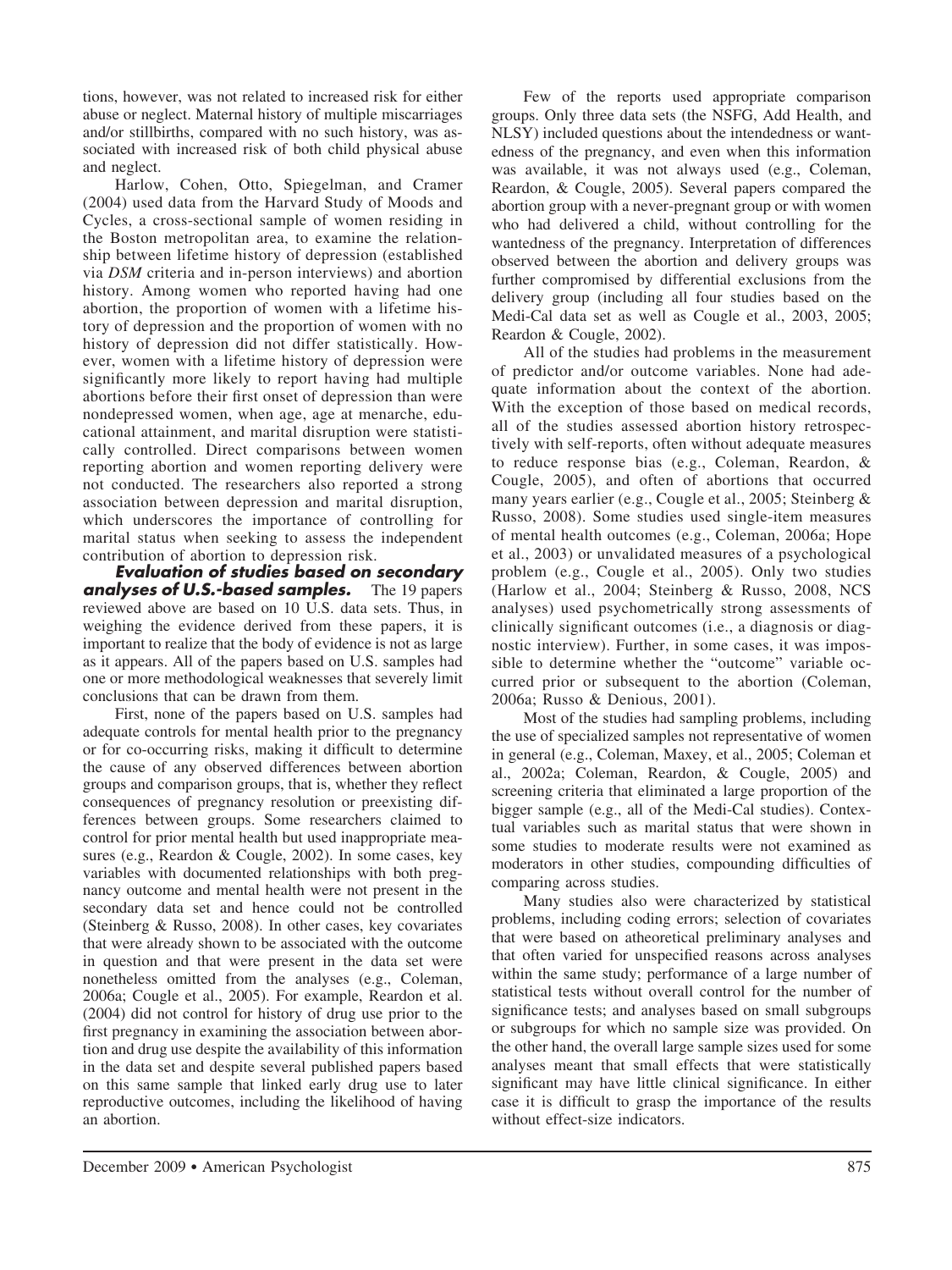#### *Analyses Based on Secondary Analyses of Non-U.S.-Based Samples*

Twelve papers meeting inclusion criteria reported secondary analyses of data based on data from non-U.S. samples. These included six papers based on medical records from Finland, and six papers based on analyses of longitudinal data sets—two from Australia, two from New Zealand, and two from Norway. Five of the six latter papers were published subsequent to completion of the 2008 task force report (APA TFMHA, 2008). We discuss these latter papers in more detail here because they were not summarized in the TFMHA report. See Table 2 in the supplemental materials.

**Finland.** Six reports were based on official health register data drawn from medical records on the entire population of Finland (Gissler, Berg, Bouvier-Colle, & Buekens, 2004a, 2004b, 2005; Gissler & Hemminki, 1999; Gissler, Hemminki, & Lonnqvist, 1996; Gissler, Kauppila, Merilainen, Toukomaa, & Hemminki, 1997). The largest and most methodologically rigorous of these (Gissler et al., 2004b) indicated that women in the abortion group had lower rates of pregnancy-related deaths (deaths occurring within one year of end of pregnancy from causes related to or aggravated by the pregnancy or its management but not from accidental or incidental causes) than women in the delivery group but higher rates of pregnancy-associated deaths (deaths occurring within one year from end of pregnancy regardless of cause of death). However, when therapeutic abortions were excluded from the category of pregnancy-associated deaths, women in the abortion group no longer had higher pregnancy-associated death rates than women in the delivery group. Women in the abortion group also had higher rates of violent pregnancy-associated deaths, and a higher proportion of their overall pregnancyassociated deaths were due to violent causes.

**Australia.** Two papers were based on Australian samples. Taft and Watson (2008) analyzed data from a subsample of the younger cohort of the Australian Longitudinal Study on Women's Health to examine the relationships among abortion, births, partner violence, and depression. Records for 9,683 women aged 22–27 years who had responded to mailed questionnaires in both 1996 (Time 1, or T1) and 2000 (Time 2, or T2) were examined. At T2, 30% of the sample reported having been pregnant and 11% reported having terminated a pregnancy  $(N = 1,076)$ . Depression (defined as exceeding the cutoff score on the Center for Epidemiological Studies Short Depression Scale, or CESD-10) was positively associated both with a history of abortion (vs. no abortions) and with having two or more births (vs. no births). However, further analyses based on the 9,333 records with complete data found that these relationships became statistically nonsignificant when sociodemographic factors and exposure to partner violence were controlled. In contrast, the relationship between violence exposure and depression remained statistically significant.

Dingle, Alati, Clavarino, Najman, and Williams (2008) used data from the Mater-University of Queensland

longitudinal study of pregnancy and its outcomes (MUSP) to examine the relationship between pregnancy history and psychiatric disorders, both assessed at age 21. Potential confounds assessed in this data set included social and economic disadvantage and family instability (assessed at birth), prior problem behaviors including smoking, drinking alcohol, and anxious/depressed problems (assessed at age 14), and prior exposure to sexual violence, child sexual abuse, or rape (assessed at age 21) Women  $(N = 1,223)$ were divided into four groups based on pregnancy outcomes by age 21: never pregnant ( $n = 943$ ), live birth ( $n =$ 97), abortion  $(n = 101)$ , and miscarriage  $(n = 82)$ . Six psychiatric disorders (lifetime and occurring within the previous 12 months) were assessed with the Composite International Diagnostic Interview (World Health Organization, 1992). After adjustment for potential confounding factors, women who had had an abortion had significantly higher odds of tobacco dependence and substance use disorders (except marijuana) and tended to have higher odds of affective disorders (depression and anxiety) compared with the never-pregnant group. Women in the miscarriage group also had higher odds of tobacco dependence and illicit drug use (other than marijuana) than the neverpregnant group. Dingle et al. suggested that the increased risk of alcohol and other illicit drug use disorders may have been due to pregnancy loss rather than to the experience of

abortion per se.<br>**New Zealand.** Two papers were based on the New Zealand Christchurch Health and Development Study, a longitudinal study of a cohort of children (including 630 females) born in 1977 in Christchurch, New Zealand, and followed from birth to age 30. In the first of these papers, Fergusson, Horwood, and Ridder (2006) analyzed data from this cohort collected from birth to age 25. Information was obtained on (a) the self-reported reproductive history of participants from age 15 to age 25 (abortion, delivery, or never pregnant); (b) measures of *DSM-IV* mental disorders (including major depression, overanxious disorder, generalized anxiety disorder, social phobia, and simple phobia) and suicidal behavior for the intervals 15–18, 18–21, and 21–25 years; and (c) childhood, family, and related confounding factors, including measures of child abuse.

Fergusson et al. (2006) reported both concurrent and prospective analyses. The more important of these are the prospective analyses that capitalize on the longitudinal strengths of the study. The authors used reproductive history prior to age 21 years to predict total number of mental health problems experienced from 21 to 25 years (samples were too small to permit analyses by disorder). When a large number of potential confounders such as childhood social and economic disadvantage, family dysfunction, and individual adjustment problems were controlled for, the abortion group ( $n = 48$ ) had a significantly higher number of disorders than either the delivery  $(n = 77)$  or neverpregnant  $(n = 367)$  groups, which did not differ significantly from each other.

In a second study published subsequent to release of the 2008 TFMHA report, Fergusson et al. (2008) analyzed a follow-up of the same birth cohort as above at age 30. At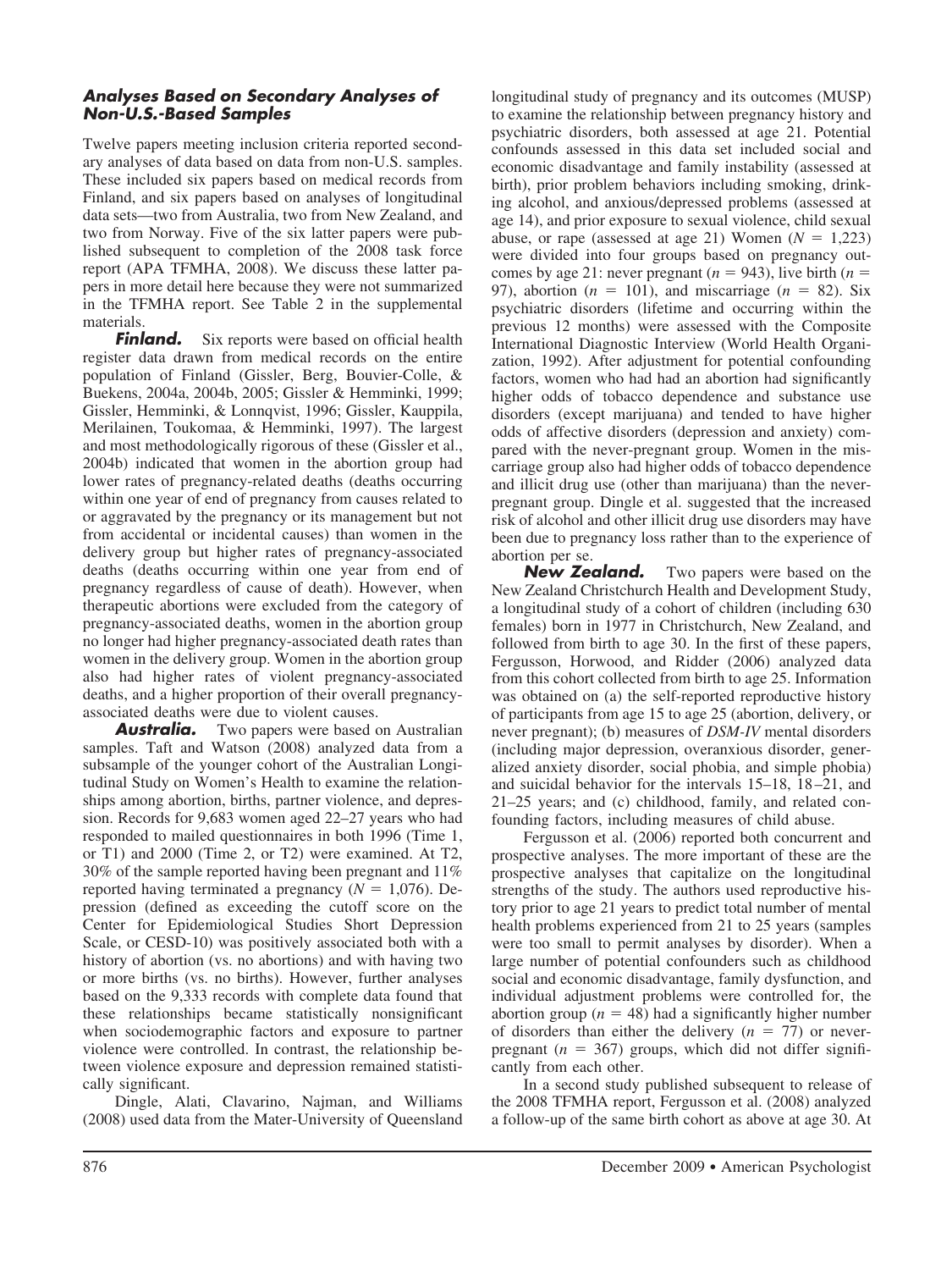each assessment from age 15 to age 30, women were questioned about their pregnancy history during the previous time interval and their initial emotional reaction to each pregnancy. At age 30, women also were asked to provide a retrospective summary of their full pregnancy history and to recall their reactions to each pregnancy, including whether it was wanted or unwanted. The authors examined the relationship of pregnancy history to the same measures of mental disorder as in their first study. Their analyses controlled for an extensive set of confounding factors, including childhood socioeconomic status, parental adjustment and family functioning, interparental violence during childhood, childhood sexual or physical abuse (assessed retrospectively at ages 18 and 21 with single-item measures), individual characteristics (child neuroticism, selfesteem, novelty seeking, conduct problems), early-onset sexual intercourse, substance use and mental health problems (both assessed at age 15), and adverse life events occurring since the previous assessment, including sexual or physical violence victimization.

Combined report data indicated that 284 women reported 686 pregnancies before age 30. These included 153 abortions (occurring to 117 women), 138 pregnancy losses  $(n = 95)$ , 66 live births with recalled adverse reaction  $(n = 100)$ 52), and 329 live births without recalled adverse reactions  $(n = 197)$ . Because the unit of analysis was outcome and many women had more than one pregnancy, in the first set of analyses each outcome group was adjusted for the other pregnancy outcomes before being compared with the never-pregnant group ( $n = 252$ ). The authors reported both concurrent and prospective analyses. The most informative of these are the five-year-lagged analyses, in which exposure to risks that occurred in the five years prior to the interval in which mental health was assessed was controlled and in which co-occurring risks and other pregnancy outcomes were controlled. These analyses showed that exposure to abortion was associated with a small but statistically significant increase in number of mental health problems compared with not having an abortion, particularly for anxiety disorders and alcohol and illicit drug dependence (not depression or suicidal ideation). None of the other groups (pregnancy loss, live birth with adverse reaction, and live birth without adverse reaction) showed increased rates of mental disorders, with the exception of the pregnancy-loss group, which had a higher rate of anxiety disorders than the never-pregnant group. The authors concluded that "exposure to abortion accounted for 1.5– 5.5% of the overall rates of mental disorder in this cohort" (Fergusson et al., 2008, p. 449).

*Norway.* Pedersen (2007, 2008) published two papers based on data from the Young in Norway Longitudinal Study. In 1992 (T1) a national stratified sample of Norwegian adolescents (ages 12–18 years) was selected proportionately from schools in Norway and asked to complete a self-administered questionnaire at school. They were followed up in 1994 (T2), 1999 (T3), and 2005 (T4). The first Pedersen (2007) study examined the association between pregnancy history and substance abuse. Analyses were based on those girls who were ages  $12-15$  at T1 ( $N =$ 

768). At T2, none had as yet had an abortion or given birth to a child. By T4, at average age 27, 182 had given birth, 78 had had an abortion, 47 had had both an abortion and a child, and 461 had never been pregnant. The primary outcome variables of interest were nicotine dependency, alcohol problems, and use of illegal substances during the preceding 12 months, assessed at age 27 (T4). Depression, conduct problems, smoking, alcohol intoxication, and use of other substances were assessed at T2 and T3, as were socioeconomic status, parental support, and other potential confounds.

Analyses showed that females who subsequently delivered a child or had an abortion already had higher levels of adverse family characteristics and individual risk factors at age 15 than the other groups, including higher rates of substance abuse including alcohol, nicotine, marijuana, and other illegal drugs. When the above co-occurring risk factors assessed at T1, T2, or T3 were controlled for, at T4 the abortion group had significantly higher rates of reported substance abuse in the preceding 12 months than did the nonpregnant group. Additional analyses revealed that women who still lived with the father of the aborted fetus at T4  $(n = 25)$  did not have elevated substance abuse rates compared with the nonpregnant group, whereas women not in a relationship with the father  $(n = 57)$  had higher rates. The delivery group had lower rates of marijuana use and alcohol problems than the nonpregnant group.

In the second study, Pedersen (2008) examined the association of pregnancy history and depression. Depression was measured with the six-item Kandel and Davies (1982) Depressive Mood Inventory administered at T2, T3 and T4; a cutoff score was used to determine prevalence of depression. A first prospective analysis examined the percentage of women who exceeded the cutoff score for depression at age 20 (T3) among women who had had an abortion ( $n = 40$ ), had had a live birth ( $n = 27$ ), or had not been pregnant in their teens (approximately 700). Adjusting for prior depression as well as other potential confounders assessed at T2 including demographic, family-related, and individual covariates, Pedersen found that the percentage who exceeded the cutoff for depression did not differ between women who had had an abortion or live birth and women who had not been pregnant.

A second set of analyses examined depression at age 27 (T4). By T4, 30% of the women had given birth  $(n = 1)$  $232$ ) and  $16\%$  ( $n=125$ ) had had an abortion. Women in each birth outcome group were subdivided into those for whom the outcome had occurred at ages 15 to 20 and those for whom it had occurred at ages 21 to 26. After adjusting for prior depression (assessed at T3) as well as other significant covariates, Pedersen (2008) found no differences in rates of depression at age 27 between women who reported having an abortion or live birth in their teens and women who had not been pregnant. The number of women who exceeded the cutoff score for depression was small in each case ( $ns = 5$ , 8, and 44 for the abortion, live-birth, and never-pregnant groups, respectively). In contrast, women who reported having had an abortion in their mid-twenties had significantly higher rates of depression than women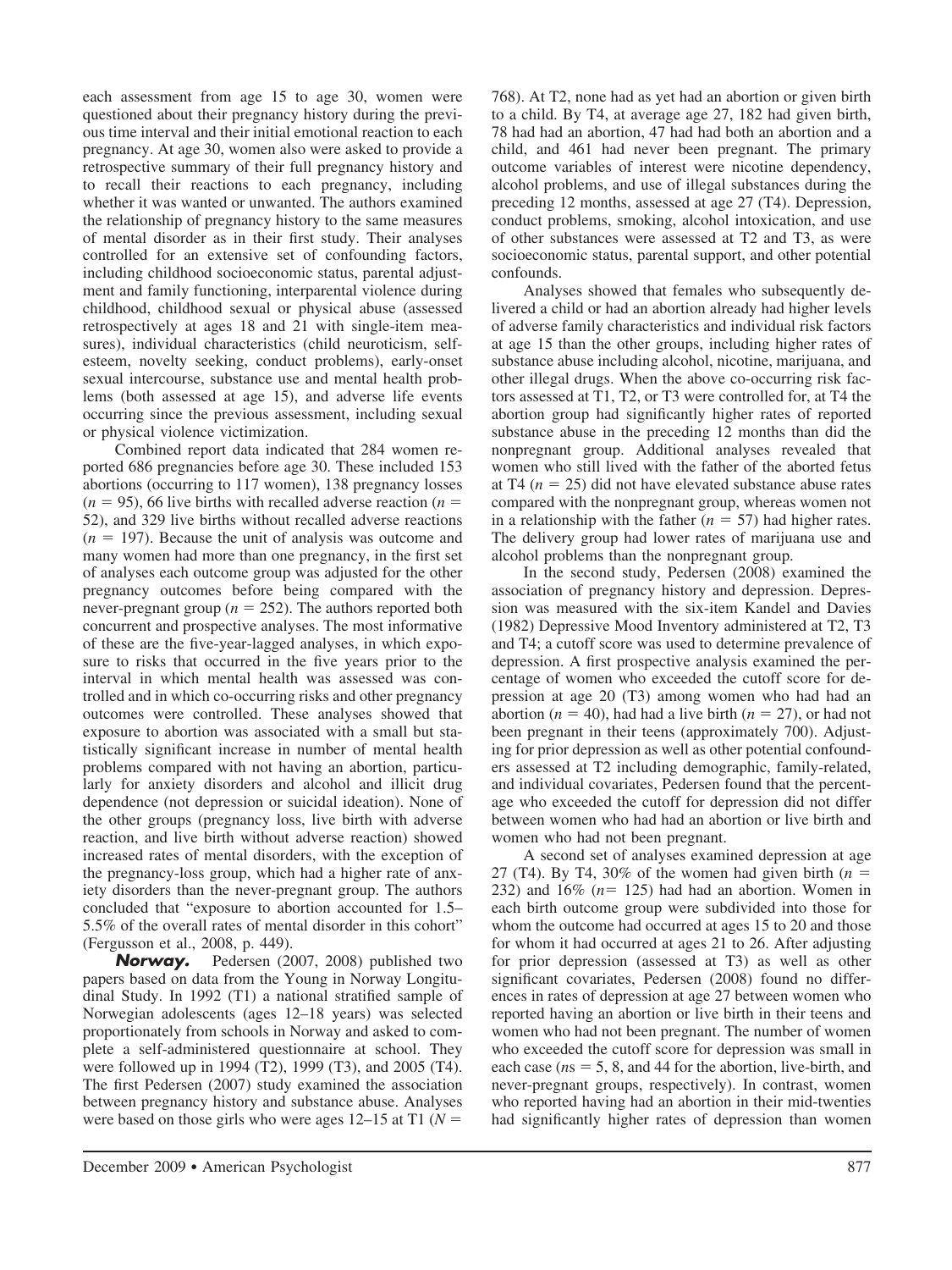who had not been pregnant, whereas women who reported having a child in their mid-twenties did not. Again, the actual numbers of women exceeding the cutoff scores for depression were small  $(n = 21$  in both the abortion and live-birth groups). Pedersen reported that neither number of abortions nor presence of a live-in partner was a predictor of depression at age 27 but did not report details on these analyses.

*Evaluation of studies based on secondary analyses of non-U.S.-based samples.* Because they are based on official health register data drawn from the entire population of Finland, the Finnish medical record studies do not suffer from as many methodological inadequacies as the U.S. MediCal studies. Nonetheless, because these studies have no data about the context of women's lives or the measurement of co-occurring risks, such as prior mental health, life circumstances, or prior exposure to violence, these studies are uninformative about relative risks associated with abortion per se.

The six papers based on secondary analyses of data from non-U.S. samples are generally stronger than the studies based on secondary analyses of U.S. samples reviewed earlier. All are based on longitudinal studies, some conducted over long periods of time (although some assessed pregnancy history and mental health outcomes concurrently). All used validated measures of mental health outcomes. All included controls for a number of potential confounding factors that could contribute to an observed relationship between abortion and mental health. Several included measures of prior exposure to violence, including intimate partner violence, sexual violence, childhood sexual or physical abuse, rape, and/or victimization (Dingle et al., 2008; Fergusson et al., 2008; Taft & Watson, 2008). Notably, the studies based in New Zealand and Norway (Fergusson et al., 2006, 2008; Pedersen, 2007, 2008) also assessed the mental health outcomes under investigation years prior to the abortion as well as subsequent to it, thereby providing a better control for prior mental health. These studies also reported high retention rates, a relatively small rate of underreporting of abortion, and analyses to consider the impact of attrition and underreporting.

Despite these strengths, these six papers also have limitations that temper inferences that can be drawn from them. Most important, none of these studies had detailed contextual information relevant to the decision to have an abortion, such as information about the wantedness or intendedness of the pregnancy or reasons for the abortion. Several of the studies used a never-pregnant group as the comparison group (Fergusson et al., 2006; Pedersen, 2007). Fergusson et al. (2008) attempted to address this limitation by analyzing as a separate group women who retrospectively reported that a pregnancy had not initially been wanted and/or was distressing and comparing their mental health to that of women who had never been pregnant. The retrospective nature of this reporting, however, raises concerns about its accuracy.

Second, all of the studies were based on retrospective recall of abortion history, sometimes assessed concurrently with mental health outcomes (e.g., Taft & Watson, 2008).

Third, with one exception (Pedersen, 2008), these studies did not examine mental health among women with multiple abortions separately from mental health among women with a single abortion, potentially biasing the results. In Fergusson et al. (2006), 21.6% of the abortion group had had more than one abortion<sup>3</sup>; in Fergusson et al.  $(2008)$ , it appears that approximately 24% of the women in the abortion group had had multiple abortions. Fourth, all of these studies were based on samples of young women—women who reported terminating a pregnancy in their twenties or earlier. The results may not generalize to older women or women of all ages. Fifth, although the initial samples on which these studies were based were large, the size of the abortion samples in the critical prospective analyses were typically small, ranging from 48 (Fergusson et al., 2006) to 125 (Pedersen, 2008). The exception was Taft and Watson  $(2008)$ ,  $n = 1,076$ .

It is also important to consider that because these studies were conducted in different sociocultural contexts than that in the United States, their findings may not generalize to the U.S. context. The more restrictive abortion regulations in New Zealand and South Australia compared with the United States introduce potential sampling bias into those studies. Norway has liberal abortion laws that are more similar to those of the United States.

### **Comparison-Group Studies Based on Primary Data**

Seventeen studies were conducted between 1989 and 2008 with the primary purpose of comparing women who had had a first-trimester abortion (or an abortion in which trimester was unspecified) with a comparison group of other women on a mental-health-related variable. These studies resulted in 20 published papers. Details, key findings, and limitations of these studies are summarized in Table 3 in the supplemental materials.

#### *Description of Findings From U.S. Samples*

Seven studies were based on samples that are largely or exclusively U.S. based. Cohan, Dunkel-Schetter, and Lydon (1993) examined responses of 33 women one month following a pregnancy test, 21 of whom had terminated their pregnancy and 12 of whom had continued their pregnancy. Almost all had reported that their pregnancy was unintended. There were no statistically significant differences between the women who had terminated their pregnancy and the women who had continued their pregnancy on any of the outcomes assessed (positive and negative emotions and decision satisfaction).

A prospective study by Lydon, Dunkel-Schetter, Cohan, and Pierce (1996) interviewed women just prior to obtaining results of a pregnancy test at health clinics in the United States and Canada, as well as 9 days and 4–7 weeks (T3) after receiving a positive test result. Prior to learning whether or not they were pregnant, the more women re-

<sup>3</sup> David Fergusson, personal communication to Nancy Felipe Russo, August 8, 2007.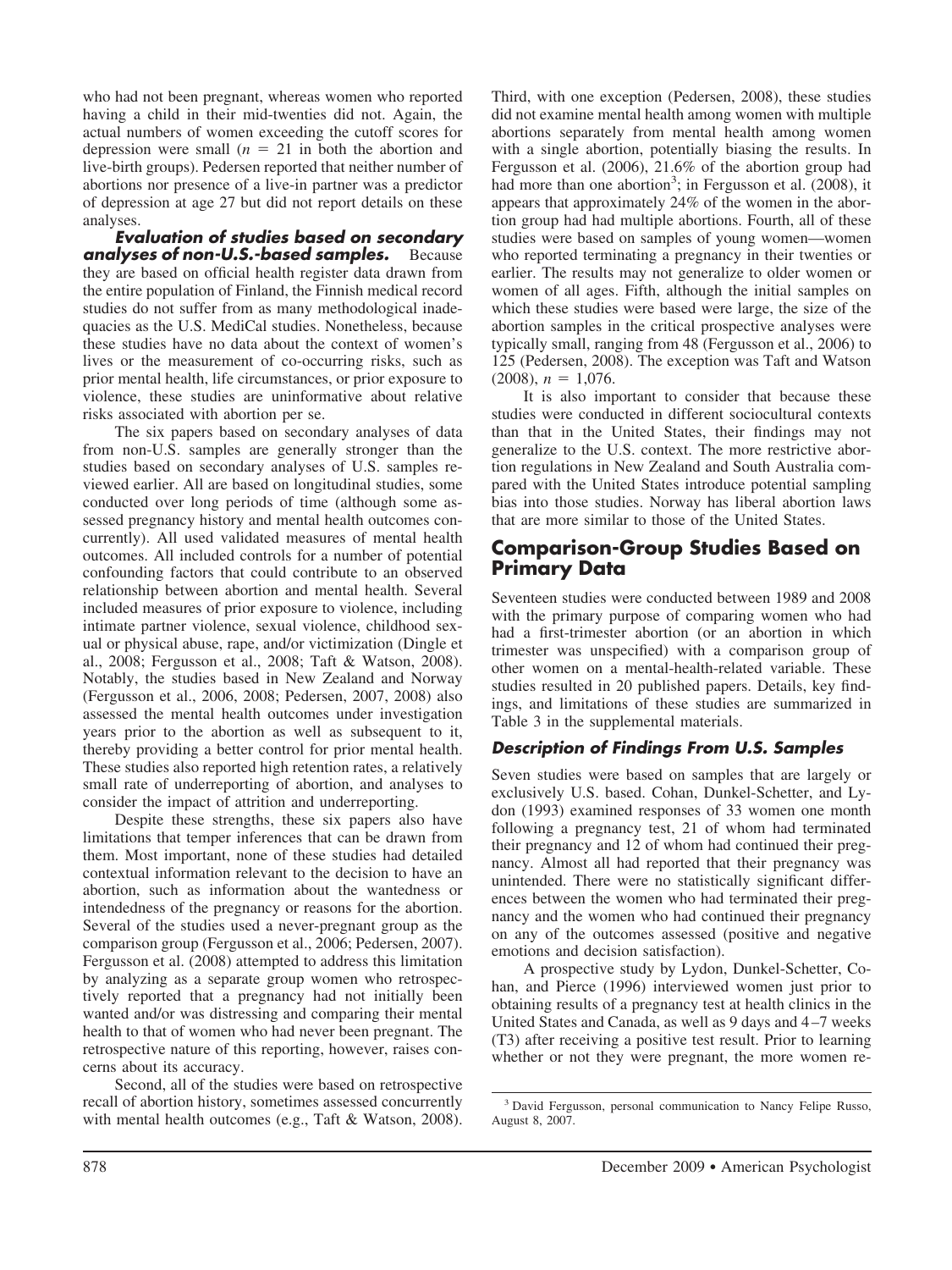ported that a possible pregnancy was intended and meaningful, the more committed they felt toward it and the more positive and less negative emotion they expressed. Not surprisingly, those who felt more committed toward a pregnancy were more likely to continue their pregnancy. Among women continuing their pregnancy  $(n = 25)$ , emotional responses at T3 did not differ as a function of initial commitment. Both those high in initial commitment and those low in initial commitment expressed more positive than negative emotions 4–7 weeks after learning they were pregnant. Emotional responses of women who had aborted their pregnancy  $(n = 30)$  differed as a function of initial commitment to a possible pregnancy. Those who had initially been relatively higher in commitment expressed more negative and less positive emotion than those who had been lower in initial commitment. The latter group expressed more positive than negative emotions at T3 and did not differ significantly from those who continued their pregnancy.

The remaining five U.S. studies measured abortion history through retrospective self-reporting. Felton, Parsons, and Hassell (1998) found no statistically significant differences on overall health-promoting behaviors, appraisals of problem-solving effectiveness, or global self-image between 26 adolescents attending a family planning clinic who reported a history of abortion and 26 demographically matched adolescents who reported never being pregnant. Williams (2001) found no statistically significant differences on subscales of the Grief Experience Inventory between 45 women waiting to see their health care provider who reported a history of abortion and 48 demographically similar women who reported no elective abortions. Medora, Goldstein, and von der Hellen (1993) found that among a sample of 121 single, never-married, pregnant teenagers, the 28 girls who reported a prior abortion had significantly higher self-esteem than the 93 girls who reported no abortion history. Medora and von der Hellen (1997) reported that among a sample of 94 teen mothers, teens who reported a prior abortion did not differ in selfesteem from teens who did not report an abortion (number in each group was not specified). The only U.S. study to report that an abortion group had a poorer outcome than a comparison group was conducted by Reardon and Ney (2000). This study was based on a reproductive history questionnaire mailed to the homes of a large sample of women, only 14.2% of whom responded. In analyses restricted to White women, women who reported having had at least one induced abortion  $(N = 137)$  were more likely than women who reported having had no abortions  $(N =$ 395) to also agree with a single yes/no question: "Have you ever abused drugs or alcohol?"

#### *Description of Findings From Non-U.S. Samples*

Fourteen studies were based on samples composed mainly of non-U.S. women. Most were methodologically quite poor. The most methodologically sound were four papers based on a study conducted by Broen and colleagues in Norway (Broen, Moum, Bodtker, & Ekeberg, 2004, 2005a,

2005b, 2006) and one paper based on a study conducted jointly by the Royal College of General Practitioners and the Royal College of Obstetricians and Gynecologists in the United Kingdom (Gilchrist, Hannaford, Frank, & Kay, 1995).

The research by Broen and colleagues followed two groups of Norwegian women from 10 days to 5 years after a first-trimester induced abortion  $(N = 80)$  or early miscarriage  $(< 17$  weeks;  $N = 40$ ). Comparisons between the miscarriage and induced-abortion groups, with potential confounders controlled for, revealed no significant differences in anxiety, depression, or subjective well-being at any time point. Women who had had an induced abortion reported feeling more guilt, shame, and relief and also more avoidance on the Impact of Events Scale (Horowitz, Wilner, & Alvarez, 1979) than women who miscarried. Women who miscarried reported more feelings of grief and loss than those who had an induced abortion in the short term, but this difference disappeared by five years postevent.

The strongest study reviewed of this variety was prospective and longitudinal and had a large sample size, appropriate comparison groups of women with unplanned pregnancies, and a long postpregnancy/abortion follow-up time (Gilchrist et al., 1995). It is important to note that this study also controlled for mental health prior to the pregnancy as well as other covariates. The final sample consisted of four pregnancy outcome comparison groups: (a) 6,410 women who obtained terminations (85% occurred before 12 weeks of gestation), (b) 6,151 women who did not seek termination, (c) 379 women who requested termination but were denied, and (d) 321 women who requested termination but changed their minds. Postdelivery/abortion psychiatric morbidity was assessed using established diagnoses and grouped into three categories based on order of severity: (a) psychosis, (b) nonpsychotic illness (e.g., depression, anxiety), and (c) deliberate self-harm (DSH) without other psychiatric illness (primarily drug overdoses). Similarly, prepregnancy psychiatric history was classified into four categories of order of severity: (a) psychotic episode, (b) nonpsychotic illness, (c) DSH without other psychiatric illness, and (d) no psychiatric illness. The two largest subgroups of prepregnancy history consisted of women with no prepregnancy history of psychiatric problems or DSH prior to the pregnancy (2,476 women) and women with a history of nonpsychotic illness (1,100 women); these were followed by women with a history of psychosis ( $N = 106$ ) and women with a history of DSH alone  $(N = 36)$ . Differences between the delivery reference group and each of the other three comparison groups were examined within each of the four categories of prepregnancy psychiatric history. Age, marital status, smoking, education level, gravidity, and prior history of abortion were controlled in analyses that focused on the overall rate of postpregnancy psychiatric morbidity as well as the rate of each of the three postpregnancy diagnoses among the four comparison groups.

Among women with equivalent past psychiatric histories, there were no statistically significant differences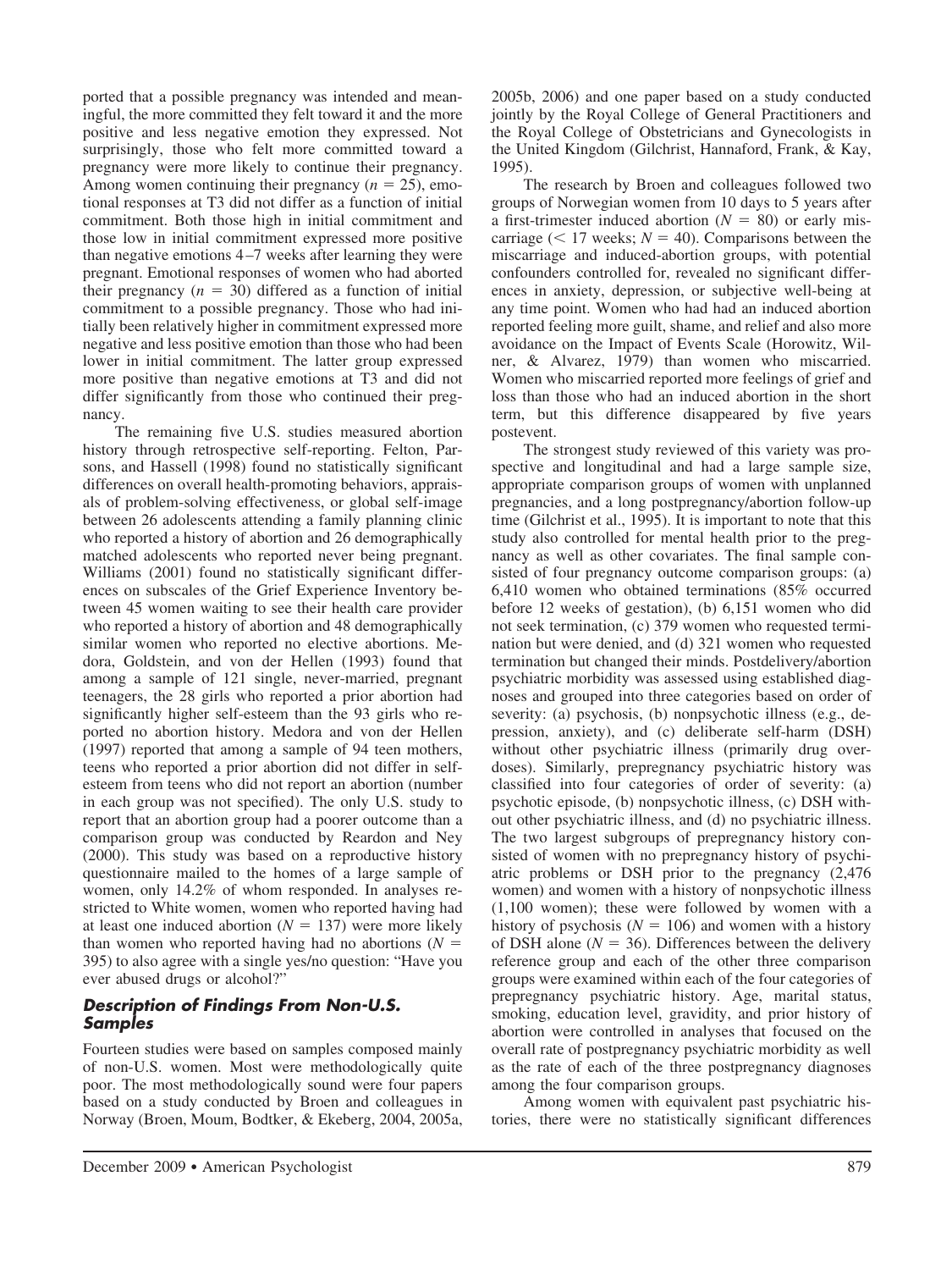between the four comparison groups in overall rates of psychiatric illness. Rates of specific postpregnancy psychiatric illnesses, however, differed among the comparison groups depending on prepregnancy diagnostic history and diagnostic outcome as follows:

1. With respect to postpregnancy nonpsychotic illness, no statistically significant differences were found between abortion and delivery groups, irrespective of prepregnancy diagnostic history.

2. With respect to postpregnancy psychoses, women who had had an abortion were significantly less likely to have a postpregnancy psychotic episode than were those who delivered among the subgroup of women with no prepregnancy history of psychotic illness (1.1 vs. 4.1) and among the subgroup of women with a history of nonpsychotic illness (4.9 vs. 11.8). A similar, but nonsignificant, pattern was observed among the subgroup of women with a history of psychosis (28.2 vs. 35.2).

3. Findings with regard to the outcome of DSH were mixed. Rates of DSH did not significantly differ for abortion versus delivery groups among the categories with the highest DSH rates—women with a past history of psychosis (18.2 vs. 19.3) or past history of DSH (8.4 vs. 13.5). Among women with no previous psychiatric history, however, DSH was significantly higher among women who were refused an abortion (5.1) or who had had an abortion (3.0) than among those who delivered (1.8). Most DSH episodes (89%) were drug overdoses; none were fatal.

In sum, Gilchrist et al. (1995) concluded, "Rates of total reported psychiatric disorder were no higher after termination of pregnancy than after childbirth" (p. 243). Further, they noted that women with a history of previous psychiatric illness were most at risk irrespective of the pregnancy outcome.

In addition to the papers described above, there were 8 additional studies in this set. Owing to their numerous design and analytic flaws, however, we do not describe them further here (see Table 3 in the supplemental materials).

#### *Evaluation of Primary Data Comparison-Group Studies*

The many methodological problems found in the majority of these reports limit conclusions that can be drawn from them. Below, we briefly summarize the nature of these problems.

*Inappropriate comparison groups.* With two exceptions (Cohan et al., 1993; Gilchrist et al., 1995), none of these studies used a comparison group that controlled for the occurrence of an unintended or unwanted pregnancy, and hence they were unable to adequately address the question of relative risk. Comparison groups used included women who reported never being pregnant (Felton et al., 1998), women who were currently pregnant (Bailey et al., 2001; Lydon et al., 1996; Medora et al., 1993; Teichman, Shenhar, & Segal, 1993), women who were not currently pregnant (Bradshaw & Slade, 2005; Teichman et al., 1993), women who reported no elective abortions (Conklin & O'Connor, 1995; Medora et al.,

1993; Reardon & Ney, 2000; Williams, 2001), women who had miscarried (Bailey et al., 2001; Broen et al., 2004, 2005a, 2006), women who had participated in a previous public health survey (Lauzon, Roger-Achim, Achim, & Boyer 2000), and women matched on demographic variables (Barnett, Freudenburg, & Wille, 1992).

*Inadequate control for co-occurring risk factors.* Just as important as the lack of appropriate comparison groups was the absence of measures of mental health and other variables prior to the pregnancy or abortion that were likely to be related to the outcome studied (e.g., prior engagement in problem behaviors). Hence, any between-groups differences observed postabortion may reflect between-groups differences that were present prior to the pregnancy and/or abortion. With one exception (Gilchrist et al., 1995), none of the studies had adequate measures of preabortion mental health and thus could not separate problems observed postabortion from those that were present prepregnancy. Furthermore, few of the studies controlled for important covariates, such as age, marital status, number of children, race, education, and duration of partnership, that might be related to outcome variables independently of abortion history.

**Sampling problems.** Most studies were based on small sample sizes (fewer than 100 women). Many provided little or no information about the sample recruitment strategy, response rates, or sample representativeness or were based on a sample that clearly is not representative of the population of women who obtain abortions (e.g., Reardon & Ney, 2000). Only six of these studies were conducted exclusively in the United States, raising concerns about generalizability in the context of public policy in the United States. The rest were conducted in Canada (3), the United Kingdom (3), Norway (1), Germany (1), Israel (1), and Brazil (1). The abortion regulations and sociocultural context of abortion in some of these countries differ in important ways from those of the United States. For example, in some countries where abortion is legal, such as Britain, all abortions must be approved by two physicians, usually on grounds that continuation of a pregnancy involves greater risk to the woman's physical or mental health than does termination (although such requirements may be more of a formality than a barrier). $4 \text{ In}$ Brazil, induced abortion is illegal except in cases where the pregnancy is dangerous to the mother's health or resulted from rape or incest.

*Measurement problems.* In six of the papers, the key event—abortion— was determined from retrospective self-report, with no checks on accuracy of reporting and no information on how long since the abortion occurred, whether the pregnancy was wanted or not, whether the abortion was first or second trimester, or what the age of the woman was at the time of the abortion (Conklin & O'Connor, 1995; Felton et al., 1998; Medora et al., 1993; Ney, Fung, Wickett, & Beaman-Dodd, 1994; Reardon & Ney, 2000; Williams, 2001). Retrospective self-reports are

<sup>4</sup> Ellie Lee, personal communication, February 2007.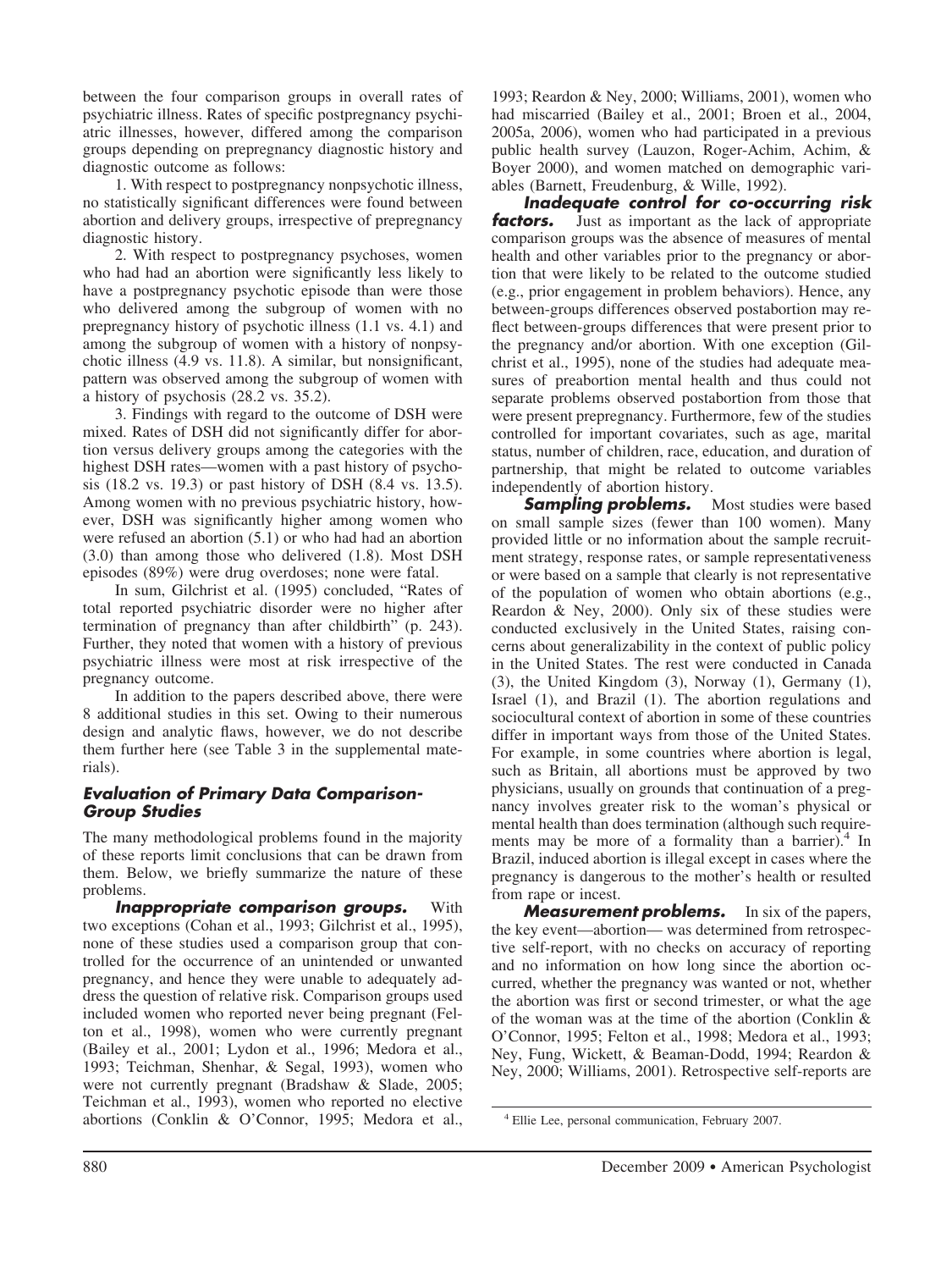notoriously unreliable and subject to bias. In studies where abortion was verified, mental health outcomes were often assessed within only a few weeks or months after the abortion. Only two studies assessed mental health outcomes more than a year postabortion (Broen et al., 2006; Gilchrist et al., 1995).

In several cases, a single item of unknown reliability was used as a measure of mental health (Ney et al., 1994; Reardon & Ney, 2000). Only one study assessed clinically significant outcomes, that is, whether participants met diagnostic levels for psychological disorder or had sought psychiatric treatment (Gilchrist et al., 1995). The remainder focused on mental-health-related outcomes such as selfesteem, positive and negative affect, decision satisfaction, life satisfaction, self-reported health-promoting behaviors, relationship quality, sexual attitudes and problems, grief, anxiety or depressive symptoms, and stress responses.

**Statistical problems.** Statistical problems included conducting numerous analyses capitalizing on chance (e.g., Reardon & Ney, 2000), using small sample sizes lacking sufficient power to detect potentially meaningful differences (e.g., Cohan et al., 1993), failing to report sample sizes at all (Ney et al., 1994), or reporting no statistical tests of comparisons on postabortion measures but discussing results as if such tests had been reported (e.g., Lauzon et al., 2000). Effect size indicators were rarely included in these studies.

## **Studies of Abortion for Reasons of Fetal Abnormality**

All of the studies reviewed thus far either were restricted to samples of women undergoing first-trimester abortions or did not differentiate first-trimester from later-trimester abortions. The vast majority of abortions in the United States are of unplanned pregnancies that are either mistimed or unwanted (Finer & Henshaw, 2006), and they occur in the first trimester (Boonstra et al., 2006). However, the increasing accessibility and use of ultrasound technology and other prenatal screening techniques have increased the likelihood of prenatal diagnosis of fetal anomalies, often in the second and sometimes even in the third trimester. Following such a diagnosis, many couples now elect to terminate their pregnancy, especially when informed that the fetal anomaly is lethal or severely disabling (see Statham, 2002, for a review of research in this area).

Abortion under these circumstances is a very different physical and psychological event than an abortion of an unplanned or unwanted pregnancy. Not only does abortion for reasons of fetal anomaly typically occur later in pregnancy but, more important, it usually occurs in the context of a pregnancy that was initially planned and wanted. Consequently, the meaning and significance of the pregnancy and abortion are apt to be quite different, as is the extent of loss experienced. A full understanding of this complex experience requires comparing responses of women who undergo induced termination of a pregnancy because of a fetal anomaly with responses of women who experience a miscarriage of a wanted pregnancy, experience a neonatal loss (e.g., a stillbirth or death of a newborn), or deliver a child with severe physical or mental disabilities.

Our literature search identified five studies in which women who terminated an initially wanted pregnancy because of fetal anomaly were compared with one or more of these groups of women. All were based on non-U.S. samples: Germany (Kersting et al., 2005; Lorenzen & Holzgreve 1995), Norway (Salvesen, Oyen, Schmidt, Malt, & Eik-Nes, 1997), and the United Kingdom (Iles & Gath, 1993; Rona, Smeeton, Beech, Barnett, & Sharland, 1998). We also identified one U.S. study that examined psychological experiences among women who terminated an initially wanted pregnancy because of fetal anomaly, but the study did not include a contrast group (Zeanah, Dailey, Rosenblatt, & Saller, 1993). Findings of these studies are discussed in the 2008 task force report (APA TFMHA, 2008) and summarized in Table 4 in the supplemental materials. All of these studies are limited by high attrition rates, typically low response rates, and extremely small sample sizes. In most studies, the sample also was of unknown representativeness. Despite these methodological limitations, these studies tell a fairly consistent story. Women's levels of negative psychological experiences subsequent to a second-trimester abortion of a wanted pregnancy for fetal anomalies were not different from those of women who experienced a second-trimester miscarriage (Iles & Gath, 1993) or perinatal loss (Salveson et al., 1997; Zeanah et al., 1993). As might be expected, their levels of distress were higher than those of women who delivered a healthy child (Kersting et al., 2005; Rona et al., 1998).

# **Abortion-Only Studies**

In addition to the primary research reviewed above, our literature search also identified a set of papers that met all inclusion criteria except that they did not include comparison groups. Although these studies do not address questions of relative risk, they are useful for identifying sources of individual variation in women's psychological experiences following abortion. Because cultural contexts surrounding abortion and abortion regulations differ greatly across countries, however, generalizing to U.S. samples from studies of this type that are based on non-U.S. samples is problematic. Hence, we review below only the 23 non-comparison-group studies that met inclusion criteria that were based on U.S. samples. These studies are summarized in Table 5 in the supplemental materials. The studies reviewed were of two major types: (a) prospective or concurrent studies that usually included preabortion measures of psychological adjustment and risk factors and one or more postabortion assessments of adjustment and (b) retrospective studies that assessed women's perceived reactions to the event and current level of psychological functioning several years after the abortion. The retrospective studies have serious methodological problems that negate their ability to answer questions about psychological experiences following abortion.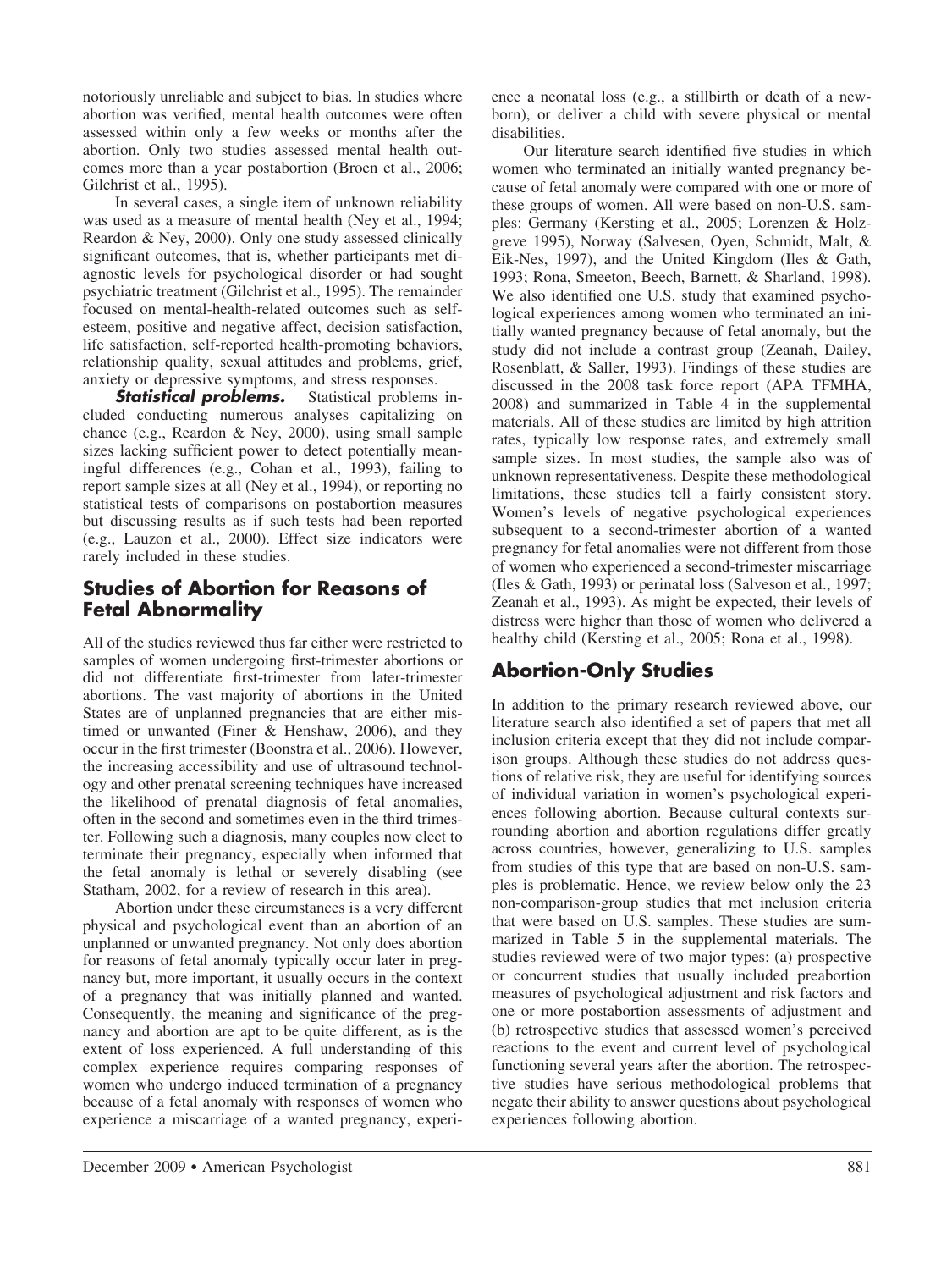#### *Prospective Studies*

The majority of prospective studies published since 1989 were conducted by one group of investigators. Seven papers were based on data from a multisite sample of firsttrimester abortion patients in the Buffalo, New York, area. Four of the papers based on this sample (Sample 1) analyzed data of 442 women followed for two years after a first-trimester abortion for an unintended pregnancy at one of three sites (Cozzarelli, Major, Karrasch, & Fuegen, 2000; Major et al., 2000; Major & Gramzow, 1999; Quinton, Major & Richards, 2001). Assessments took place at four time points: preabortion and one hour, one month, and two years postabortion. The three other papers based on Sample 1 did not include the two-year follow-up in their analyses (Cozzarelli, Sumer, & Major, 1998; Major et al., 1998; Major, Zubek, Cooper, Cozzarelli, & Richards, 1997). These seven papers are not independent of each other because they are based on the same sample.

Four additional papers by Major and colleagues were based on three different samples of women obtaining firsttrimester abortions. These included samples of 291 (Sample 2: Cozzarelli, 1993; Cozzarelli & Major, 1994), 283 (Sample 3: Major et al., 1990), and 247 (Sample 4: Major, Cozzarelli, Testa, & Mueller, 1992) women recruited from a single abortion facility in the Buffalo, New York, area who provided preabortion and 30-minute and one-month postabortion follow-up data.

Analyses based on the Sample 1 data set examined changes over time in women's psychological experiences of their abortion. Most women reported that they had benefited from their abortion more than they had been harmed by it, and these appraisals did not change from one month to two years postabortion (Major et al., 2000). Most women also reported that they were satisfied with their decision, although the percentage satisfied decreased from one month (79%) to two years (72%) postabortion. Women also reported feeling more relief than positive or negative emotions both immediately and two years after their abortion. Over the two years, however, relief and positive emotions declined, whereas negative emotions increased. The level of depression scores was lower and self-esteem was higher two years after the abortion compared with just prior to the abortion (Major et al., 2000).

Women at higher risk for negative emotions two years postabortion included those with a prior history of mental health problems (Major et al., 2000), those younger in age at the time of the abortion (Major et al., 2000), those with low perceived or anticipated social support for their decision (Cozzarelli et al., 1998; Major et al., 1997), those with greater personal conflict about abortion (Cozzarelli et al., 2000), and those with low self-efficacy about their ability to cope with the abortion (Cozzarelli, 1993; Cozzarelli et al., 1998; Major et al., 1990).

Two studies investigated the effects of antiabortion picketing on women's postabortion responses. Cozzarelli and Major (1994, Sample 2) found that the greater the number of antiabortion picketers and the more aggressive the picketing that women encountered when entering an abortion clinic (as coded by observers), and the more the women reported feeling upset by the demonstrators, the more depressed affect they reported right after their abortion. These effects were partially mitigated by the presence of prochoice escorts outside the clinic, suggesting that prochoice escorts altered not only the social context, but also the meaning of that context. A later study that included two-year follow-up assessments concluded that the women's encounters with picketers evoked short-term negative psychological reactions but did not appear to have longterm negative psychological effects (Cozzarelli et al., 2000; Sample 1).

Examination of perceived stigma revealed that almost half of the 442 women in the multisite sample (Sample 1) felt that they would be stigmatized if others knew about the abortion, and over 45% felt a need to keep it secret from family and friends (Major & Gramzow, 1999). The more women felt that others would look down on them if they knew about their abortion, the more they felt that they had to keep the abortion a secret from their friends or family. Perceived need for secrecy, in turn, was associated with less disclosure of feelings to family and friends, increased thought suppression and intrusion, and increased psychological distress two years postabortion (controlling for initial distress). Thus, feelings of stigmatization led women to engage in coping strategies that were associated with poorer adjustment over time.

This research group also extended earlier knowledge about the role of social support in abortion. One study (Sample 1) showed that perceived social support mediated the relationship between attachment style (internal working models of self and others) and adjustment (Cozzarelli et al., 1998). Another paper also based on Sample 1 investigated the joint and interactive effects of perceived social conflict and perceived social support from others regarding the abortion on negative psychological reactions and wellbeing (Major et al., 1997). Greater perceived conflict with the partner predicted increased distress (but not decreased well-being), whereas greater perceived support from the partner predicted increased well-being (but not decreased distress). Moreover, for mothers and friends, perceived support directly predicted well-being, whereas it interacted with perceived conflict to predict distress.

Three studies established the importance of cognitive appraisals and self-efficacy as proximal predictors of postabortion adjustment. One study showed that women who perceived more social support from others for their decision felt more able to cope with their abortion prior to the procedure, and these pre-procedure self-efficacy appraisals mediated the positive relationship between perceived social support and postabortion well-being (Major et al., 1990, Sample 3). Two other studies showed that self-efficacy appraisals prior to the abortion mediated the effects of preabortion personal resources on postabortion coping and adjustment (Cozzarelli, 1993, Sample 2; Major et al., 1998, Sample 1). Prior to the procedure, women with more resilient personalities (high self-esteem, internal locus of control, and an optimistic outlook on life) felt more capable of coping with their abortion and appraised it more benignly.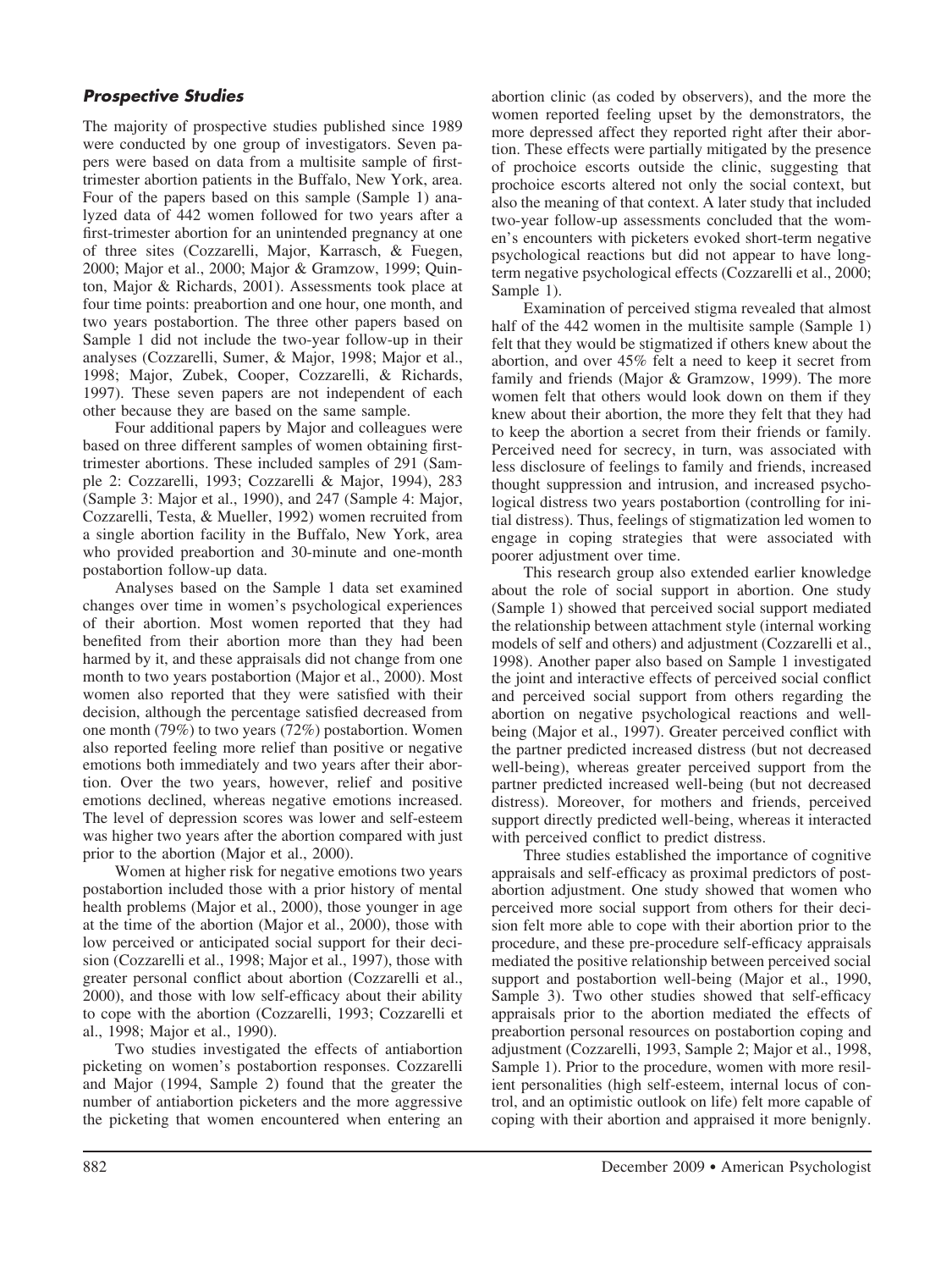Their more positive cognitive appraisals, in turn, were associated with more adaptive forms of coping in the month following the abortion (more acceptance, less avoidance), which in turn were associated with reductions in psychological distress (depression, anxiety) and increases in positive well-being over time.

Two studies that specifically compared the responses of minor adolescents and adult abortion patients reported very similar findings. Using data from Sample 1 of Major et al. (2000), Quinton, Major, and Richards (2001) found no differences between minors ( $N = 38$ ) and adults ( $N =$ 404) in psychological distress and well-being two years after an abortion, although the adolescents were slightly less satisfied with their decision and perceived less personal benefit from it. In a different sample of 96 women (23 minors), Pope, Adler, and Tschann (2001) reported that at four weeks postabortion, there were no differences in depression, anxiety, self-esteem, or posttraumatic stress between the younger and older groups, although the minors scored slightly lower on "comfort with decision." Both of these studies are limited by small samples of adolescents. These results appear to conflict with the Major et al. (2000) analysis of Sample 1 data that identified younger age at time of abortion as a risk factor for negative postabortion emotional experiences. Differences are likely due to the fact that the latter study examined the association of mental health outcomes with the continuous variable of age among a larger sample.

Three other prospective studies examined emotional responses after mifepristone abortions in minors (Phelps, Schaff, & Fielding, 2001), depression risk after surgical and nonsurgical abortion (Sit, Rothschild, Creinin, Hanusa, & Wisner, 2007), and depression and grief among women who terminated a desired pregnancy during the second trimester via either dilation and evacuation or induction of labor (Burgoine et al., 2005). Findings of these studies are consistent with several others based on non-U.S. samples in suggesting that method of termination does not affect emotional adjustment or psychological experiences after the procedure among women given a choice of procedure (Ashok et al., 2005; Howie, Henshaw, Naji, Russell, & Templeton, 1997; Lowenstein et al., 2006).

#### *Retrospective Studies*

Most of the half dozen retrospective studies of abortion samples had serious methodological flaws and do not warrant further detailed descriptions here. In these studies, women's current or recalled past mental health or distress often was attributed to an abortion that occurred many years previously (e.g., Franz & Reardon, 1992; Lemkau, 1991; Tamburrino et al., 1990). For instance, Lemkau (1991) queried women about their level of distress experienced three months postabortion although the target abortion had occurred an average of nine years previously. Authors of several papers drew conclusions about prevalence of postabortion mental health problems in the general population from samples of women who had self-identified as having postabortion mental health problems, attributed their psychological problems to having had an abortion,

and were members of support groups that foster such attributions (Congleton & Calhoun, 1993; Franz & Reardon, 1992; Tamburrino et al., 1990).

#### *Evaluation of Abortion-Only Studies*

As a group, the studies by Major and colleagues that are based on Sample 1 have a number of methodological strengths, including use of standardized measures of psychological experiences, appropriate data collection and analysis procedures, a large sample, two-year postabortion follow-up, analyses of changes in abortion reactions over time, and sound social-psychological theory to direct analyses. The studies also have several limitations, including no measures of mental health obtained prior to the pregnancy, no measures of prior exposure to violence or abuse, and lack of detailed information on the reasons for the abortion. Another potential limitation is the attrition rate; the 442 women for whom data were available two years postabortion represented 50% of the original sample. The researchers conducted detailed analyses to determine whether women who were lost to follow-up differed in any way from those who completed. They did not. No statistically significant differences were observed on any baseline demographic or psychological characteristic, suggesting that attrition did not result in sampling bias. Strengths and limitations of Samples 2, 3, and 4 are similar to those of Sample 1, with the added caveat that these were smaller samples from a single site followed for a shorter time period. Collectively, these studies clarify important social and individual factors that predict women's psychological experiences subsequent to abortion and illustrate the importance of appraisals and coping processes in predicting women's postabortion adjustment.

The remaining prospective studies were limited by a variety of methodological problems that included small samples, high and unanalyzed attrition rates, lack of specification of abortion history, single-item measures of psychological reactions, and nonrepresentative samples. Some assessed the emotional impact of the abortion retrospectively (Miller, 1992). All of the retrospective studies in this group suffered from methodological limitations that decreased confidence in the results and limited conclusions that could be drawn from them, including use of one-item unstandardized outcome measures (Coleman & Nelson, 1998; Franz & Reardon, 1992), small sample sizes (Coleman & Nelson, 1998; Congleton & Calhoun, 1993; Tamburrino et al., 1990), and biased samples (Congleton & Calhoun, 1993; Franz & Reardon, 1992; Tamburrino et al., 1990).

# **Summary and Conclusions**

#### *Summary*

In this article, we reviewed and evaluated empirical research addressing the relationship between induced abortion and mental health. As noted at the beginning of this article, how researchers frame this question shapes the findings that are obtained and how they are interpreted. Too often, the question is framed in a way that implies that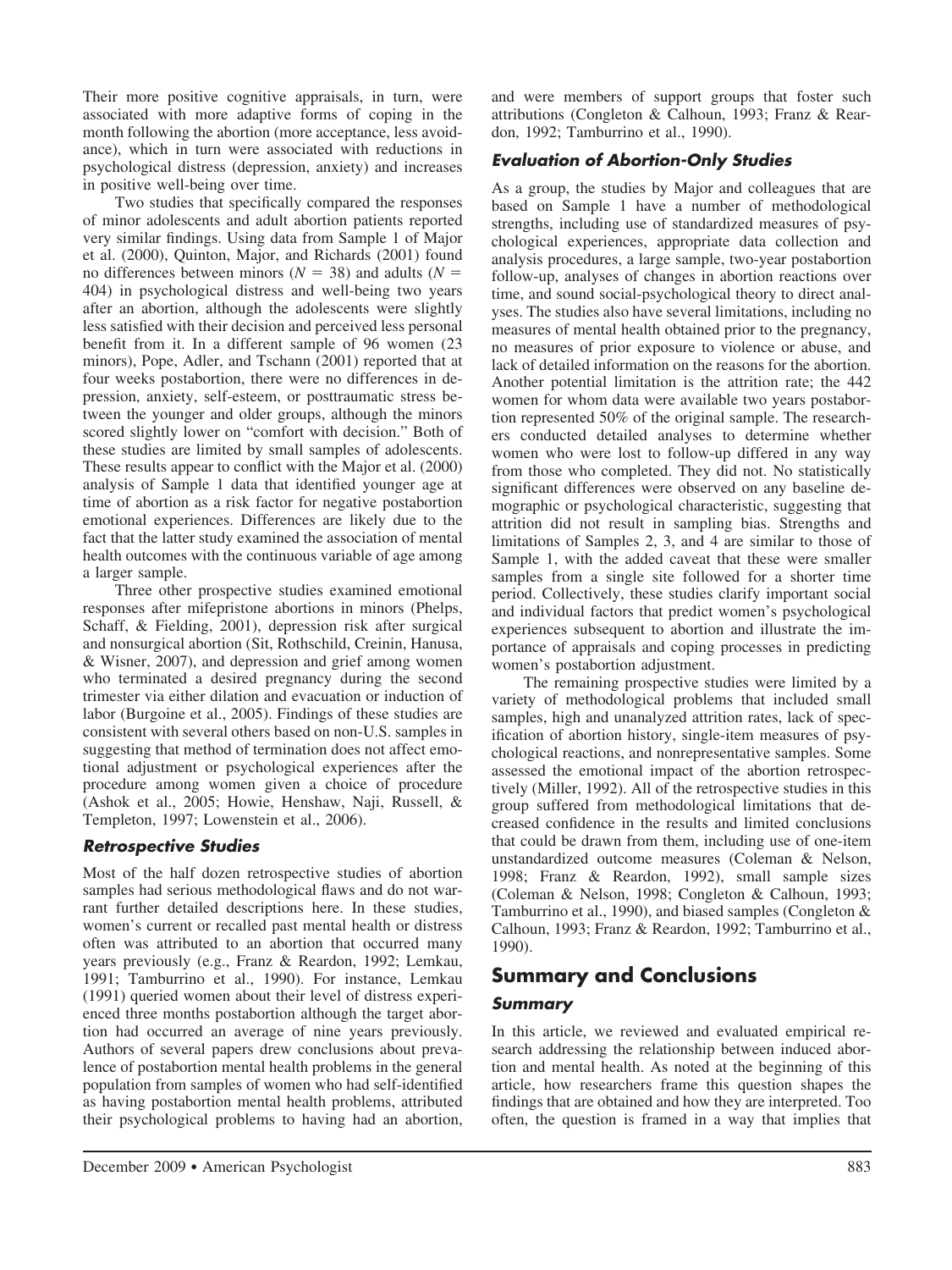abortion is a unitary event, experienced similarly by all women. Abortion, however, encompasses a diversity of experiences, and women vary significantly in how they react to this life event. Understanding the personal, social, and cultural sources of this variability is important if we are to fully appreciate how abortion affects women's mental health. Understanding the mental health implications of abortion also requires that we compare psychological responses associated with abortion with psychological responses *associated with its real alternatives—*other courses of action that might be taken by a pregnant woman in similar circumstances (i.e., facing an unwanted pregnancy). Failing to do so sets up a false comparison and ignores the reality of women's lives—once a woman is faced with an unwanted pregnancy, or one she feels financially, emotionally, or physically unable to cope with, she has few options.

In this article we evaluated the research literature on induced abortion and mental health with regard to two issues: (a) the relative mental health risks associated with abortion compared with the risks associated with its real alternatives and (b) sources of individual variability in women's psychological responses following abortion. We reviewed empirical papers published from 1989 through 2008 in peer-reviewed journals that either compared women who had an abortion with a comparison group of women or examined predictors of mental health among women in the United States who had had an abortion. Our review is based substantially on and updates the task force report received by APA in August 2008 (APA TFMHA, 2008).

We reviewed four major perspectives that shape the literature on abortion and mental health. These include the perspectives that (a) abortion is a uniquely traumatic experience; (b) unwanted pregnancy and abortion are potentially stressful life events, responses to which are shaped by women's appraisals and coping resources; (c) psychological reactions to abortion are shaped by the sociocultural context in which abortion occurs; and (d) unwanted pregnancy and abortion occur in the context of co-occurring risks that are themselves predictive of poorer mental health irrespective of pregnancy resolution. With the exception of the first one, these perspectives are complementary, emphasizing different factors that may lead to negative or positive psychological reactions following termination of a pregnancy. Only the first perspective predicts that most, if not all, women will experience negative psychological reactions following an abortion.

Our review revealed that major methodological problems pervade most of the literature on abortion and mental health. These include (a) use of inappropriate comparison or contrast groups; (b) inadequate control for co-occurring risk factors/potential confounders; (c) sampling bias; (d) inadequate measurement of reproductive history, underspecification of abortion context, and problems associated with underreporting; (e) attrition; (f) poor measurement of mental health outcomes and failure to consider clinical significance; (g) statistical errors; and (h) interpretational errors. All of the studies reviewed suffered from one or

more of these methodological problems, some more so than others.

One basis on which to draw conclusions from this literature would be to simply calculate effect sizes or count the number of published papers that suggest adverse effects of abortion and those that show no adverse effects (or even positive effects) of abortion when compared with an alternative course of action (e.g., delivery). We believe that such an approach would be misleading and irresponsible given the numerous methodological problems that characterize this literature, the many papers that were based on the same data sets, and the inadequacy of the comparison groups typically used. We based our conclusions on the entire body of literature reviewed, emphasizing the most methodologically rigorous studies.

The strongest comparison-group studies based on U.S. samples found no differences in the mental health of women who terminated a single unintended pregnancy compared with other groups of women once confounders were controlled. The strongest studies based on non-U.S. samples reported mixed conclusions, with some reporting small but statistically significant effects in the direction of poorer mental health among women who had one or more abortions compared with a comparison group or groups, and others reporting no differences. We believe that several important methodological and design factors account for the differing conclusions reached by these studies.

The first, and perhaps most important, of these is the nature of the comparison group used—whether a study compared women who terminated a pregnancy with women who delivered *an unwanted pregnancy* or with some other group (e.g., women who delivered, women who had not been pregnant). As noted previously, controlling for the wantedness of a pregnancy is essential to determine the relative risks associated with abortion compared to its real alternatives.

Second, studies differed in the extent to which they controlled for known co-occurring risks, such as prior exposure to physical or sexual violence and abuse. As reviewed previously, violence and abuse are more frequent in the lives of women who have unwanted pregnancies and abortions and are important predictors of mental health problems among women. Few studies controlled for these risk factors. Several studies found that differences between abortion samples and comparison group(s) became statistically nonsignificant once differences between groups in exposure to violence or abuse were controlled (e.g., Russo & Denious, 1998a; Taft & Watson, 2008). Controlling for number of prior abortions and number of prior births also is important, as there is some evidence that greater numbers of abortions and greater numbers of live births are associated with increased risk of mental health problems (Harlow et al., 2004; Taft & Watson, 2008). Studies that do not separately examine mental health among women who have one versus multiple abortions may inflate risks associated with a single abortion.

Third, studies also differed with respect to the age, size, and location of samples, leading to differences in generalizability. Some studies were based exclusively on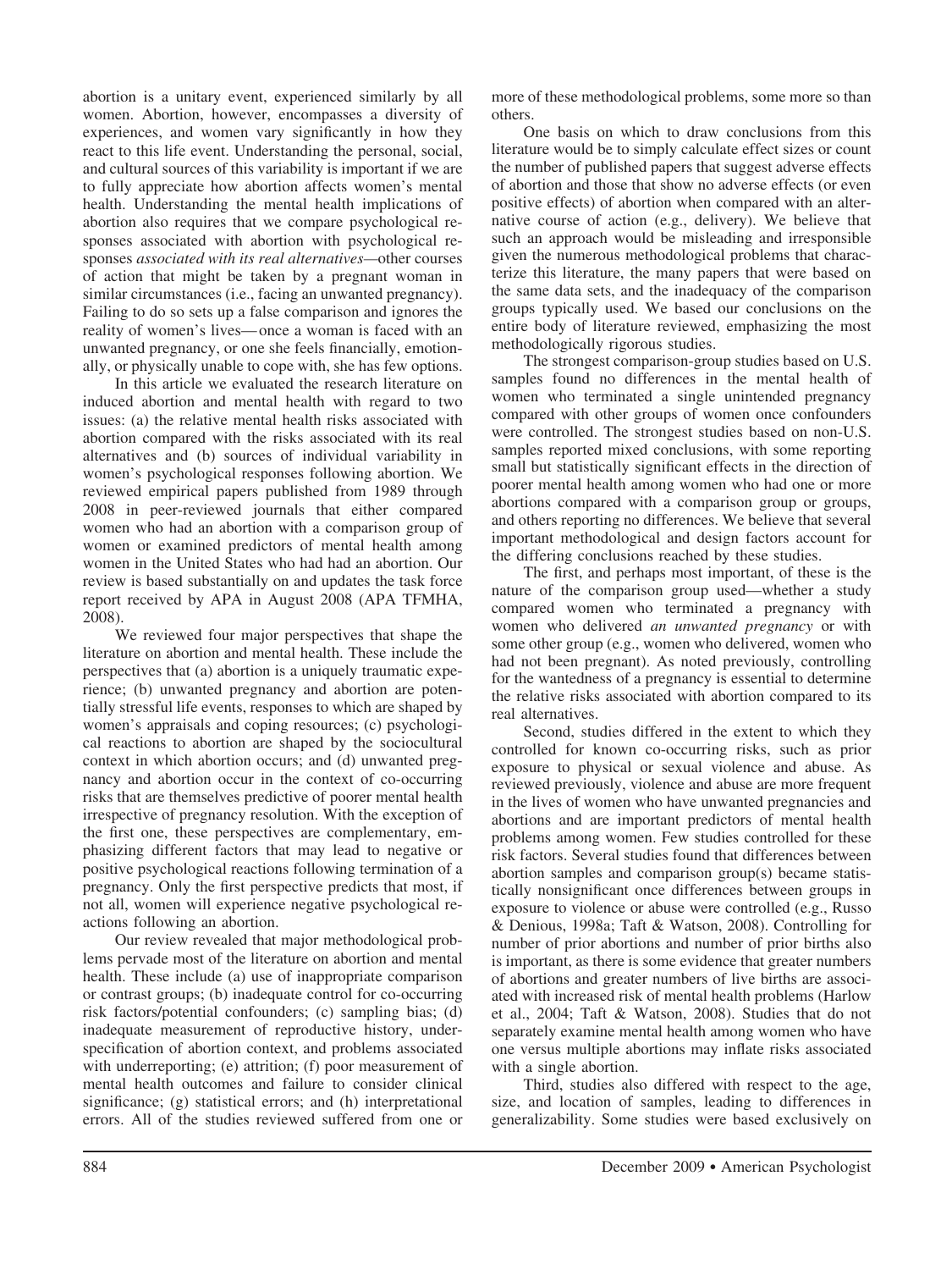young women (e.g., Dingle et al., 2008; Fergusson et al., 2006; Pedersen, 2007, 2008), whereas others were not (e.g., Gilchrist et al., 1995). The former may not generalize to older samples. Women who terminate a pregnancy at younger ages may be at somewhat higher risk for mental health problems than women who terminate a pregnancy at a later age (Major et al., 2000), although as a group, minors  $(*age* 18)$  do not appear to be at greater risk than adult women (Quinton et al., 2001). Number of women in the abortion sample also varied considerably across studies, with sample sizes ranging from less than 50 in some cases (e.g., Fergusson et al., 2006) to more than 6,400 women in others (Gilchrist et al., 1995). Findings based on small samples are generally less reliable than those based on larger samples, especially when large numbers of potential confounders are controlled for in the analyses. The sociocultural context in which the abortion occurred also must be considered. For example, in countries such as the United Kingdom, New Zealand, and in southern Australia, women must obtain permission from two physicians before they are allowed to obtain an abortion. The differing social context and laws regulating abortion across countries make it problematic to generalize from non-U.S. samples to the United States.

Finally, it is important to consider differences in method of assessing abortion history across studies. Studies in which abortion history was assessed through retrospective self-reports are subject to a variety of reporting biases, such as recall bias, to which studies in which abortion was verified through physician or clinic records are not. As noted earlier, there is reason to believe that women who are willing to report an abortion on a survey may also be more willing to report other types of problems, such as substance use.

#### *Conclusions*

Taking all of the above factors into consideration, we came to the following conclusions from our review and evaluation of the literature:

First, the relative risk of mental health problems among adult women who have a single, legal, first-trimester abortion of an unwanted pregnancy for nontherapeutic reasons is no greater than the risk among women who deliver an unwanted pregnancy. This conclusion is generally consistent with that reached by the first APA task force on mental health and abortion (Adler et al., 1990), as well as with a recent review of the literature by Charles, Polis, Sridhara, and Blum (2008).

Second, the relative risk of mental health problems among women who terminate a wanted pregnancy because of fetal abnormality appears to be similar to (and no greater than) that of women who miscarry a wanted pregnancy or experience a stillbirth or the death of a newborn.

Third, the relative risk of mental health problems among young women in New Zealand, Australia, and Norway appears to be slightly but significantly higher if they report one or more abortions than if they report no abortions, delivering a baby, or no pregnancies. It is unclear to what extent these findings may be linked to the young age of these samples, the social context in which abortion occurred, the fact that abortion was measured through self-report rather than verified, or the failure of any of these studies to adequately assess whether a pregnancy was wanted.

Fourth, the claim that observed associations between abortion history and a mental health problem are *caused by* the abortion per se, as opposed to other factors, is not supported by the existing evidence. As observed throughout this article, unwanted pregnancy and abortion are correlated with preexisting and co-occurring conditions, life circumstances, problem behaviors, and personality characteristics that can have profound and long-lasting negative effects on mental health irrespective of how a pregnancy is resolved. Although several recent studies have attempted to control for many of these factors, it is often impossible to control sufficiently for all of them.

Fifth, the majority of adult women who terminate a pregnancy do not experience mental health problems. Across studies, the prevalence of disorders among women who terminated a pregnancy was low, and most women reported being satisfied with their decision to abort both one month and two years postabortion (Major et al., 2000).

Sixth, although we conclude that most adult women do not have mental health problems following an abortion of an unwanted pregnancy, we do not mean to imply that no women experience such problems. Some women do. Abortion is an experience often hallmarked by ambivalence, and a mix of positive and negative emotions is to be expected (Adler et al., 1990; Dagg, 1991). Some women feel confident they made the right choice and feel no regret; others experience sadness, grief, guilt, and feelings of loss following the elective termination of a pregnancy. Some women experience clinically significant outcomes, such as depression or anxiety. It is important that all women's experiences be recognized as valid and that women feel free to express their thoughts and feelings about their abortion regardless of whether those thoughts and feelings are positive or negative.

Understanding the source of variation in women's psychological responses is an important research agenda. Factors shown to be predictive of more negative psychological responses following first-trimester abortion among women in the United States include the extent to which a woman wanted and felt committed to her pregnancy, perceptions of stigma and associated perceived need for secrecy surrounding abortion, low perceived self-efficacy for coping with the abortion, low actual or anticipated social support for the abortion decision, and use of avoidance and denial coping strategies. A history of mental health problems prior to pregnancy emerged as the strongest predictor of postabortion mental health. It is important to note that many of these same factors also are predictive of negative psychological reactions to other types of stressful life events, including childbirth, and hence are not uniquely predictive of psychological responses following abortion.

*A cautionary note.* The relationship between abortion and mental health is a highly contested issue. Some have claimed that a (presumed) negative relationship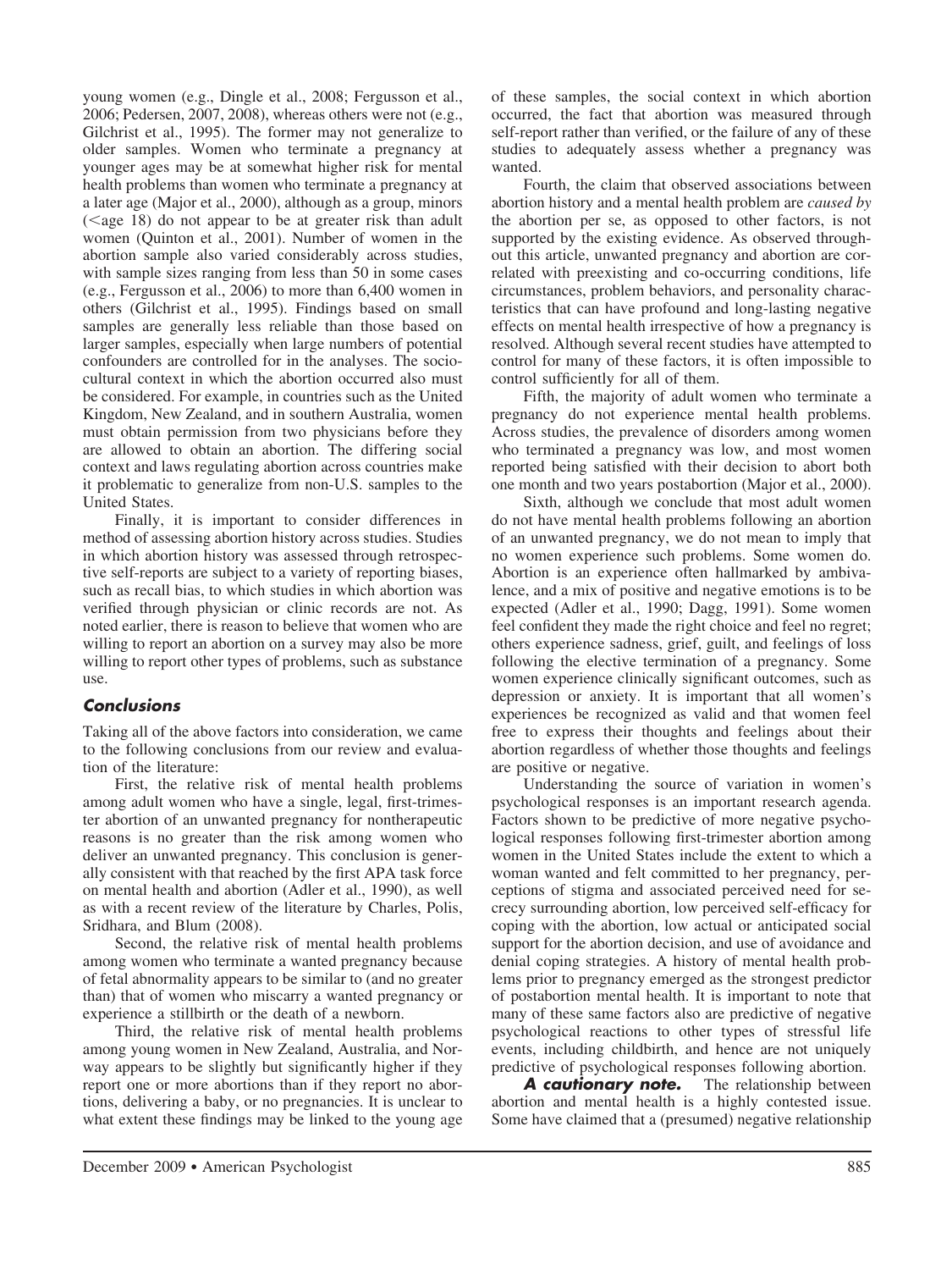between abortion and mental health is a reason to make abortion less accessible. This argument is based on the reasoning that if abortion and a mental health problem (e.g., substance abuse) are related, then reducing access to abortion would reduce the prevalence of that problem. We would like to caution the reader against falling prey to this example of the "interventionist fallacy." The interventionist fallacy results from the belief that if a relationship is currently observed between two variables, the form or magnitude of the relationship will remain unchanged if an intervention is instituted—for instance if the availability of abortion were to be dramatically reduced. As applied to the case of abortion, this reasoning (that if the number of abortions were to decrease, then there would be a proportional decrease in mental health problems) is flawed. One consequence of such an intervention would be that the characteristics of the population of women who delivered children would change. Characteristics previously more prevalent among women who have abortions (e.g., greater poverty, problem behaviors, exposure to violence) would now be more prevalent among women who deliver. Note that this potential change in the profile of women giving birth may include new mental health problems that might develop from stresses associated with raising a child a woman feels unable to care for or may not want or from relinquishing a child for adoption. Thus, reducing access to abortion could result in poorer mental health among the population of women who deliver. Hence, rather than reducing the prevalence of mental health problems among women, this intervention could potentially increase it.

**Concluding comments.** Mental health among women who experience an unwanted pregnancy reflects a number of factors. It reflects preexisting and co-occurring conditions in a woman's life that place her at greater or lesser risk for poor mental health in general regardless of how she resolves her pregnancy. It reflects her appraisals of the meaning of a pregnancy and abortion and her appraisals of her ability to cope with either option. It also reflects the coping strategies that she employs to deal with emotions she may experience as a result of her decision. The local and larger sociocultural contexts in which a woman lives also affect her mental health following an abortion. Perceived social stigma surrounding either continuing a pregnancy (e.g., in the case of an unwed teenager) or having an abortion can influence the decisions that women make, how they feel about their decisions, and how they cope with their feelings. Important agendas for future research are to further understand and alleviate the conditions that lead to unwanted pregnancy and abortion and to understand the conditions that shape how women respond to these life events, with the ultimate goal of improving women's lives and well-being.

#### **REFERENCES**

- Adler, N. E., David, H. P., Major, B. N., Roth, S. H., Russo, N. F., & Wyatt, G. E. (1990). Psychological responses after abortion. *Science, 248,* 41–44.
- Adler, N. E., David, H. P., Major, B. N., Roth, S. H., Russo, N. F., &

Wyatt, G. E. (1992). Psychological factors in abortion. *American Psychologist, 47,* 1194–1204.

- Aldwin, C., & Revenson, T. A. (1987). Does coping help? A reexamination of the relation between coping and mental health. *Journal of Personality and Social Psychology, 53,* 337–348.
- American Psychiatric Association. (2002). *Diagnostic and statistical manual of mental disorders* (4th ed., text rev.). Arlington, VA: Author.
- American Psychological Association Task Force on Mental Health and Abortion. (2008). *Report of the APA Task Force on Mental Health and Abortion*. Washington, DC: American Psychological Association. Retrieved April 30, 2009, from http://www.apa.org/pi/wpo/mental-healthabortion-report.pdf
- Ashok, P. W., Hamoda, H., Flett, G. M., Kidd, A., Fitzmaurice, A., & Templeton, A. (2005). Psychological sequelae of medical and surgical abortion at 10–13 weeks' gestation. *Acta Obstetricia et Gynecologica Scandinavica, 84*, 761–766.
- Bailey, P. E., Bruno, Z. V., Bezerra, M. F., Queiroz, I., Oliveira, C. M., & Chen-Mok, M. (2001). Adolescent pregnancy 1 year later: The effect of abortion vs. motherhood in Northeast Brazil. *Journal of Adolescent Health, 29*, 223–232.
- Barnett, W., Freudenberg, N., & Wille, R. (1992). Partnership after induced abortion: A prospective controlled study. *Archives of Sexual Behavior, 21*, 443–455.
- Bazelon, E. (2007, January 21). Is there a post-abortion syndrome? *New York Times Magazine,* pp. 40–47, 62, 66, 70.
- Beck, C. T. (2001). Predictors of postpartum depression: An update. *Nursing Research, 50*, 275–285.
- Billings, A. G., & Moos, R. H. (1981). The role of coping responses and social resources in attenuating the impact of stressful life events. *Journal of Behavioral Medicine, 4,* 139–157.
- Blascovich, J., Spencer, S. J., Quinn, D., & Steele, C. M. (2001). African Americans and high blood pressure: The role of stereotype threat. *Psychological Science, 12,* 225–229.
- Boonstra, H., Gold, R., Richards, C., & Finer, L. (2006). *Abortion in women's lives.* New York: Guttmacher Institute.
- Boyer, D., & Fine, D. (1992). Sexual abuse as a factor in adolescent pregnancy and child maltreatment. *Family Planning Perspectives, 24*(1), 4–11.
- Bradshaw, Z., & Slade, P. (2003). The effects of induced abortion on emotional experiences and relationships: A critical review of the literature. *Clinical Psychology Review, 23,* 929–958.
- Bradshaw, Z., & Slade, P. (2005). The relationship between induced abortion, attitudes toward sexuality, and sexual problems. *Sexual and Relationship Therapy, 20,* 390–406.
- Breslau, N., Kessler, R. C., Chilcoat, H. D., Schultz, L. R., Davis, G. C., & Andreski, P. (1998). Trauma and posttraumatic stress disorder in the community: The 1996 Detroit Area Survey of Trauma. *Archives of General Psychiatry, 55,* 626–632.
- Broen, A. N., Moum, T., Bodtker, A. S., & Ekeberg, O. (2004). Psychological impact on women of miscarriage versus induced abortion: A 2-year follow-up study. *Psychosomatic Medicine, 66*, 265–271.
- Broen, A. N., Moum, T., Bodtker, A. S., & Ekeberg, O. (2005a). The course of mental health after miscarriage and induced abortion: A longitudinal, five-year follow-up study. *BioMed Central Medicine, 3,* 18. Retrieved June 11, 2009, from http://www.obgyn.net/contraception/ contraception.asp?page-/contraception/articles/mental\_health
- Broen, A. N., Moum, T., Bodtker, A. S., & Ekeberg, O. (2005b). Reasons for induced abortion and their relation to women's emotional distress: A prospective, two-year follow-up study. *General Hospital Psychiatry, 27,* 36–43.
- Broen, A. N., Moum, T., Bodtker, A. S., & Ekeberg, O. (2006). Predictors of anxiety and depression following pregnancy termination: A longitudinal five-year follow-up study. *Acta Obstetricia et Gynecologica Scandinavica, 85*, 317–323.
- Brown, G. W., & Harris, T. (1978). *Social origins of depression.* New York: Free Press.
- Burgoine, G. A., Van Kirk, S. D., Romm, J., Edelman, A. B., Jacobson, S. L., & Jensen, J. T. (2005). Comparison of perinatal grief after dilation and evacuation or labor induction in second-trimester terminations for fetal anomalies. *American Journal of Obstetrics & Gynecology, 192*, 1928–1932.
- Charles, V. E., Polis, C. B., Sridhara, S. K., & Blum, R. W. (2008).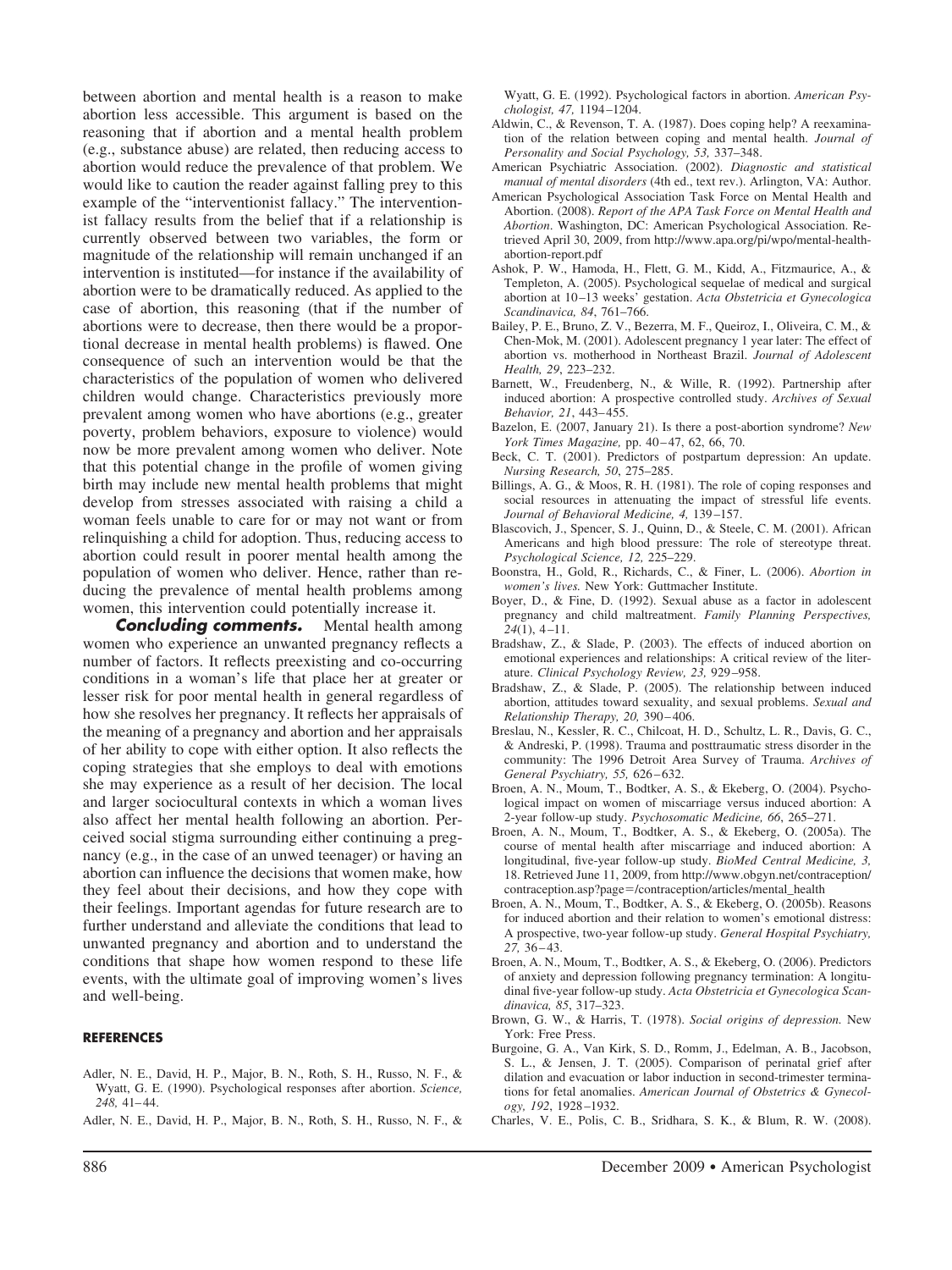Abortion and long-term mental health outcomes: A systematic review of the evidence. *Contraception, 79,* 436–450.

- Chouinard, E., & Walter, S. (1994). Recall bias in case-control studies: An empirical analysis and theoretical framework. *Journal of Clinical Epidemiology, 48,* 245–254.
- Cohan, C. L., Dunkel-Schetter, C., & Lydon, J. (1993). Pregnancy decision making: Predictors of early stress and adjustment. *Psychology of Women Quarterly, 17,* 223–239.
- Cohen, S. A. (2006). Abortion and mental health: Myths and reality. *Guttmacher Policy Review, 9*(3), 8–11, 16.
- Coker, A. L. (2007). Does physical intimate partner violence affect sexual health? A systematic review. *Trauma, Violence, and Abuse, 8*, 149– 177.
- Coleman, P. K. (2006a). Resolution of unwanted pregnancy during adolescence through abortion versus childbirth: Individual and family predictors and psychological consequences. *Journal of Youth and Adolescence, 35,* 903–911.
- Coleman, P. K. (2006b). [Testimony in South Dakota Planned Parenthood Minnesota vs. Rounds], No. Civ. 05–4077-KES, 2006 U.S. Dist. LEXIS 72778 (D. S. D. Oct. 4, 2006).
- Coleman, P. K., Maxey, C. D., Rue, V. M., & Coyle, C. T. (2005). Associations between voluntary and involuntary forms of perinatal loss and child maltreatment among low-income mothers. *Acta Paediatrica, 94*, 1476–1483.
- Coleman, P. K., & Nelson, E. S. (1998). The quality of abortion decisions and college students' reports of post-abortion emotional sequelae and abortion attitudes. *Journal of Social & Clinical Psychology, 17,* 425– 442.
- Coleman, P. K., Reardon, D. C., & Cougle, J. R. (2005). Substance use among pregnant women in the context of previous reproductive loss and desire for current pregnancy. *British Journal of Health Psychology, 10*, 255–268.
- Coleman, P. K., Reardon, D. C., Rue, V. M., & Cougle, J. (2002a). A history of induced abortion in relation to substance use during subsequent pregnancies carried to term. *American Journal of Obstetrics and Gynecology, 187,* 1673–1678.
- Coleman, P. K., Reardon, D. C., Rue, V. M., & Cougle, J. (2002b). State-funded abortions versus deliveries: A comparison of outpatient mental health claims over 4 years. *American Journal of Orthopsychiatry, 72,* 141–152.
- Coleman, P. K., Reardon, D. C., Strahan, T., & Cougle, J. R. (2005). The psychology of abortion: A review and suggestions for future research. *Psychology and Health, 20,* 237–271.
- Congleton, G. K., & Calhoun, L. G. (1993). Post-abortion perceptions: A comparison of self-identified distressed and non-distressed populations. *International Journal of Social Psychiatry, 39,* 255–265.
- Conklin, M. P., & O'Connor, B. P. (1995). Beliefs about the fetus as a moderator of post-abortion psychological well-being. *Journal of Social and Clinical Psychology, 14,* 76–95.
- Cooper, M. L., Wood, P. K., Orcutt, H. K., & Albino, A. (2003). Personality and the predisposition to engage in risky or problem behaviors during adolescence. *Journal of Personality and Social Psychology, 84,* 390–410.
- Costa, F., Jessor, R., & Donovan, J. E. (1987). Psychosocial correlates and antecedents of abortion: An exploratory study. *Population and Environment: A Journal of Interdisciplinary Studies, 9,* 3–22.
- Cougle, J. R., Reardon, D. C., & Coleman, P. K. (2003). Depression associated with abortion and childbirth: A long-term analysis of the NLSY cohort. *Medical Science Monitor, 9*, CR105–112.
- Cougle, J. R., Reardon, D. C., & Coleman, P. K. (2005). Generalized anxiety following unintended pregnancies resolved through childbirth and abortion: A cohort study of the 1995 National Survey of Family Growth. *Journal of Anxiety Disorders, 19,* 137–142.
- Cozzarelli, C. (1993). Personality and self-efficacy as predictors of coping with abortion. *Journal of Personality and Social Psychology, 65*, 1224– 1236.
- Cozzarelli, C., & Major, B. (1994). The effects of anti-abortion demonstrators and pro-choice escorts on women's psychological responses to abortion. *Journal of Social and Clinical Psychology, 13*, 404–427.
- Cozzarelli, C., Major, B., Karrasch, A., & Fuegen, K. (2000). Women's experiences of and reactions to antiabortion picketing. *Basic and Applied Social Psychology, 22*, 265–275.
- Cozzarelli, C., Sumer, N., & Major, B. (1998). Mental models of attachment and coping with abortion. *Journal of Personality and Social Psychology, 74*, 453–467.
- Crocker, J., Major, B., & Steele, C. (1998). Social stigma. In S. Fiske, D. Gilbert, & G. Lindzey (Eds.), *Handbook of social psychology* (Vol. 2, pp. 504–553). Boston: McGraw-Hill.
- Dagg, P. K. B. (1991). The psychological sequelae of therapeutic abortion—Denied and completed. *American Journal of Psychiatry, 148,* 578–585.
- Dietz, P. M., Spitz, A. M., Anda, R. F., Williamson, D. F., McMahon, P. M., Santelli, J. S., et al. (1999). Unintended pregnancy among adult women exposed to abuse or household dysfunction during their childhood. *Journal of the American Medical Association, 282*, 1359–1364.
- Dingle, K., Alati, R., Clavarino, A., Najman, J. M., & Williams, G. M. (2008), Pregnancy loss and psychiatric disorders in young women: An Australian birth cohort study. *British Journal of Psychiatry, 193,* 455– 460.
- Dryfoos, J. D. (1990). *Adolescents at risk: Prevalence and prevention.* New York: Oxford University Press.
- Dugger, K. (1998). Black women and the question of abortion. In L. J. Beckman & S. M. Harvey (Eds.), *The new civil war: The psychology, culture, and politics of abortion* (pp. 107–132). Washington, DC: American Psychological Association.
- Erickson, P. I., & Kaplan, C. P. (1998). Latinas and abortion. In L. J. Beckman & S. M. Harvey (Eds.), *The new civil war: The psychology, culture, and politics of abortion* (pp. 133–156). Washington, DC: American Psychological Association.
- Felton, G. M., Parsons, M. A., & Hassell, J. S. (1998). Health behavior and related factors in adolescents with a history of abortion and neverpregnant adolescents. *Health Care for Women International, 19*, 37– 47.
- Fergusson, D. M., Horwood, L. J., & Boden, J. M. (2008). Abortion and mental health disorders: Evidence from a 30-year longitudinal study. *British Journal of Psychiatry, 193,* 444–451.
- Fergusson, D. M., Horwood, L. J., & Ridder, E. M. (2006). Abortion in young women and subsequent mental health. *Journal of Child Psychology and Psychiatry, 47,* 16–24.
- Finer, L. B., Frohwirth, L. F., Dauphinee, L. A., Singh, S., & Moore, A. M. (2005). Reasons U.S. women have abortions: Quantitative and qualitative perspectives. *Perspectives on Sexual and Reproductive Health, 37,* 110–118.
- Finer, L. B., & Henshaw, S. K. (2006). Disparities in rates of unintended pregnancy in the United States, 1994 and 2001. *Perspectives on Sexual and Reproductive Health, 38*, 90–95.
- Franz, W., & Reardon, D. (1992). Differential impact of abortion on adolescents and adults. *Adolescence, 27*, 161–172.
- Fu, H., Darroch, J. E., Henshaw, S. K., & Kolb, E. (1998). Measuring the extent of abortion underreporting in the 1995 National Survey of Family Growth. *Family Planning Perspectives, 30*, 128–133.
- Gamble, S. B., Strauss, L. T., Parker, W. Y., Cook, D. A., Zane, S. B., & Hamdan, S. (2008, November 28). Abortion surveillance—United States, 2005. *Morbidity and Mortality Weekly Report (MMWR) Surveillance Summaries, 57*(SS13), 1–32.
- Gazmararian, J. A., Lazorick, S., Spitz, A. M., Ballard, T. J., Saltzman, L. E., & Marks, J. S. (1996). Prevalence of violence against pregnant women. *Journal of the American Medical Association, 275*, 1915– 1920.
- Gilchrist, A. C., Hannaford, P. C., Frank, P., & Kay, C. R. (1995). Termination of pregnancy and psychiatric morbidity. *British Journal of Psychiatry, 167,* 243–248.
- Gissler, M., Berg, C., Bouvier-Colle, M. H., & Buekens, P. (2004a). Methods for identifying pregnancy-associated deaths: Population-based data from Finland 1987–2000. *Paediatric and Perinatal Epidemiology, 18*, 448–455.
- Gissler, M., Berg, C., Bouvier-Colle, M. H., & Buekens, P. (2004b). Pregnancy-associated mortality after birth, spontaneous abortion, or induced abortion in Finland, 1980–2000. *American Journal of Obstetrics and Gynecology, 190,* 422–427.
- Gissler, M., Berg, C., Bouvier-Colle, M. H., & Buekens, P. (2005). Injury deaths, suicides and homicides associated with pregnancy, Finland, 1987–2000. *European Journal of Public Health, 15,* 459–463.

December 2009 ● American Psychologist 887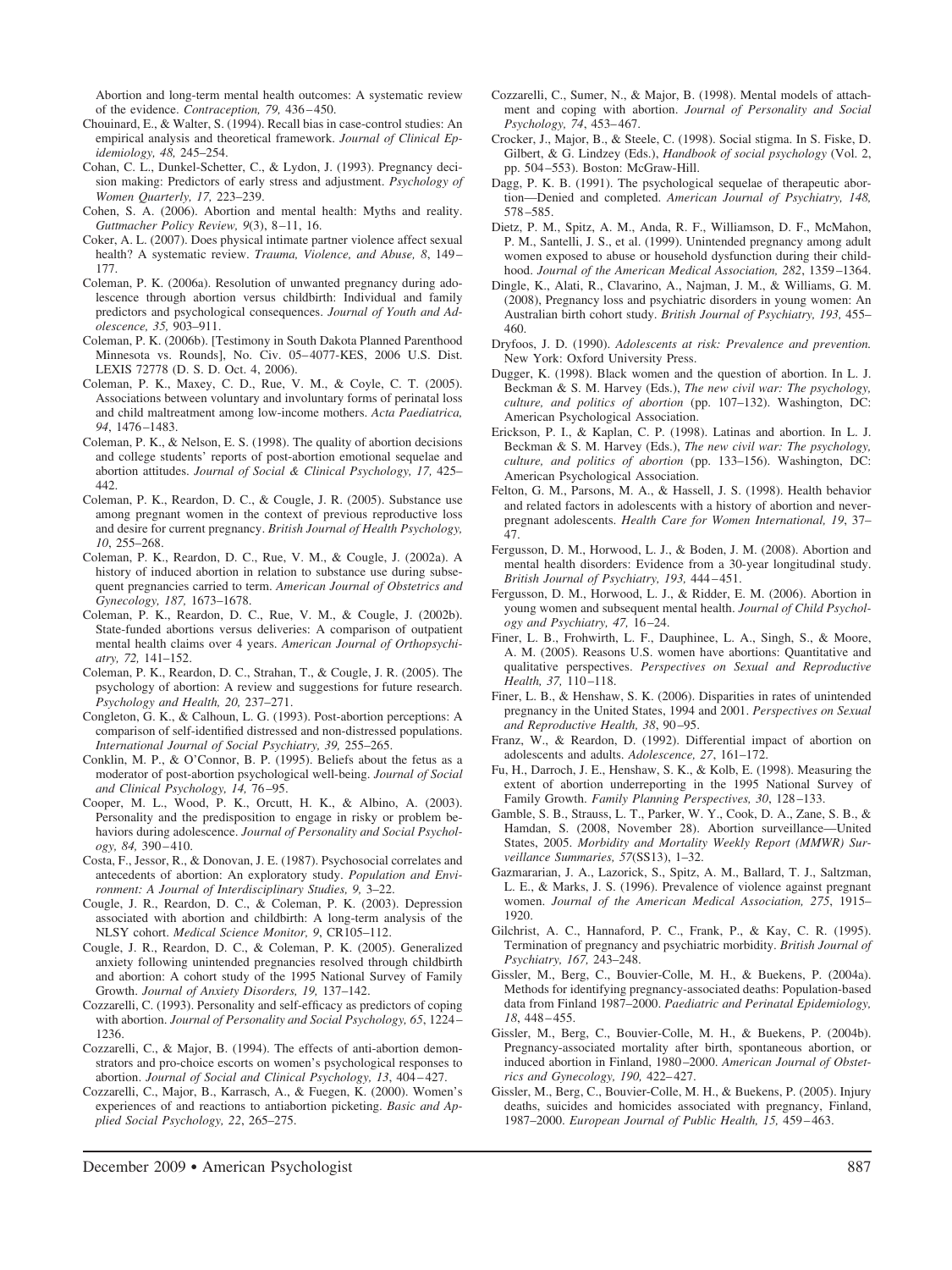Gissler, M., & Hemminki, E. (1999). Pregnancy-related violent deaths [Letter to editor]. *Scandinavian Journal of Public Health, 1,* 54–55.

- Gissler, M., Hemminki, E., & Lonnqvist, J. (1996). Suicides after pregnancy in Finland, 1987–94: Register linkage study. *British Medical Journal, 313,* 1431–1434.
- Gissler, M., Kauppila, R., Merilainen, J., Toukomaa, H., & Hemminki, E. (1997). Pregnancy-associated deaths in Finland 1987–1994—Definition problems and benefits of record linkage. *Acta Obstetricia et Gynecologica Scandinavica, 76*, 651–657.
- Golding, J. M. (1999). Intimate partner violence as a risk factor for mental disorders: A meta-analysis. *Journal of Family Violence, 14*, 99–132.
- Grote, N. K., & Bledsoe, S. (2007). Predicting postpartum depressive symptoms in new mothers: The role of optimism and stress frequency during pregnancy. *Health and Social Work, 32*, 107–118.
- Harlow, B. L., Cohen, L. S., Otto, M. W., Spiegelman, D., & Cramer, D. W. (2004). Early life menstrual characteristics and pregnancy experiences among women with and without major depression: The Harvard Study of Moods and Cycles. *Journal of Affective Disorders, 79*, 167– 176.
- Henshaw, S. K. (1998). Unintended pregnancy in the United States. *Family Planning Perspectives, 30,* 24–29, 46.
- Herrman, H., Saxena, S., & Moodie, R. (2005). *Promoting mental health—Concepts, emerging evidence, practice.* Geneva, Switzerland: World Health Organization, Department of Mental Health and Substance Abuse.
- Hope, T. L., Wilder, E. I., & Terling Watt, T. (2003). The relationships among adolescent pregnancy, pregnancy resolution, and juvenile delinquency. *Sociological Quarterly, 44,* 555–576.
- Horowitz, M., Wilner, N., & Alvarez, W. (1979). Impact of Event Scale: A measure of subjective stress. *Psychosomatic Medicine, 65,* 870–876.
- Howie, F. L., Henshaw, R. C., Naji, S. A., Russell, I. T., & Templeton, A. (1997). Medical abortion or vacuum aspiration? Two-year follow up of a patient preference trial. *British Journal of Obstetrics and Gynaecology, 104*, 829–833.
- Iles, S., & Gath, D. (1993). Psychiatric outcome of termination of pregnancy for fetal abnormality. *Psychological Medicine, 23*, 407–413.
- Jessor, S. L., & Jessor, R. (1977). *Problem behavior and psychosocial development.* New York: Academic Press.
- Jones, E. F., & Forrest, J. D. (1992). Contraceptive failure rates based on the 1988 NSFG. *Family Planning Perspectives, 4,* 12–19.
- Jones, R. K., Darroch, J. E., & Henshaw, S. K. (2002a). Contraceptive use among U.S. women having abortions in 2000–2001. *Perspectives on Sexual and Reproductive Health, 35*, 294–303.
- Jones, R. K., Darroch, J. E., & Henshaw, S. K. (2002b). Patterns in the socioeconomic characteristics of women obtaining abortions in 2000– 2001. *Perspectives on Sexual and Reproductive Health, 34*, 226–235.
- Jones, R. K., & Kost, K. (2007). Underreporting of induced and spontaneous abortion in the United States: An analysis of the 2002 National Survey of Family Growth. *Studies in Family Planning, 38*, 187–197.
- Jones, R. K., Zolna, M. R. S., Henshaw, S. K., & Finer, L. B. (2008). Abortion in the United States: Incidence and access to services, 2005. *Perspectives on Sexual and Reproductive Health, 40*, 6–16.
- Kandel, D. B. (1989). Issues of sequencing of adolescent drug use and other problem behaviors. *Drugs and Society, 3,* 55–76.
- Kandel, D. B., & Davies, M. (1982). Epidemiology of depressive mood in adolescents: An empirical study. *Archives of General Psychiatry, 39,* 1205–1212.
- Kersting, A., Dorsch, M., Kreulich, C., Reutemann, M., Ohrmann, P., Baez, E., & Arolt, V. (2005). Trauma and grief 2–7 years after termination of pregnancy because of fetal anomalies—A pilot study. *Journal of Psychosomatic Obstetrics and Gynecology, 26*, 9–14.
- Kessler, R. C. (2002). *National Comorbidity Survey 1990*–*1992* [Survey conducted by University of Michigan Survey Research Center (2nd ed.), computer file]. Ann Arbor, MI: Inter-University Consortium for Political and Social Research.
- Kessler, R. C., Avenevoli, S., & Merikangas, K. R. (2001). Mood disorders in children and adolescents: An epidemiologic perspective. *Biological Psychiatry, 49*, 1002–1014.
- Kessler, R. C., McGonagle, K. A., Zhao, S., Nelson, C. B., Hughes, M., Eshleman, S., et al. (1994). Lifetime and 12-month prevalence of DSM-III-R psychiatric disorders in the United States. *Archives of General Psychiatry, 51,* 8–18.
- Koop, C. E. (1989a). Letter to President Ronald W. Reagan, January 9, 1989.
- Koop, C. E. (1989b). *The federal role in determining the medical and psychological impact of abortions on women* (HR No. 101–392, p. 14). Testimony given to the Committee on Government Operations, U.S. House of Representatives, 101st Congress, 2nd session, December 11, 1989.
- Lauzon, P., Roger-Achim, D., Achim, A., & Boyer, R. (2000). Emotional distress among couples involved in first-trimester induced abortions. *Canadian Family Physician, 46,* 2033–2040.
- Lazarus, R. S., & Folkman, S. (1984). Coping and adaptation. In W. D. Gentry (Ed.), *The handbook of behavioral medicine* (pp. 282–325). New York: Guilford Press.
- Lee, E. (2003). *Abortion, motherhood and mental health: Medicalizing reproduction in the United States and Great Britain.* New York: Aldine de Gruyter.
- Lemkau, J. P. (1991). Post-abortion adjustment of health care professionals in training. *American Journal of Orthopsychiatry, 61,* 92–102.
- Link, B. G., Struening, E. L., Rahav, M., Phelan, J. C., & Nuttbrock, L. (1997). On stigma and its consequences: Evidence from a longitudinal study of men with dual diagnoses of mental illness and substance abuse. *Journal of Health and Social Behavior, 38,* 177–190.
- Logsdon, M. C., & Usui, W. (2001). Psychosocial predictors of postpartum depression in diverse groups of women. *Western Journal of Nursing Research, 23*, 563–574.
- Lorenzen, J., & Holzgreve, W. (1995). Helping parents to grieve after second-trimester termination of pregnancy for fetopathic reasons. *Fetal Diagnosis and Therapy, 10*, 147–156.
- Lowenstein, L., Deutcsh, M., Gruberg, R., Solt, I., Yagil, Y., Nevo, O., & Bloch, M. (2006). Psychological distress symptoms in women undergoing medical vs. surgical termination of pregnancy. *General Hospital Psychiatry, 28,* 43–47.
- Lydon, J., Dunkel-Schetter, C., Cohan, C. L., & Pierce, T. (1996). Pregnancy decision-making as a significant life event: A commitment approach. *Journal of Personality and Social Psychology, 71,* 141–151.
- MacNair, R. M. (2005). *Perpetration-induced traumatic stress: The psychological consequences of killing.* New York: Authors Choice Press.
- Major, B., & Cozzarelli, C. (1992). Psychosocial predictors of adjustment to abortion. *Journal of Social Issues, 48,* 121–142.
- Major, B., Cozzarelli, C., Cooper, M. L., Zubek, J., Richards, C., Wilhite, M., et al. (2000). Psychological responses of women after first-trimester abortion. *Archives of General Psychiatry, 57,* 777–784.
- Major, B., Cozzarelli, C., Sciacchitano, A. M., Cooper, M. L., Testa, M., & Mueller, P. M. (1990). Perceived social support, self-efficacy, and adjustment to abortion. *Journal of Personality and Social Psychology, 59,* 452–463.
- Major, B., Cozzarelli, C., Testa, M., & Mueller, P. (1992). Male partners' appraisals of undesired pregnancy and abortion: Implications for women's adjustment to abortion. *Journal of Applied Social Psychology, 22,* 599–614.
- Major, B., & Gramzow, R. H. (1999). Abortion as stigma: Cognitive and emotional implications of concealment. *Journal of Personality and Social Psychology, 77,* 735–745.
- Major, B., & O'Brien, L. T. (2005). The social psychology of stigma. *Annual Review of Psychology, 56,* 393–421.
- Major, B., Richards, C., Cooper, M., Cozzarelli, C., & Zubek, J. (1998). Personal resilience, cognitive appraisals, and coping: An integrative model of adjustment to abortion. *Journal of Personality and Social Psychology, 74,* 735–752.
- Major, B., Zubek, J. M., Cooper, M., Cozzarelli, C., & Richards, C. (1997). Mixed messages: Implications of social conflict and social support within close relationships for adjustment to a stressful life event. *Journal of Personality and Social Psychology, 72,* 1349–1363.
- Martino, S. C., Collins, R. L., Ellickson, P. L., & Klein, D. J. (2006). Exploring the link between substance use and abortion: The roles of unconventionality and unplanned pregnancy. *Perspectives on Sexual and Reproductive Health, 38*, 66–75.
- Mather, M., & Rivers, K. L. (2006). *City profiles of child well-being: Results from the American Community Survey.* Washington, DC: Annie E. Casey Foundation.
- Medora, N. P., Goldstein, A., & von der Hellen, C. (1993). Variables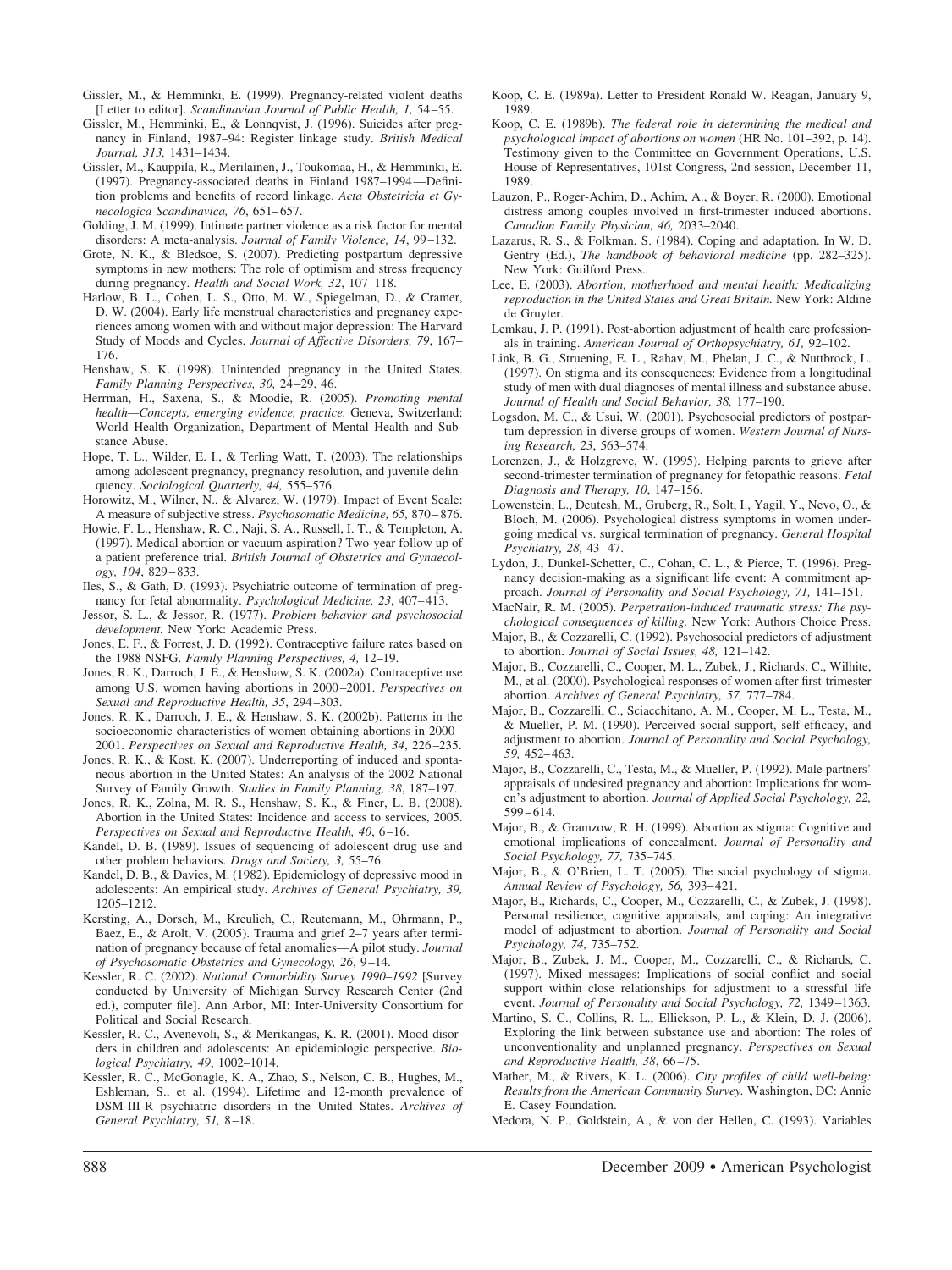related to romanticism and self-esteem in pregnant teenagers. *Adolescence, 28*, 159–170.

- Medora, N. P., & von der Hellen, C. (1997). Romanticism and self-esteem among teen mothers. *Adolescence, 32,* 811–814.
- Mensch, B., & Kandel, D. B. (1992). Drug use as a risk factor for premarital teen pregnancy and abortion in a national sample of young White women. *Demography, 29,* 409–429.
- Messer, L. C., Kaufman, J. S., Dole, N., Savitz, D. A., & Laraia, B. A. (2006). Neighborhood crime, deprivation, and preterm birth. *Annals of Epidemiology, 16,* 455–462.
- Miller, W. B. (1992). An empirical study of the psychological antecedents and consequences of induced abortion. *Journal of Social Issues, 48,* 67–93.
- Moore, K. A. (1995). Executive summary: Nonmarital childbearing in the United States. In U.S. Department of Health and Human Services Working Group on Nonmarital Childbearing (Eds.), *Report to Congress on out-of-wedlock childbearing* (DHHS Publication No. PHS 95–1257) (pp. ii–xxii). Washington, DC: Department of Health and Human Services. Retrieved October 20, 2007, from http://www.cdc.gov/nchs/ data/misc/wedlock.pdf
- Mueller, P., & Major, B. (1989). Self-blame, self-efficacy, and adjustment to abortion. *Journal of Personality and Social Psychology, 57,* 1059– 1068.
- Neugebauer, R., & Ng, S. (1990). Differential recall as a source of bias in epidemiologic research. *Journal of Clinical Epidemiology, 43,* 1337– 1341.
- Ney, P. G., Fung, T., Wickett, A. R., & Beaman-Dodd, C. (1994). The effects of pregnancy loss on women's health. *Social Science and Medicine, 38,* 1193–1200.
- Pallitto, C. C., & O'Campo, P. (2005). Community level effects of gender inequality on intimate partner violence and unintended pregnancy in Colombia: Testing the feminist perspective. *Social Science and Medicine, 60,* 2205–2216.
- Pedersen, W. (2007). Childbirth, abortion and subsequent substance abuse in young women: A population-based longitudinal study. *Addiction, 102,* 1971–1978.
- Pedersen, W. (2008). Abortion and depression: A population-based longitudinal study of young women. *Scandinavian Journal of Public Health, 36,* 424–428.
- Phelps, R. H., Schaff, E. A., & Fielding, S. L. (2001). Mifepristone abortion in minors. *Contraception, 64*, 339–343.
- Pope, L. M., Adler, N. E., & Tschann, J. M. (2001). Postabortion psychological adjustment: Are minors at increased risk? *Journal of Adolescent Health, 29,* 2–11.
- Quinton, W. J., Major, B., & Richards, C. (2001). Adolescents and adjustment to abortion: Are minors at greater risk? *Psychology, Public Policy, and Law, 7,* 491–514.
- Radloff, L. S. (1977). The CES-D scale: A self-report depression scale for research in the general population. *Applied Psychological Measurement, 1*, 385–401.
- Reardon, D. C. (2007). *A new strategy for ending abortion: Learning the truth—Telling the truth.* Retrieved January 2008 from http://www .afterabortion.org
- Reardon, D. C., & Coleman, P. K. (2006). Relative treatment for sleep disorders following abortion and child delivery: A prospective recordbased study. *Sleep, 29*, 105–106.
- Reardon, D. C., Coleman, P. K., & Cougle, J. R. (2004). Substance use associated with unintended pregnancy outcomes in the National Longitudinal Survey of Youth. *American Journal of Drug and Alcohol Abuse, 30*, 369–383.
- Reardon, D. C., & Cougle, J. R. (2002). Depression and unintended pregnancy in the National Longitudinal Survey of Youth: A cohort study. *British Medical Journal, 324*, 151–152.
- Reardon, D. C., Cougle, J. R., Rue, V. M., Shuping, M. W., Coleman, P. K., & Ney, P. G. (2003). Psychiatric admissions of low-income women following abortion and childbirth. *Canadian Medical Association Journal, 168,* 1253–1256.
- Reardon, D. C., & Ney, P. G. (2000). Abortion and subsequent substance abuse. *American Journal of Drug and Alcohol Abuse, 26,* 61–75.
- Reardon, D. C., Ney, P. G., Scheuren, F., Cougle, J., Coleman, P. K., & Strahan, T. W. (2002). Deaths associated with pregnancy outcome: A

record linkage study of low income women. *Southern Medical Journal, 95*, 834–841.

- Robins, L., & Regier, D. (Eds.). (1991). *Psychiatric disorders in America: The Epidemiological Catchment Area study.* New York: Free Press.
- Robinson, G. E., Stotland, N. L., Russo, N. F., Lang, J. A., & Occhiogrosso, M. (2009). Is there an "abortion trauma syndrome"? A critical review. *Harvard Review of Psychiatry, 17,* 268–290.
- Roe v. Wade. 410 U.S. 113 (1973).
- Rona, R. J., Smeeton, N. C., Beech, R., Barnett, A., & Sharland, G. (1998). Anxiety and depression in mothers related to severe malformation of the heart of the child and foetus. *Acta Paediatrica, 87,* 201–205.
- Rotter, J. B. (1966). Generalized expectancies for internal versus external control of reinforcement. *Psychological Monographs: General and Applied, 80* (1, Whole No. 609).
- Rue, V. M., & Speckhard, A. (1992). Post-abortion trauma: Incidence and diagnostic considerations. *Medicine & Mind, 6,* 57–74.
- Russo, N. F., & Dabul, A. J. (1997). The relationship of abortion to well-being: Do race and religion make a difference? *Professional Psychology: Research and Practice, 28,* 23–31.
- Russo, N. F., & Denious, J. E. (1998a). Understanding the relationship of violence against women to unwanted pregnancy and its resolution. In L. J. Beckman & S. M. Harvey (Eds.), *The new civil war: The psychology, culture, and politics of abortion* (pp. 211–234). Washington, DC: American Psychological Association.
- Russo, N., & Denious, J. (1998b). Why is abortion such a controversial issue in the United States? In L. J. Beckman & S. M. Harvey (Eds.), *The new civil war: The psychology, culture, and politics of abortion* (pp. 25–60). Washington, DC: American Psychological Association.
- Russo, N. F., & Denious, J. E. (2001). Violence in the lives of women having abortions: Implications for practice and public policy. *Professional Psychology: Research and Practice, 32,* 142–150.
- Russo, N. F., & Zierk, K. L. (1992). Abortion, childbearing, and women's well- being. *Professional Psychology: Research and Practice, 23,* 269– 280.
- Salvesen, K. A., Oyen, L., Schmidt, N., Malt, U. F., & Eik-Nes, S. H. (1997). Comparison of long-term psychological responses of women after pregnancy termination due to fetal anomalies and after perinatal loss. *Ultrasound Obstetrics and Gynecology, 9,* 80–85.
- Schmiege, S., & Russo, N. F. (2005). Depression and unwanted first pregnancy: Longitudinal cohort study. *British Medical Journal, 331*, 1303.
- Sit, D., Rothschild, A. J., Creinin, M. D., Hanusa, B. H., & Wisner, K. L. (2007). Psychiatric outcomes following medical and surgical abortion. *Human Reproduction, 22,* 878–884.
- Speckhard, A. C. (1985). *The psycho-social aspects of stress following an abortion.* Unpublished doctoral dissertation, University of Minnesota.
- Speckhard, A. C. (1987). *Psycho-social stress following abortion.* Kansas City, MO: Sheed & Ward.
- Speckhard, A. C., & Rue, V. M. (1992). Postabortion syndrome: An emerging public health concern. *Journal of Social Issues, 48,* 95–119.
- Statham, H. (2002). Prenatal diagnosis of fetal abnormality: The decision to terminate the pregnancy and the psychological consequences, *Fetal and Maternal Medicine Review, 13*, 213–247.
- Steele, C. M., & Aronson, J. (1995). Stereotype threat and the intellectual test performance of African Americans. *Journal of Personality and Social Psychology, 69,* 797–811.
- Steinberg, J., & Russo, N. F. (2008). Abortion and anxiety: What's the relationship? *Social Science and Medicine, 67,* 238–252.
- Taft, A. J., & Watson, L. F. (2008). Depression and termination of pregnancy (induced abortion) in a national cohort of young Australian women: A confounding effect of women's experience of violence. *BMC Public Health, 8*(75). Retrieved from http://www. biomedcentral .com/1471–2458/8/75.
- Tamburrino, M. B., Franco, K. N., Campbell, N. B., Pentz, J. E., Evans, C. L., & Jurs, S. G. (1990). Postabortion dysphoria and religion. *Southern Medical Journal, 83,* 736–738.
- Taylor, J., Henderson, D., & Jackson, B. B. (1991). A holistic model for understanding and predicting depressive symptoms in African-American women. *Journal of Community Psychology, 19,* 306–320.
- Taylor, J., & Jackson, B. (1990). Factors affecting alcohol consumption in Black women, Part II. *International Journal of Addictions, 25,* 1415– 1427.

December 2009 ● American Psychologist 889